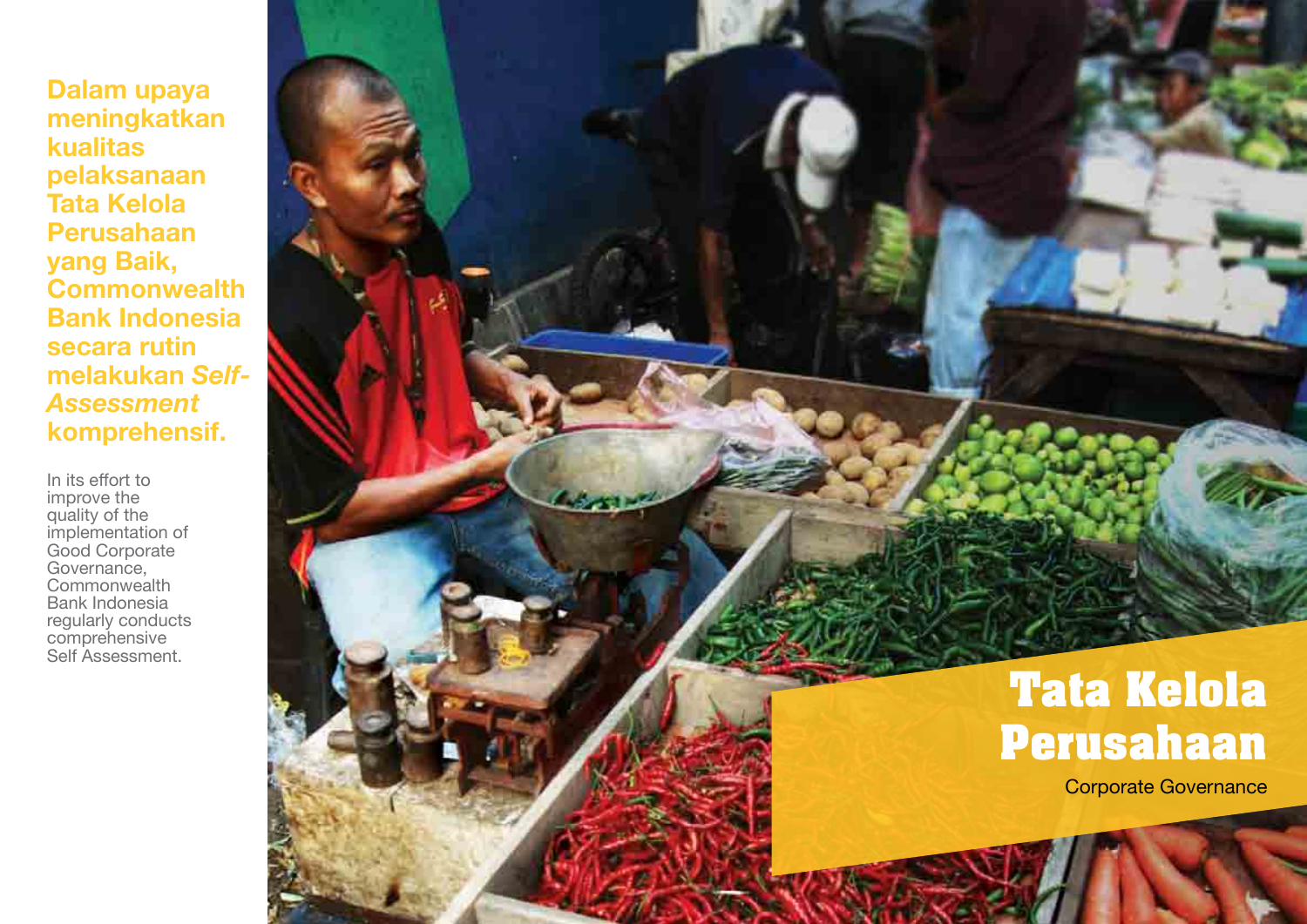## **REPORT FOR GOOD CORPORATE GOVERNANCE IMPLEMENTATION 2014**

## **Overview**

In adherence to the Bank Indonesia Regulation No.8/4/PBI/2006 on Good Corporate Governance Implementation for Commercial Banks, Bank Indonesia Regulation No.8/14/PBI/2006 on Revision on Bank Indonesia Regulation No.8/4/PBI/2006 on Good Corporate Governance Implementation for Commercial Banks, and Bank Indonesia Circular Letter No. 15/15/DPNP on Good Corporate Governance Implementation by Commercial Banks, the Board of Commissioners, Board of Directors and all PT Bank Commonwealth ("Commonwealth Bank Indonesia") employees are fully committed to managing the business by following the principles of Transparency, Accountability, Responsibility, Independency and Fairness.

## **GENERAL MEETING OF SHAREHOLDERS (GMS)**

General Meeting of Shareholders was held for several times during 2014, which then mentioned in the following Deeds:

# **Tata Kelola Perusahaan**

Corporate Governance



## **LAPORAN PELAKSANAAN TATA KELOLA PERUSAHAAN YANG BAIK SEPANJANG 2014**

"Commonwealth Bank Indonesia is built on Good Corporate Governance (GCG), which is the foundation of its corporate growth. The Board of Commissioners actively supervises the Bank and work in a cohesive and effective manner with the Board of Directors."

#### **Overview**

In its effort to maintain, rectify, and improve the quality of the implementation of Good Corporate Governance, Commonwealth Bank Indonesia regularly conducts comprehensive Self Assessment on the implementation of Good Corporate Governance relating to 11 (eleven) evaluation aspects to monitor and evaluate the results of implementation and to establish action plans and to take any necessary corrective actions. Dalam upaya mempertahankan, memperbaiki, dan meningkatkan kualitas pelaksanaan Tata Kelola Perusahaan yang Baik, Commonwealth Bank Indonesia secara rutin melakukan *Self-Assessment* komprehensif akan pelaksanaan Tata Kelola Perusahaan yang Baik sesuai 11 (sebelas) aspek evaluasi dalam memantau dan mengevaluasi hasil implementasi, menetapkan rencana aksi, dan mengambil tindakan perbaikan yang diperlukan.yang diperlukan untuk menjaga aset TI, serta tren teknologi dan industri perbankan.

Sesuai Peraturan Bank Indonesia No.8/4/PBI/2006 tentang Pelaksanaan *Good Corporate Governance*  bagi Bank Umum, Peraturan Bank Indonesia No.8/14/ PBI/2006 tentang Perubahan Atas Peraturan Bank Indonesia No.8/4/PBI/2006 tentang Pelaksanaan *Good Corporate Governance* bagi Bank Umum, dan Surat Edaran Bank Indonesia No. 15/15/DPNP perihal Pelaksanaan *Good Corporate Governance* bagi Bank Umum, Dewan Komisaris, Direksi dan seluruh karyawan PT Bank Commonwealth ("Commonwealth Bank Indonesia") berkomitmen penuh mengelola bisnis dengan mengikuti prinsip-prinsip Transparansi, Akuntabilitas, Tanggung Jawab, Independensi dan Kewajaran.

## **RAPAT UMUM PEMEGANG SAHAM (RUPS)**

Rapat Umum Pemegang Saham diadakan beberapa kali selama 2014, seperti tercantum dalam Akta Notaris berikut:

**"Pengelolaan Commonwealth Bank Indonesia senantiasa mengacu pada prinsip-prinsip Good Corporate Governance (GCG) yang menjadi dasar pertumbuhan usaha. Dewan Komisaris secara aktif mengawasi kinerja Bank serta menjalin kerjasama yang terpadu dan efektif dengan Direksi."**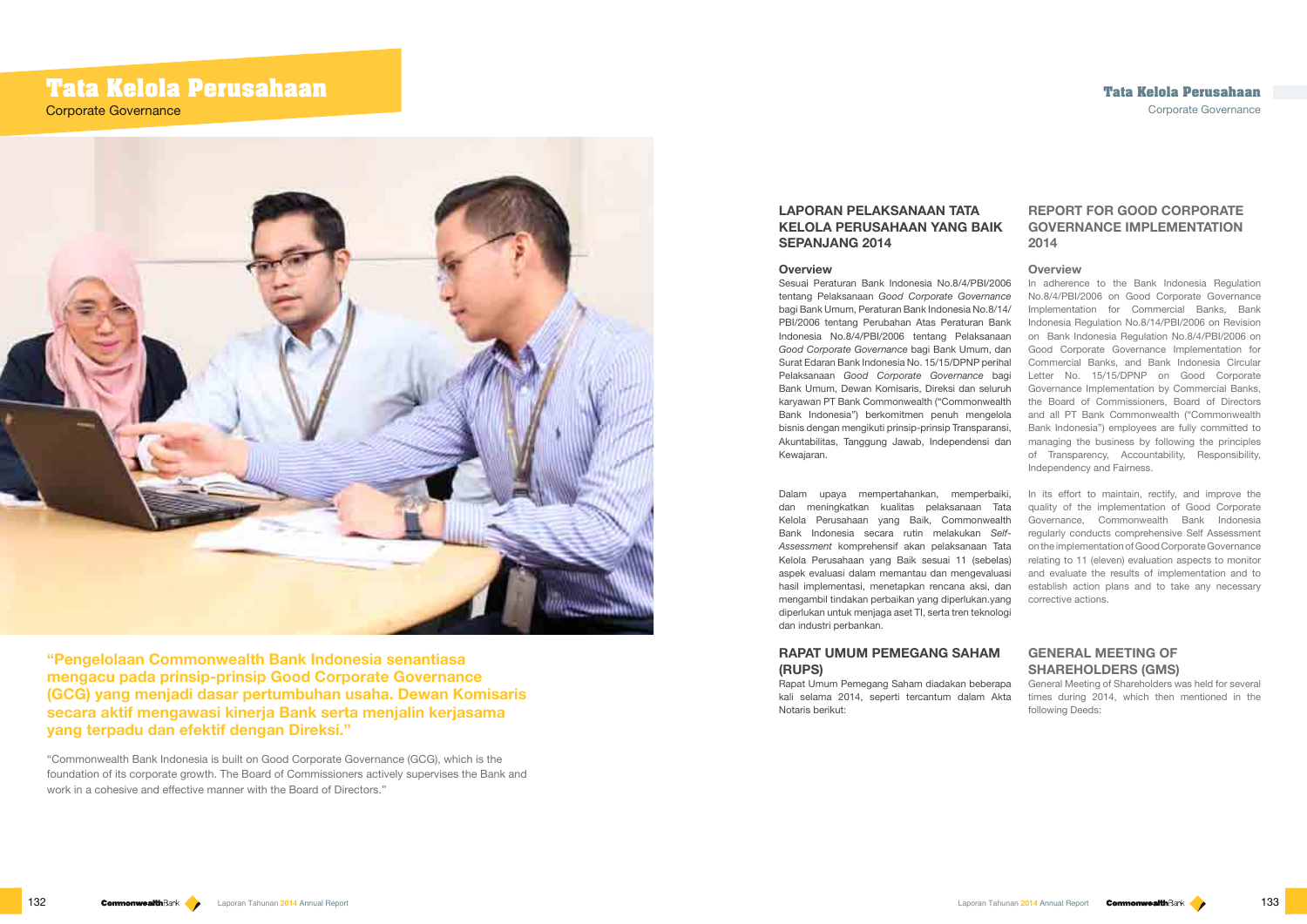| No.            | <b>Nomor</b><br>Keputusan<br><b>Deed Number</b> | <b>Tanggal Keputusan</b><br><b>Deed Date</b> | Ringkasan Keputusan<br><b>Deed Summary</b>                                                                                                                                                                                                                                                                                                                                                                                                                                                                                                                                                                                                                                                                                                                                                                                                                           |
|----------------|-------------------------------------------------|----------------------------------------------|----------------------------------------------------------------------------------------------------------------------------------------------------------------------------------------------------------------------------------------------------------------------------------------------------------------------------------------------------------------------------------------------------------------------------------------------------------------------------------------------------------------------------------------------------------------------------------------------------------------------------------------------------------------------------------------------------------------------------------------------------------------------------------------------------------------------------------------------------------------------|
| 1              | 62                                              | 26 February 2014                             | Pengunduran diri Ibu Dhien Tjahajani sebagai Direktur<br>Kepatuhan.<br>Resignation of Mrs. Dhien Tjahajani as Compliance Director.                                                                                                                                                                                                                                                                                                                                                                                                                                                                                                                                                                                                                                                                                                                                   |
| $\mathbf{2}$   | 51                                              | 15 July 2014                                 | Penunjukkan kembali Bpk. Antonio Da Silva Costa sebagai<br>Presiden Direktur.<br>Reappointment of Mr. Antonio Da Silva Costa as President<br>Director.                                                                                                                                                                                                                                                                                                                                                                                                                                                                                                                                                                                                                                                                                                               |
| 3              | 52                                              | 15 July 2014                                 | • Persetujuan laporan tahunan Bank dan ratifikasi laporan<br>keuangan Bank untuk tahun buku yang berakhir 31<br>Desember;<br>Memberi wewenang kepada Direksi menunjuk auditor<br>independen untuk mengaudit laporan keuangan tahun<br>buku yang berakhir 31 Desember2014;<br>Memberi wewenang kepada Direksi atas penggunaan<br>laba bersih setelah pajak untuk tahun buku yang berakhir<br>31 Desember 2013.<br>Approval of the annual report of the Bank and the<br>ratification of the Bank's financial statements for the fiscal<br>year ended 31 December 2013;<br>Give authority to the Directors to appoint an independent<br>auditor to audit the financial statements of the financial<br>year ended 31 December 2014;<br>Give authority to the Board of Directors for the use of net<br>profit after tax for the financial year ended 31 December<br>2013. |
| $\overline{4}$ | 33                                              | 11 August 2014                               | Penunjukkan<br>Ibu<br>Angeline<br>Nangoi sebagai<br><b>Direktur</b><br>Kepatuhan.<br>Appointment of Mrs. Angeline Nangoi as Compliance Director.                                                                                                                                                                                                                                                                                                                                                                                                                                                                                                                                                                                                                                                                                                                     |
| 5              | 79                                              | 18 November 2014                             | Pengunduran diri Bpk. Ian Phillip Whitehead sebagai Direktur.<br>Resignation of Mr. Ian Phillip Whitehead as Director.                                                                                                                                                                                                                                                                                                                                                                                                                                                                                                                                                                                                                                                                                                                                               |

## **BOARD OF COMMISSIONERS AND COMMITTEES**

#### **Composition, Independency and Share Ownership of Commissioners as of December 2014**

Commonwealth Bank Indonesia's Board of Commissioners governance is in accordance with the provisions set-out in the Regulation of Bank Indonesia on Good Corporate Governance. The Board of Commissioners consists of 4 (four) members, 2 of which are Independent Commissioners. The Independent Commissioners reside in Indonesia.

The Independent Commissioners maintain its independency in discharging its duties and responsibilities in accordance with Bank Indonesia Regulation concerning Implementation of Good Corporate Governance for Banks.

#### **Duties and Responsibilities of Commonwealth Bank Indonesia 's Board of Commissioners**

|     | Tidak terdapat anggota Dewan Komisaris yang<br>memiliki 5% (lima persen) atau lebih dari modal<br>disetor pada Commonwealth Bank Indonesia,<br>lembaga bank, lembaga keuangan non-bank, dan<br>perusahaan lainnya di dalam atau di luar Indonesia.<br>Komposisi anggota Dewan Komisaris per Desember<br>2014 adalah sebagai berikut: | None of the Board of Commissioners members own<br>5% (five percent) or more of the paid up capital of<br>Commonwealth Bank Indonesia, other Banks, Non-<br>Bank Financial Institutions, and other companies<br>located inside or outside Indonesia.<br>Compositions of the Board of Commissioners as of<br>December 2014 are as follows: |
|-----|--------------------------------------------------------------------------------------------------------------------------------------------------------------------------------------------------------------------------------------------------------------------------------------------------------------------------------------|------------------------------------------------------------------------------------------------------------------------------------------------------------------------------------------------------------------------------------------------------------------------------------------------------------------------------------------|
| No. | <b>Komisaris   Commissioners</b>                                                                                                                                                                                                                                                                                                     | <b>Penunjukkan   Appointment</b>                                                                                                                                                                                                                                                                                                         |
| 1   | <b>Geoffrey David Coates</b>                                                                                                                                                                                                                                                                                                         | Presiden Komisaris   President Commissioner                                                                                                                                                                                                                                                                                              |
| 2   | Guy Martin Harding                                                                                                                                                                                                                                                                                                                   | Wakil Presiden Komisaris   Vice President Commissioner                                                                                                                                                                                                                                                                                   |
| 3   | Suwartini                                                                                                                                                                                                                                                                                                                            | Komisaris Independen   Independent Commissioner                                                                                                                                                                                                                                                                                          |
|     |                                                                                                                                                                                                                                                                                                                                      | $12$ and a started trade and the characteristic field $\bigcap$ and $\bigcap$ and $\bigcap$                                                                                                                                                                                                                                              |

## **Tata Kelola Perusahaan Tata Kelola Perusahaan**

Khairil Anwar **Komisaris Independen** | Independent Commissioner

Corporate Governance Corporate Governance

## **DEWAN KOMISARIS DAN KOMITE-KOMITE**

#### **Komposisi, Independensi dan Kepemilikan Saham oleh Komisaris per Desember2014**

Tata kelola Dewan Komisaris Commonwealth Bank Indonesia telah sesuai dengan ketentuan yang ditetapkan dalam Peraturan Bank Indonesia tentang *Good Corporate Governance*. Dewan Komisaris terdiri dari 4 (empat) orang anggota, 2 di antaranya adalah Komisaris Independen. Seluruh Komisaris Independen berdomisili di Indonesia.

- a. The Board of Commissioners monitors and ensures the application of Good Corporate Governance principles in all aspects of the Commonwealth Bank Indonesia's business and across all levels of the Bank's hierarchy. a. Dewan Komisaris memantau dan memastikan penerapan prinsip-prinsip *Good Corporate Governance* dalam semua aspek bisnis Commonwealth Bank Indonesia dan di semua level organisasi.
- b. The Board of Commissioners actively monitors the performance of duties and responsibilities by the Board of Directors, provides recommendations, and suggestion, monitors and evaluates the enforcement of Commonwealth Bank Indonesia's strategic policies. b. Dewan Komisaris secara aktif memantau kinerja Direksi melaksanakan segala tugas dan tanggung jawab, memberikan rekomendasi dan saran, juga memantau dan mengevaluasi pelaksanaan kebijakan strategis Commonwealth Bank Indonesia.
- c. The Board of Commissioners assures that the Board of Directors addresses the audit findings and recommendations provided by the Commonwealth Bank Indonesia's Internal Auditor, External Auditor, as well as audit result of and review by Financial Service Authority (FSA) and/or other supervisory authorities. c. Dewan Komisaris memastikan Direksi membahas temuan audit dan rekomendasi Auditor Internal Commonwealth Bank Indonesia, Auditor Eksternal, serta hasil audit dan tinjauan Otoritas Jasa Keuangan (OJK) dan/atau otoritas pengawas lainnya.
- d. The Board of Commissioners does not engage in the process of formulating operational decisions, with the exception of approving credit to related parties as mandated in Bank Indonesia regulations on Legal Lending Limit for Commercial Banks or other prevailing rules and regulations. d. Dewan Komisaris tidak terlibat dalam proses perumusan keputusan operasional, dengan pengecualian persetujuan kredit kepada pihak terkait sebagaimana diatur dalam ketentuan Bank Indonesia tentang Batas Maksimum Pemberian Kredit Bank Umum atau peraturan dan perundangan yang berlaku lainnya.
- e. In accordance to Bank Indonesia Regulation, the Board of Commissioners is obliged to establish an Audit Committee, Risk Monitoring Committee and Remuneration and Nomination Committee. The appointment of these Committees members are based on the decisions made in the meeting e. Sesuai Peraturan Bank Indonesia, Dewan Komisaris wajib membentuk Komite Audit, Komite Pemantau Risiko dan Komite Remunerasi dan Nominasi. Pengangkatan anggota Komite didasarkan pada keputusan yang dibuat dalam rapat Dewan Komisaris. Saat ini, ada 3 (tiga)

Komisaris Independen menjaga independensi dalam melaksanakan tugas dan tanggung jawabnya sesuai dengan Peraturan Bank Indonesia tentang Pelaksanaan *Good Corporate Governance* bagi Bank.

### **Tugas dan Tanggung Jawab Dewan Komisaris Commonwealth Bank Indonesia**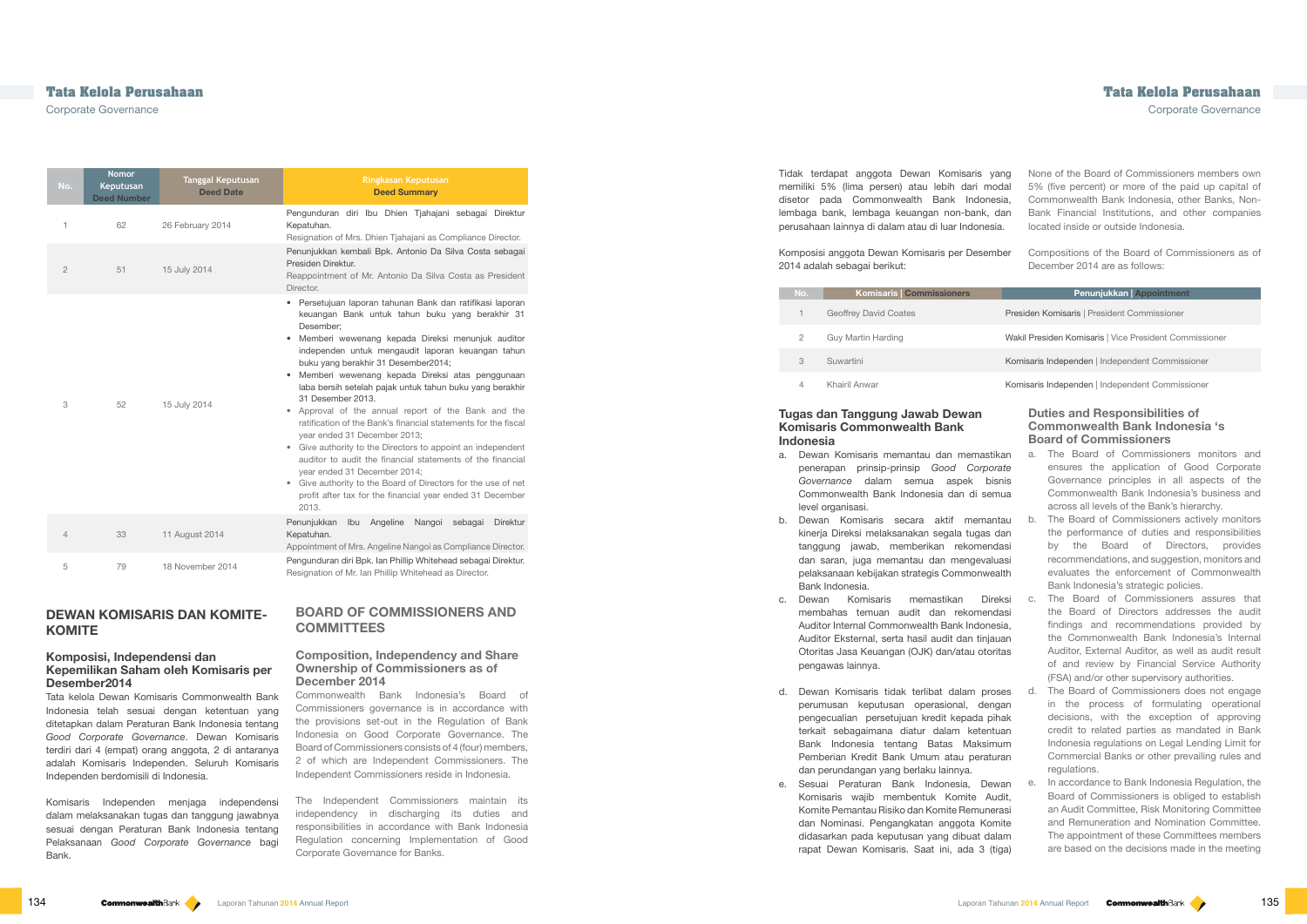of the Board of Commissioners. Currently, there are 3 (three) Committees established, they are Audit Committee, Risk Oversight Committee and Remuneration and Nomination Committee, and the appointment of each committee members were made in accordance with the prevailing laws and regulations.

Further, to improve the effectiveness of daily duties and responsibilities of the Board of Commissioners' function, Bank already has the Board of Commissioners' Manual that provides guidelines for the Commissioner's activities in a structured, systematic and consistent manner.

## **Meeting of the Board of Commissioners**

During 2014 period, the Board of Commissioners had conducted 6 (six) times and the members attended either physically with detail as follows:

| <b>No</b>      | <b>Anggota   Member</b> | Penunjukkan                                                          | <b>Periode Period</b> |              |              |               |              |              |
|----------------|-------------------------|----------------------------------------------------------------------|-----------------------|--------------|--------------|---------------|--------------|--------------|
|                |                         | <b>Appointment</b>                                                   | Feb                   | <b>April</b> | <b>June</b>  | <b>August</b> | Oct          | <b>Dec</b>   |
|                | Geoffrey David Coates   | Presiden Komisaris<br>President<br>Commissioner                      | $\checkmark$          | $\checkmark$ | $\checkmark$ | $\checkmark$  | $\checkmark$ | ✓            |
| $\overline{2}$ | Guy Martin Harding      | Wakil Presiden<br>Komisaris<br><b>Vice President</b><br>Commissioner | $\checkmark$          | $\checkmark$ |              | $\checkmark$  | $\checkmark$ |              |
| 3              | Suwartini               | Independen<br>Komisaris<br>Independent<br>Commissioner               | $\checkmark$          | $\checkmark$ | $\checkmark$ | $\checkmark$  | $\checkmark$ |              |
| $\overline{4}$ | Khairil Anwar           | Independen<br>Komisaris<br>Independent<br>Commissioner               | $\checkmark$          | $\checkmark$ | $\checkmark$ | $\checkmark$  | $\checkmark$ | $\checkmark$ |

During the meeting, Directors, Executive Officer and Internal Audit were invited, as necessary, in order to obtain information regarding Commonwealth Bank Indonesia business and operations, and during 2014, the Board of Commissioner supervised several important aspects including:

- 1. To provide advices, suggestions and recommendations to the Directors, and together with the Directors approving Commonwealth Bank Indonesia Business Plan 2014 and revised Business Plan in April 2014;
- 2. To evaluate Commonwealth Bank Indonesia financial performance during year 2014 including 4 pillars of growth-related to Bank's priority strategies for each of the pillars, namely Wealth

Management, Small and Medium Enterprises (SME), Emerging Affluent and Consumer Loan;

3. To monitor, review and evaluate the agreed action items arising from internal, external and regulatory audit findings as well as discuss the internal and external audit plan;

- 1. Recommended to GMS the appointment of Public Accounting Firm (KAP) Tanudiredja, Wibisana & Rekan to conduct independent audit for fiscal year 2014 through the Audit Committee.
- 2. Through the Remuneration and Nomination Committee, proposed appointment of Compliance Director and proposed work extension of the term of office for President Director.
- 3. Through the Risk Oversight Committee, approval of any policies related to risk management, among others, Credit Committee Charter, SME Credit Policy, Consumer Credit Policy, Fraud Risk Management Policy, Whistleblower Policy, etc..

#### **FINANCIAL RELATIONSHIP AND / OR FAMILY TIES TO THE SECOND DEGREE WITH A MEMBER OF THE BOARD OF COMMISSIONERS AND / OR THE MEMBERS OF THE BOARD OF DIRECTORS OR OTHER RELATIONSHIP**

## **Tata Kelola Perusahaan Tata Kelola Perusahaan**

Corporate Governance Corporate Governance

Komite yang telah dibentuk, yaitu Komite Audit, Komite Pemantau Risiko dan Komite Remunerasi dan Nominasi, dan penunjukan masing-masing anggota komite dilakukan sesuai dengan hukum dan peraturan yang berlaku.

> The Board of Commissioners also provided recommendations and approval as follows: Dewan Komisaris juga memberikan rekomendasi dan persetujuan sebagai berikut:

Lebih lanjut, demi meningkatkan efektivitas tugas dan tanggung jawab sehari-hari Dewan Komisaris, Bank telah memiliki Pedoman Dewan Komisaris. Pedoman ini mengatur kegiatan Dewan Komisaris secara terstruktur, sistematis dan konsisten.

#### **Rapat Dewan Komisaris**

Selama periode 2014, Dewan Komisaris telah menyelenggarakan 6 (enam) kali rapat dan seluruh anggota hadir baik secara fisik dengan detail berikut:

Dalam rapat tersebut, Direksi, Pejabat Eksekutif dan Audit Intern turut diundang, bila diperlukan, guna mendapatkan informasi terkait bisnis dan kegiatan operasional Commonwealth Bank Indonesia. Selama 2014, Dewan Komisaris bertanggung jawab atas beberapa aspek penting, termasuk:

- 1. Memberikan nasihat, saran dan rekomendasi kepada Direksi, dan bersama-sama dengan Direksi menyetujui Rencana Bisnis Commonwealth Bank Indonesia untuk 2014 dan revisi Rencana Bisnis tersebut pada April 2014;
- 2. Mengevaluasi kinerja keuangan Commonwealth Bank Indonesia sepanjang 2014, termasuk 4 pilar pertumbuhan terkait strategi prioritas Bank untuk masing-masing pilar, yaitu *Wealth Management*,

The Independent Commissioners do not have financial and/or family ties up to the second degree with other member of the Board of Commissioners and/or Directors or other relationships. Thus the Independent Commissioners can act independently in discharging their tasks and responsibilities. The remaining members of the Board of Commissioners have financial relationship (i.e., employment relationship) with the Controlling Shareholders. The foregoing conditions are in accordance with the requirements set out in the Bank Indonesia Regulation concerning the Implementation of Good Corporate Governance for Commercial Banks. Komisaris Independen tidak memiliki hubungan keuangan dan/atau ikatan keluarga hingga generasi ke dua dengan anggota Dewan Komisaris dan / atau Direksi lain atau hubungan lainnya. Dengan demikian, Komisaris Independen dapat bertindak secara independen dalam melaksanakan tugas dan tanggung jawab mereka. Anggota Dewan Komisaris lainnya memiliki hubungan keuangan (yaitu, hubungan kerja) dengan Pemegang Saham Pengendali. Kondisi tersebut telah sesuai dengan persyaratan yang ditetapkan dalam Peraturan Bank Indonesia tentang Pelaksanaan *Good Corporate Governance* bagi Bank Umum.

Usaha Kecil dan Menengah (UKM), Emerging Affluent dan Consumer Loan;

- 3. Memantau, mengkaji dan mengevaluasi tindakan yang disetujui dari hasil temuan audit internal, eksternal dan sesuai peraturan serta membahas rencana audit intern dan ekstern;
- 4. Discussion on the Bank Soundness Report, Quarterly Risk Profile Report as well as issuance of new regulations that may have impacts to Commonwealth Bank Indonesia. Additionally the Board of Commissioners continuously monitors the updates of the COMPASS Project that were established to improve Commonwealth Bank Indonesia's performance. 4. Pembahasan Laporan Tingkat Kesehatan Bank, Laporan Triwulanan Profil Risiko serta penerbitan peraturan baru yang mungkin berdampak bagi Commonwealth Bank Indonesia. Selain itu, Dewan Komisaris terus memantau perkembangan terkini dari Proyek COMPASS yang dilaksanakan demi meningkatkan kinerja Commonwealth Bank Indonesia.

- 1. Memberi rekomendasi kepada RUPS perihal penunjukan Kantor Akuntan Publik (KAP) Tanudiredja, Wibisana & Rekan untuk melakukan audit independen tahun fiskal 2014 melalui Komite Audit.
- 2. Melalui Komite Remunerasi dan Nominasi, mengusulkan penunjukan Direktur Kepatuhan dan perpanjangan masa jabatan Presiden Direktur.
- 3. Melalui Komite Pemantau Risiko, persetujuan setiap kebijakan terkait manajemen risiko, antara lain Piagam Komite Kredit, Kebijakan Kredit UKM, Kebijakan Kredit Konsumen, Kebijakan Manajemen Risiko Fraud, Kebijakan *Whistleblower*, dll.

## **HUBUNGAN KEUANGAN DAN / ATAU IKATAN KELUARGA HINGGA GENERASI KE-DUA DENGAN ANGGOTA DEWAN KOMISARIS DAN / ATAU ANGGOTA DIREKSI ATAU HUBUNGAN LAINNYA**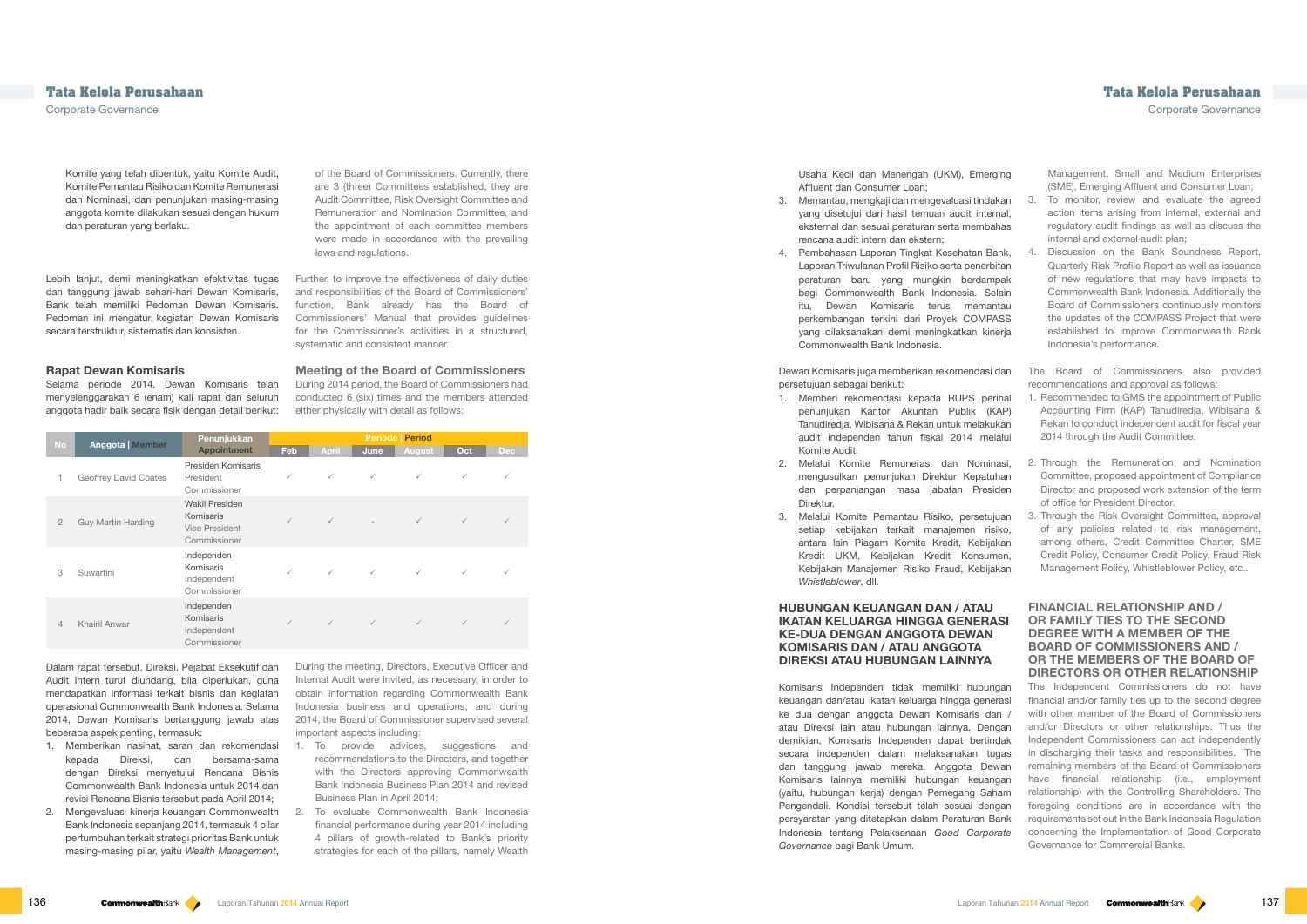In these meetings, the discussions were held with the Internal Audit, External Auditor, and Board of Directors:

#### **Meetings**

During 2014, the Audit Committee held formal meetings of the Audit Committee as follows:

| <b>No</b>      | <b>Anggota   Member</b> | Penunjukkan                                                                 | <b>Periode   Period</b> |              |              |              |              |            |
|----------------|-------------------------|-----------------------------------------------------------------------------|-------------------------|--------------|--------------|--------------|--------------|------------|
|                |                         | <b>Appointment</b>                                                          | Feb                     | April        | June         | August       | Oct          | <b>Dec</b> |
|                | Khairil Anwar           | Komisaris Independen<br>Independent<br>Commisioner                          | $\checkmark$            | $\checkmark$ | $\checkmark$ | $\checkmark$ | $\checkmark$ |            |
| $\mathbf{2}$   | Guy Martin Harding      | <b>Wakil Presiden</b><br>Komisaris<br><b>Vice President</b><br>Commissioner | $\checkmark$            | $\checkmark$ |              | $\checkmark$ | $\checkmark$ |            |
| 3              | Suwartini               | Komisaris Independen<br>Independent<br>Commissioner                         | $\checkmark$            | $\checkmark$ | $\checkmark$ | $\checkmark$ |              |            |
| $\overline{4}$ | Teuku Radja Sjahnan     | Pihak Independen<br><b>Independent Party</b>                                | $\checkmark$            | $\checkmark$ | $\checkmark$ |              | $\checkmark$ |            |
| 5              | Jono Effendy            | Pihak Independen<br>Independent Party                                       | $\checkmark$            | $\checkmark$ | $\checkmark$ | $\checkmark$ | $\checkmark$ |            |

#### **Meeting with Internal Audit**

## **COMMITTEES**

The following committees have been performing their duties and responsibilities:

## **AUDIT COMMITTEE**

The Audit Committee is established in order to support effective implementation of the duties and responsibilities of the Board of Commissioners. In performing its duties, the Audit Committee is supported with an Audit Committee Charter that defines its authorities and responsibilities.

#### **Composition and Membership**

Composition, membership and expertise of the Audit Committee have met the prevailing regulatory requirements, and consist of an Independent Commissioner who serves as the Chairman of Audit Committee and 4 members consisting of an Independent Commissioner, a Commissioner and two members representing Independent Parties with expertise in finance/accounting and legal/banking.

The membership of the Audit Committee as of December 2014 is as follows:

External Auditors on significant financial reporting issues and judgments made in connection with the preparation of the financial statements. Moreover, the Audit Committee also has the duty to review the assurance over effectiveness of internal control system, to oversee and evaluate independence, effectiveness, scope of work, annual audit plan of the internal and external auditors, to oversee and evaluate the action plans made by the Directors on outstanding audit issues raised by internal audit, external audit, and regulators. The Audit Committee regularly reports its activities including advice on matters of concern to the Board of Commissioners, and provides recommendations on the nomination of the External Auditor to the Board of Commissioners for further approval at the General Meeting of Shareholders. penilaian pelaporan keuangan yang signifikan terkait penyusunan laporan keuangan. Selain itu, Komite Audit juga bertugas meninjau kepastian atas efektivitas sistem pengendalian intern; mengawasi dan mengevaluasi independensi, efektivitas, lingkup pekerjaan, rencana audit tahunan auditor intern dan ekstern; dan mengawasi dan mengevaluasi rencana aksi yang dibuat oleh Direksi terkait isu audit yang diangkat oleh audit intern, audit ekstern, dan regulator. Komite Audit secara berkala melaporkan kegiatannya, termasuk pemberian nasihat terkait halhal yang menjadi perhatian Dewan Komisaris, dan memberi rekomendasi dalam pencalonan Auditor Ekstern kepada Dewan Komisaris untuk persetujuan lebih lanjut dalam Rapat Umum Pemegang Saham.

| <b>No</b> | <b>Jabatan</b> Position                                                                                                                                            | <b>Nama</b> Name    |
|-----------|--------------------------------------------------------------------------------------------------------------------------------------------------------------------|---------------------|
| 1.        | Ketua (Komisaris Independen)   Chairman (Independent<br>Commissioner)                                                                                              | Khairil Anwar       |
| 2.        | Anggota (Komisaris Independen)   Member (Independent<br>Commisioner)                                                                                               | Suwartini           |
| 3.        | Anggota (Wakil Presiden Komisaris   Member (Vice President<br>Commisioner)                                                                                         | Guy Martin Harding  |
| 4         | Anggota (Pihak Independen), yang memiliki keahlian pada bidang<br>Keuangan dan Akunting   Member (Independent Party) having<br>expertise in Finance and Accounting | Teuku Radja Sjahnan |
| 5         | Anggota (Pihak Independen), yang memiliki keahlian pada<br>bidang Perbankan   Member (Independent Party) having<br>expertise in Banking                            | Jono Effendy        |

#### **Roles and Responsibilities**

The Audit Committee independently reviews the Commonwealth Bank Indonesia's financial statements and financial disclosures, based on information provided by the Directors and External Auditors, as well as reviewing the accounting policy to ensure compliance with the prevailing laws, regulations, and accounting standards. The Audit Committee considers and discusses with the Directors and

## **Tata Kelola Perusahaan Tata Kelola Perusahaan**

Corporate Governance Corporate Governance

## **KOMITE-KOMITE**

Komite-komite berikut ini telah memenuhi tugas dan tanggung jawab mereka:

#### **KOMITE AUDIT**

Meetings with Internal Audit discussed the audit plan and its realization, risk-based audit approach, scope of audit, audit reports issued during the reporting period, significant Internal Audit findings including repeated findings that occurred at the branch offices, follow-up of corrective action plans from the internal audit findings, and revised Internal Audit Charter. In addition, discussions were also held Rapat dengan Audit Intern membahas rencana audit dan realisasinya, pendekatan audit berbasis risiko, lingkup audit, laporan audit yang diterbitkan selama periode pelaporan, temuan signifikan Audit Intern, termasuk temuan berulang yang terjadi di kantor cabang, tindak lanjut rencana korektif dari temuan audit intern, dan revisi Piagam Audit Intern. Selain itu, dilakukan pembahasan kecukupan anggota tim Audit

Komite Audit dibentuk guna mendukung pelaksanaan tugas dan tanggung jawab Dewan Komisaris secara efektif. Dalam melaksanakan tugasnya, Komite Audit didukung oleh Piagam Komite Audit yang memberikan kejelasan wewenang dan tanggung jawabnya.

#### **Komposisi dan Keanggotaan**

Komposisi, keanggotaan dan keahlian Komite Audit telah sesuai persyaratan dari peraturan yang berlaku. Komite Audit terdiri dari seorang Komisaris Independen yang menjabat sebagai Ketua Komite Audit dan 4 anggota yang berasal dari seorang Komisaris Independen, seorang Komisaris dan dua anggota yang mewakili Pihak Independen yang memiliki keahlian di bidang keuangan/akuntansi dan hukum/perbankan.

Keanggotaan Komite Audit per Desember 2014 adalah sebagai berikut:

#### **Peran dan Tanggung Jawab**

Komite Audit secara independen mengkaji laporan keuangan Commonwealth Bank Indonesia dan pengungkapan informasi keuangan, berdasarkan informasi yang diberikan oleh Direksi dan Auditor Ekstern, serta meninjau kebijakan akuntansi untuk memastikan kepatuhan terhadap hukum, peraturan, dan standar akuntansi yang berlaku. Komite Audit mempertimbangkan dan membahas dengan Direksi dan Auditor Ekstern mengenai isu-isu dan

#### **Rapat**

Sepanjang 2014, Komite Audit menyelenggarakan rapat resmi Komite Audit sebagai berikut:

Dalam rapat-rapat ini, diskusi dilakukan dengan Audit Intern, Auditor Ekstern, dan Direksi:

#### **Rapat dengan Audit Intern**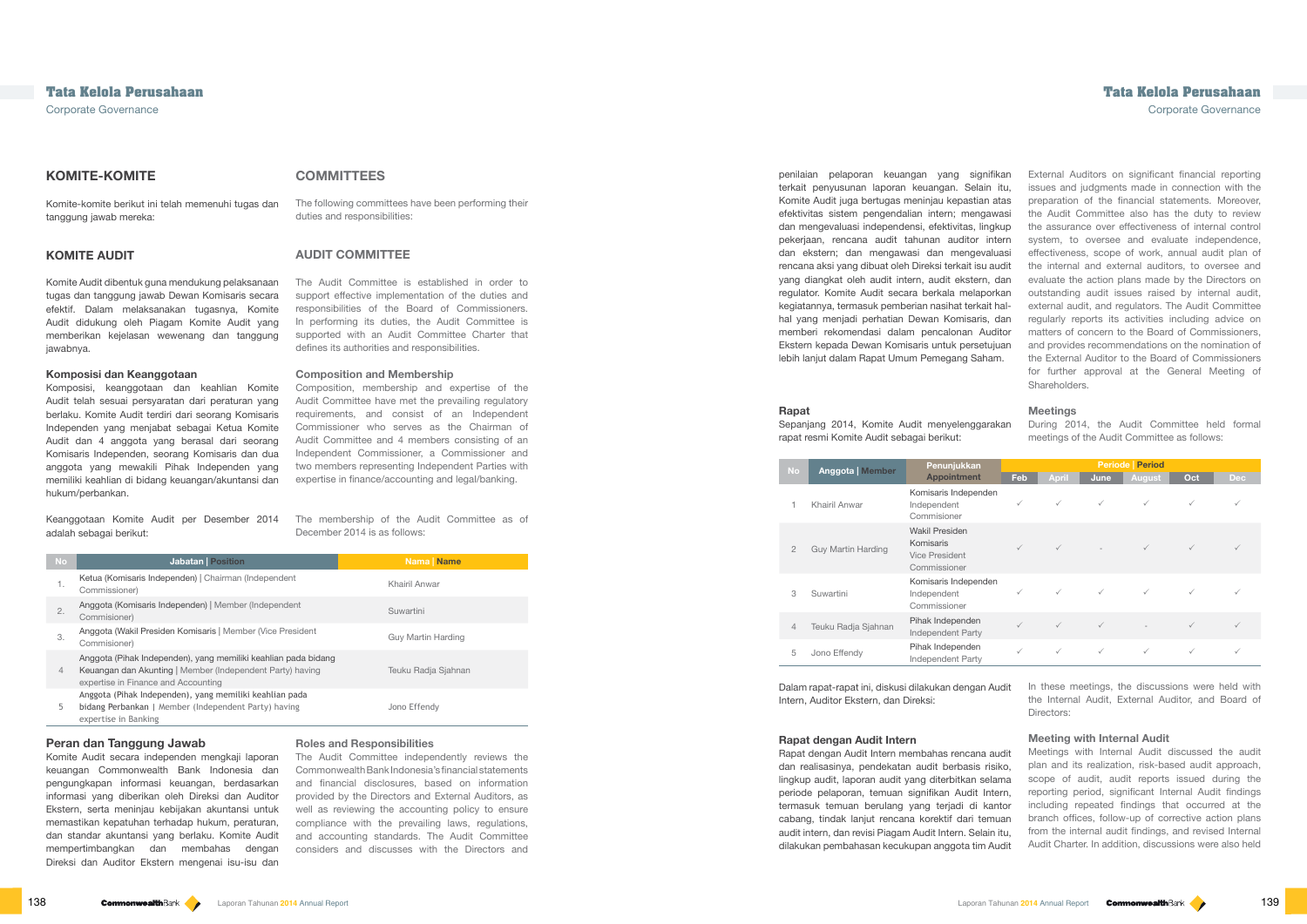on the adequacy of the Internal Audit team members in terms of number, competence and expertise, as well as development program of Internal Audit team members.

#### **Meeting with External Auditor**

Meetings with the External Auditor discussed the Commonwealth Bank Indonesia's financial statement for the date ended in 31 December 2013. The External Auditor has issued unqualified opinion to the Commonwealth Bank Indonesia's Financial Statement. In addition the meeting also discussed Commonwealth Bank Indonesia's adherence to the applicable accounting standards, the External Auditor's findings related to internal controls, the audit plan, audit scope, and the application of PSAK 50/55 by Commonwealth Bank Indonesia. Based on these discussions, the Audit Committee recommended to the Board of Commissioners to approve the 2013 financial statements and recommended the appointment of KAP Tanudiredja, Wibisana & Rekan as the External Auditor of the Bank and its subsidiaries for the subsequent year.

#### **Meeting with the Board of Directors**

Meetings with the Board of Directors discussed the draft Financial Statements per December 2013, 31 March 2014, 30 June 2014, and 30 September 2014, as well as follow-up of Internal Audit's and Financial Service Authority's findings related to KYC and AML, Credit, Operational Risk, Good Corporate Governance, Information Technology, Human Resources, and Treasury.

### **RISK OVERSIGHT COMMITTEE**

The Risk Oversight Committee is established in order to support effective implementation of the duties and responsibilities of the Board of Commissioners. In performing its duties, the Risk Oversight Committee is supported with Charter of Risk Oversight Committee that defines its responsibilities.

#### **Composition and Membership**

The compositions of the Risk Oversight Committee are in compliance with prevailing regulations. The composition of the Risk Oversight Committee consists of an independent commissioner as chairman and 4 (four) members consisting of one commissioner, one independent commissioner and two independent parties who have expertise in banking and risk management.

### The members of the Risk Oversight Committee as of December 2014 are as follows:

| <b>Jabatan   Position</b>                                                                                                                                                                   | <b>Nama</b> Name    |
|---------------------------------------------------------------------------------------------------------------------------------------------------------------------------------------------|---------------------|
| Ketua (Komisaris Independen)   Chairman (Independent Commissioner) Suwartini                                                                                                                |                     |
| Anggota (Komisaris Independen)   Member (Independent Commisioner)   Khairil Anwar                                                                                                           |                     |
| Anggota (Wakil Presiden Komisaris)   Member (Vice President<br>Commisioner)                                                                                                                 | Guy Martin Harding  |
| Anggota (Pihak Independen), yang memiliki keahlian di bidang<br>perbankan   Member (Independent Party) having expertise in banking                                                          | Teuku Radja Sjahnan |
| Anggota (Pihak Independen), yang memiliki keahlian di bidang<br>perbankan dan manajemen risiko   Member (Independent Party) Jono Effendy<br>having expertise in banking and risk management |                     |

#### **Roles and Responsibilities**

## During 2014, the Risk Oversight Committee held formal meetings of the Risk Oversight Committee as follows:

| <b>No</b>      | <b>Member</b>             | <b>Appointment</b>                                                   | <b>Period</b> |              |              |              |              |              |
|----------------|---------------------------|----------------------------------------------------------------------|---------------|--------------|--------------|--------------|--------------|--------------|
|                |                           |                                                                      | Feb           | <b>April</b> | June         | August       | Oct          | <b>Dec</b>   |
|                | Khairil Anwar             | Komisaris Independen<br>Independent<br>Commisioner                   | $\checkmark$  | $\checkmark$ | $\checkmark$ | $\checkmark$ | $\checkmark$ | $\checkmark$ |
| $\mathfrak{D}$ | <b>Guy Martin Harding</b> | <b>Wakil Presiden</b><br>Komisaris<br>Vice President<br>Commissioner | $\checkmark$  | $\checkmark$ |              | $\checkmark$ | $\checkmark$ |              |
| 3              | Suwartini                 | Komisaris Independen<br>Independent<br>Commissioner                  | $\checkmark$  | $\checkmark$ | $\checkmark$ | $\checkmark$ | $\checkmark$ |              |
| 4              | Teuku Radja Sjahnan       | Pihak Independen<br>Independent Party                                | $\checkmark$  | $\checkmark$ | $\checkmark$ |              | $\checkmark$ | $\checkmark$ |
| 5              | Jono Effendy              | Pihak Independen<br>Independent Party                                | $\checkmark$  | $\checkmark$ | $\checkmark$ | ✓            | $\checkmark$ | $\checkmark$ |

Intern secara jumlah, kompetensi dan keahlian, dan program pengembangan anggota tim Audit Intern.

#### **Rapat dengan Auditor Eksternal**

Rapat dengan Auditor Ekstern membahas laporan keuangan Commonwealth Bank Indonesia untuk tanggal yang berakhir pada 31 Desember 2013. Auditor Ekstern telah memberikan pendapat wajar tanpa pengecualian atas laporan keuangan Commonwealth Bank Indonesia. Selain itu, rapat membahas kepatuhan Commonwealth Bank Indonesia terhadap standar akuntansi yang berlaku dan temuan Auditor Ekstern terkait pengendalian intern, rencana audit, ruang lingkup audit, dan penerapan PSAK 50/55 oleh Commonwealth Bank Indonesia. Berdasarkan pembahasan, Komite Audit memberi rekomendasi kepada Dewan Komisaris untuk menyetujui laporan keuangan 2013 dan atas penunjukan KAP Tanudiredja, Wibisana & Rekan sebagai Auditor Ekstern Bank dan anak perusahaan tahun berikutnya.

The Risk Oversight Committee has responsibility to monitor the eight risk areas that Commonwealth Bank Indonesia must manage namely Credit, Market, Liquidity, Operational, Legal, Reputation, Compliance and Strategic Risk, and ensure that the implementation of risk management are in accordance with risk management policies. The committee also monitors and assesses the performance of duties by the Executive Risk Committees and Risk Management working units, also monitors the development of litigation cases involving the Bank and assesses the risks involved, like the regulatory risk, reputation risk and compliance risk. The Risk Oversight Committee regularly reports its activities including advice on matters of concern to the Board of Commissioners. Komite Pemantau Risiko bertanggung jawab memantau delapan area risiko yang harus Commonwealth Bank Indonesia kelola, yaitu Risiko Kredit, Pasar, Likuiditas, Operasional, Hukum, Reputasi, Kepatuhan dan Strategis, dan memastikan bahwa penerapan manajemen risiko telah sesuai dengan kebijakan manajemen risiko. Komite juga memantau dan menilai kineria Executive Risk Committees dan unit kerja Manajemen Risiko dalam melaksanakan tugas mereka, juga memantau perkembangan kasus hukum yang melibatkan Bank dan menilai risiko terkait, seperti risiko regulasi, reputasi dan kepatuhan. Komite Pemantau Risiko secara berkala melaporkan kegiatannya, termasuk pemberian nasihat tentang hal-hal yang menjadi perhatian Dewan Komisaris.

#### **Rapat dengan Direksi**

Rapat dengan Direksi membahas Laporan Keuangan rancangan per Desember 2013, 31 Maret 2014, 30 Juni 2014, dan 30 September 2014, serta membahas tindak lanjut temuan Audit Internal dan Otoritas Jasa Keuangan terkait dengan KYC dan AML, Kredit, Risiko Operasional, *Good Corporate Governance*, Teknologi Informasi, Sumber Daya Manusia, dan Tresuri.

#### **KOMITE PEMANTAU RISIKO**

Komite Pemantau Risiko dibentuk guna mendukung pelaksanaan tugas dan tanggung jawab Dewan Komisaris secara efektif. Dalam melaksanakan tugasnya, Komite Pemantau Risiko didukung Piagam Komite Pemantau Risiko yang memberikan kejelasan tanggung jawabnya.

#### **Komposisi dan Keanggotaan**

Penyusunan komposisi Komite Pemantau Risiko telah sesuai dengan ketentuan yang berlaku. Komite Pemantau Risiko terdiri dari seorang komisaris independen sebagai ketua dan 4 (empat) anggota lainnya, yang terdiri dari satu komisaris, satu komisaris independen dan dua pihak independen yang memiliki keahlian di bidang perbankan dan manajemen risiko.

Para anggota Komite Pemantau Risiko per Desember 2014 adalah sebagai berikut:

#### **Jabatan | Position**

- 1. Ketua (Komisaris Independen) | Chairman (Independent)
- 2. Anggota (Komisaris Independen) | Member (Independent Communist) Communist Communist Communist Communist Communist Communist Communist Communist Communist Communist Communist Communist Communist Communist Communist Commu
- 3. Anggota (Wakil Presiden Komisaris) | Memb
- 4. Anggota (Pihak Independen), yang men perbankan | Member (Independent Party) ha
- 5. Anggota (Pihak Independen), yang mem perbankan dan manajemen risiko | Mem having expertise in banking and risk manage

#### **Peran dan Tanggung Jawab**

Sepanjang 2014, Komite Pemantau Risiko menyelenggarakan rapat resmi sebagai berikut: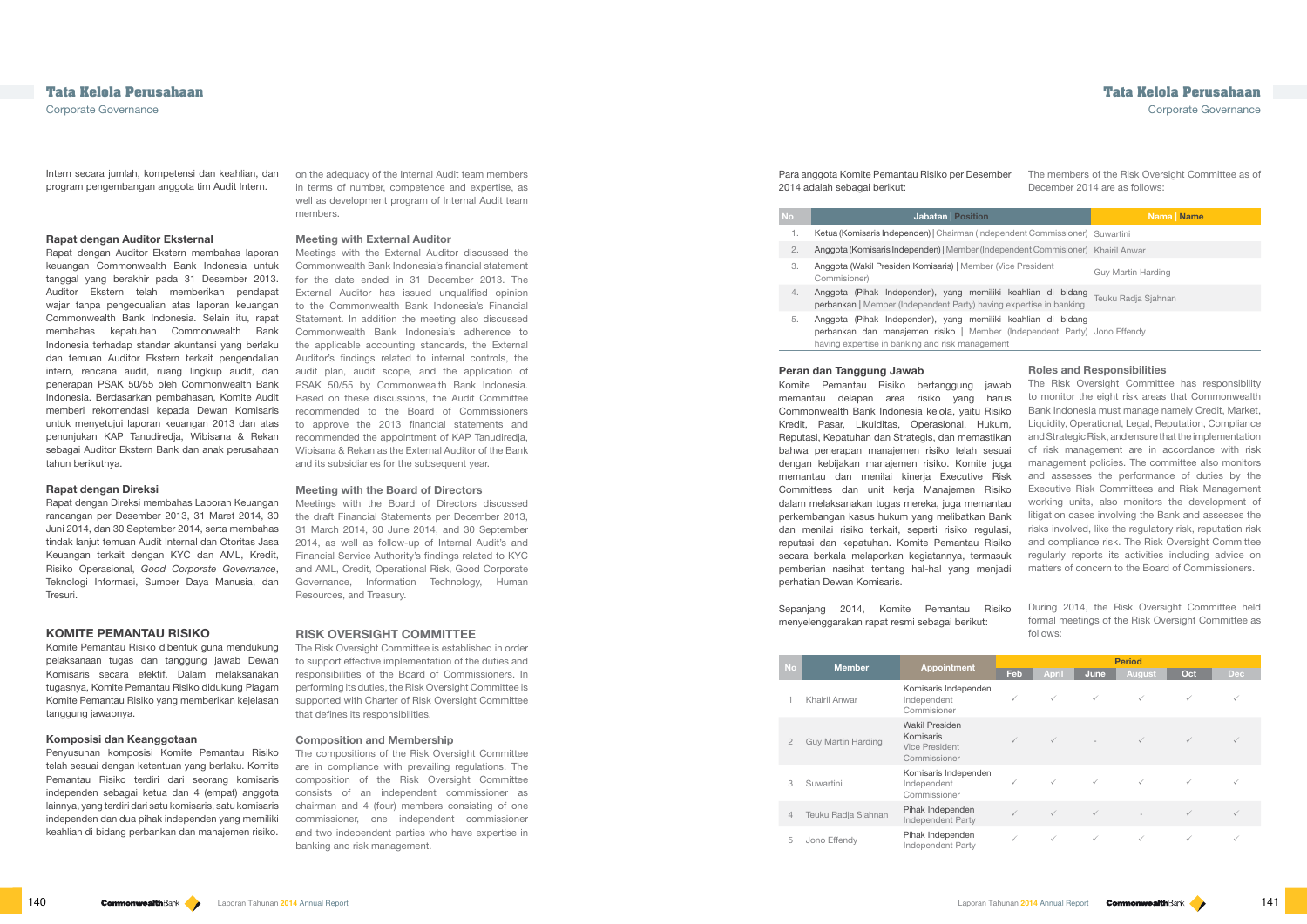Through these meetings, the Committee had a discussion among others as follows:

- 1. Discussion on Commonwealth Bank Indonesia Quarterly Risk Profile Report period December 2013 until September 2014 and Soundness Report period December 2013 and June 2014 as well as Risk Summary internal report covering eight risks.
- 2. Discussion on Internal Capital Adequacy Assessment Process (ICAAP) as well as stress testing program and design for Credit Risk, Market Risk and Operational Risk
- Discussed and recommended several policies such as Risk Tolerance Statement, Risk Management Policy, Credit Committee Charter, Credit Policy Manual, SME Credit Policy, Consumer Credit Policy, Good Corporate Governance Policy, Operational Risk Committee Charter, Product Committee Charter, Liquidity Management, etc.
- 4. COMPASS Project progress update and new strategic initiative such as Mobile Banking for Small Business (MBSB).

#### **REMUNERATION AND NOMINATION COMMITTEE**

The compositions of the Remuneration and Nomination Committee are in compliance with prevailing regulations. The composition of Remuneration and Nomination Committee comprised of independent commissioner as chairman and two members consisting of one commissioner and one executive officer representative from Human Resource Dept. The members of the Remuneration and Nomination Committee as of December 2014 are as follows:

| No.           | Komite Remunerasi dan Nominasi<br><b>Remuneration and Nomination Committee</b> | <b>Penunjukkan Appointment</b>                                                                |
|---------------|--------------------------------------------------------------------------------|-----------------------------------------------------------------------------------------------|
|               | Suwartini                                                                      | Ketua dan anggota (Komisaris Independen)<br>Chairman and member (Independent<br>Commissioner) |
| $\mathcal{P}$ | <b>Geoffrey David Coates</b>                                                   | Anggota (Presiden Komisaris)   Member (President<br>Commissioner)                             |
| 3             | Bagus Harimawan                                                                | Anggota (Pejabat Eksekutif SDM)   Member (HR<br>Executive Officer)                            |
|               |                                                                                |                                                                                               |

Committee had conducted an evaluation of the Commonwealth Bank Indonesia's remuneration policy including annual salary review and performance bonus management and provides recommendations to the Board of Commissioners concerning the Commonwealth Bank Indonesia's remuneration program and policy, taking into account several factors, as follows:

- 2. Employee's work achievement and contribution
- 3. Fairness to the peer group

Committee is also responsible for nomination, as follows:

During year 2014, the Committee has meeting as follows:

| No             | <b>Member</b>         | <b>Appointment</b>                                                     | <b>Period</b> |              |              |               |              |              |
|----------------|-----------------------|------------------------------------------------------------------------|---------------|--------------|--------------|---------------|--------------|--------------|
|                |                       |                                                                        | Feb           | <b>April</b> | June         | <b>August</b> | Oct          | <b>Dec</b>   |
|                | Suwartini             | Komisaris Independen<br>Independent<br>Commisioner                     | ✓             | $\checkmark$ | $\checkmark$ | $\checkmark$  | $\checkmark$ | $\checkmark$ |
| $\overline{2}$ | Geoffrey David Coates | Anggota (Presiden<br>Komisaris)<br>Member (President<br>Commissioner)  |               |              |              | $\checkmark$  |              |              |
| 3              | Bagus Harimawan       | Anggota (Pejabat<br>Eksekutif SDM)<br>Member (HR<br>Executive Officer) | $\checkmark$  | $\checkmark$ | $\checkmark$ | $\checkmark$  |              |              |

## **Tata Kelola Perusahaan Tata Kelola Perusahaan**

Corporate Governance Corporate Governance

Melalui rapat-rapat ini, Komite membahas berbagai hal, termasuk hal-hal berikut:

- 1. Financial performance and reserve fulfillment following the prevailing regulations 1. Kinerja keuangan dan reserve fulfillment sesuai peraturan yang berlaku
- 2. Pencapaian dan kontribusi kerja karyawan
- 3. Keadilan sesuai *peer group*
- 4. Consideration of Commonwealth Bank Indonesia's long-term target and strategies. 4. Pertimbangan target dan strategi jangka panjang PTBC.
- 1. Pembahasan Laporan Triwulanan Profil Risiko Commonwealth Bank Indonesia periode Desember 2013 hingga September 2014 dan Laporan Tingkat Kesehatan Bank periode Desember 2013 dan Juni 2014, serta laporan internal Ringkasan Risiko yang mencakup delapan risiko.
- 2. Pembahasan Internal Capital Adequacy Assessment Process (ICAAP) dan program dan desain *stress testing* untuk Risiko Kredit, Pasar dan Operasional
- 3. Membahas dan memberi rekomendasi atas beberapa kebijakan, seperti Pernyataan Toleransi Risiko, Kebijakan Manajemen Risiko, Piagam Komite Kredit, Pedoman Kebijakan Kredit, Kebijakan Kredit UKM, Kebijakan Kredit Konsumen, Kebijakan *Good Corporate Governance*, Piagam Komite Risiko Operasional, Piagam Komite Produk, Manajemen Likuiditas, dan sebagainya
- 4. Perkembangan Proyek COMPASS dan inisiatif strategis baru, seperti *Mobile Banking for Small Business* (MBSB)
- 1. Prepare and submit a recommendation on mechanism for selecting and/ or replacing members of the Board of Commissioners and the Board of Directors to the Board of Commissioners to be submitted to the General Meeting of Shareholders. 1. Menyiapkan dan menyampaikan rekomendasi untuk mekanisme pemilihan dan/atau penggantian anggota Dewan Komisaris dan Direksi kepada Dewan Komisaris untuk disampaikan pada Rapat Umum Pemegang Saham.
- 2. Prepare and submit a recommendation on prospective members of the Board of Commissioners and/ or the Board of Directors to the Board of Commissioners to be submitted to the General Meeting of Shareholders. 2. Menyiapkan dan menyerahkan rekomendasi calon anggota Dewan Komisaris dan/atau Direksi kepada Dewan Komisaris untuk disampaikan pada Rapat Umum Pemegang Saham.
- 3. Review on the recommendation from President Director and will compose further recommendation to the Shareholders for final decision (as necessary) related to President Director review of Directors and Top Management Performance. 3. Meninjau rekomendasi dari Presiden Direktur dan akan menyusun rekomendasi lebih lanjut kepada Pemegang Saham untuk pengambilan keputusan akhir (jika diperlukan) terkait tinjauan Presiden Direktur atas Kinerja Direksi dan *Top Management.*
- 4. Prepare and submit a recommendation on independent parties who will become members of Audit Committee and/ or Risk Oversight Committee to the Board of Commissioners. 4. Menyiapkan dan menyerahkan rekomendasi pihak independen yang akan menjadi anggota Komite Audit dan/atau Komite Pemantau Risiko kepada Dewan Komisaris.

### **KOMITE REMUNERASI DAN NOMINASI**

Komposisi Komite Remunerasi dan Nominasi telah sesuai dengan peraturan yang berlaku. Susunan Komite Remunerasi dan Nominasi terdiri dari seorang Komisaris Independen sebagai Ketua dan dua anggota yang terdiri dari seorang Komisaris dan seorang perwakilan pejabat eksekutif dari Departemen Sumber Daya Manusia. Anggota Komite Remunerasi dan Nominasi per Desember 2014 adalah sebagai berikut:

Tugas dan tanggung jawab Komite Remunerasi dan Nominasi adalah sebagai berikut:

Komite melakukan evaluasi kebijakan remunerasi Commonwealth Bank Indonesia, termasuk peninjauan gaji tahunan dan manajemen bonus kinerja, dan memberi rekomendasi kepada Dewan Komisaris terkait program dan kebijakan remunerasi Commonwealth Bank Indonesia dengan mempertimbangkan beberapa faktor, sebagai berikut:

#### Komite juga bertanggung jawab dalam:

Sepanjang 2014, Komite menyelenggarakan beberapa rapat sebagai berikut: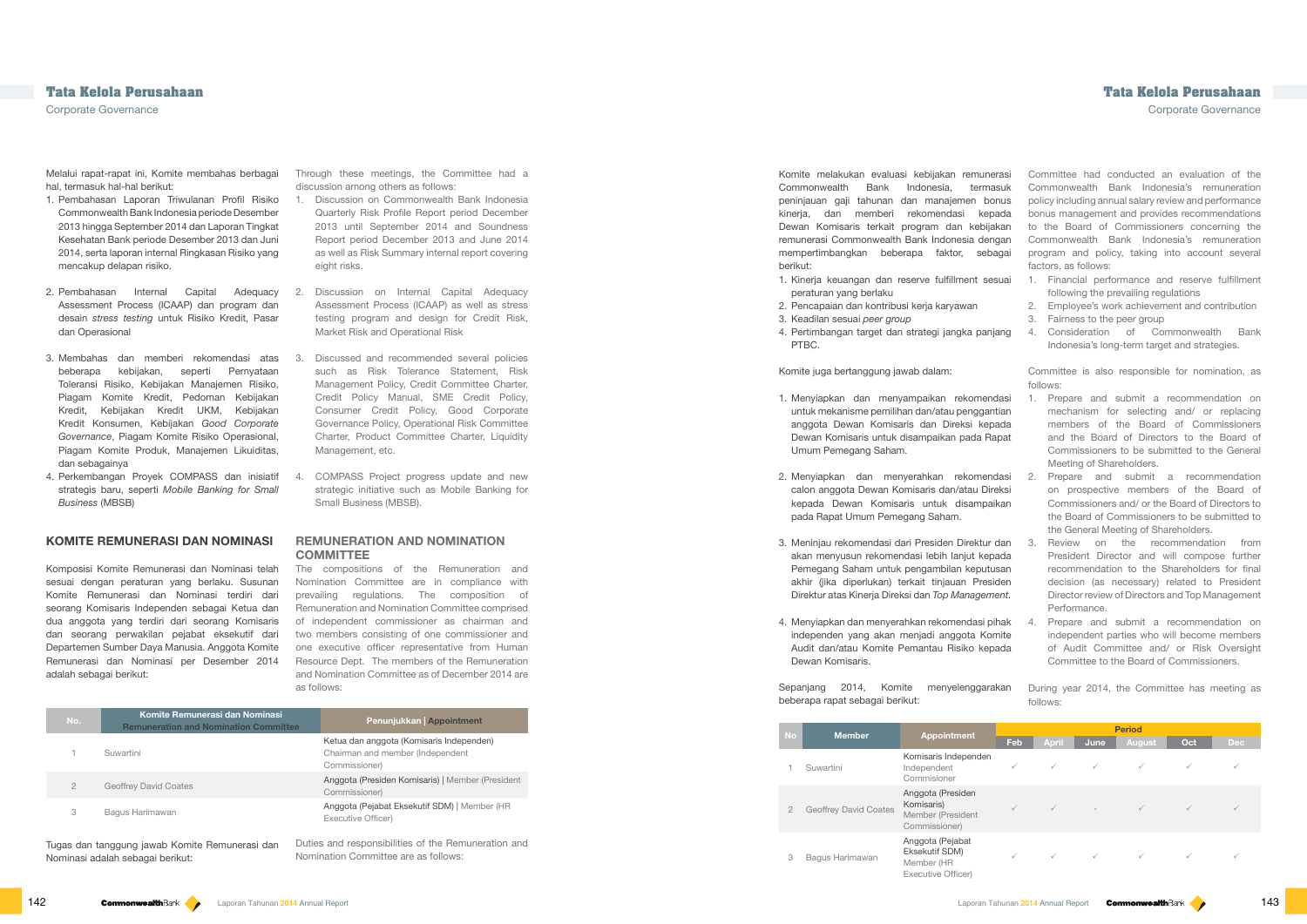Through these meetings, the Remuneration and Nomination Committee has held discussion and review as well as provide recommendation as follows:

- 1. With regard to resignation of Mrs. Dhien Tjahjani as Director of Compliance, the Committee recommends the Board of Directors to seek for replacement as appropriate and to progress the role transition as per the applicable regulation.
- 2. Upon satisfactory result of Fit & Proper Test, recommends Mrs. Angeline Nangoi as Director of Compliance to Board of Commissioner for further recommendation to RUPS.
- 3. Recommends the Board of Commissioners regarding re-appointment of Mr. Antonio Da Silva Costa as President Director of Commonwealth Bank Indonesia for period as regulated in the Bank's Article of Association, to be stipulated in General Meeting of Stakeholders.
	- Support implementation of the Board of Director's proposal of performance review period adjustment for Local Independent Commissioner to align with the Calendar year of Performance Review for Board of Director and Employee of the Bank.
- 5. Provide recommendation for the Board of Directors to present and discuss on Succession Planning of Executive Officer-one down level from President Director to the Remuneration & Nomination Committee regularly.
- 6. Recommends re-appointment for Mr. Teuku Radja Sjahnan as a Member (Independent Party) of Audit and Risk Oversight Committee.
- 7. With regard to information from the Board of Directors regarding resignation of Mr. Ian Phillip Whitehead as Director of Retail & Wholesale Banking Service, the Committee recommends Board of Directors to appointed Mr. Antonio Da Silva Costa to assume the role as Director of Retail & Wholesale Banking Service and to progress the process of transition as per the applicable regulation.
- Regular review on Annual Salary Review and Adjustment Plan for 2015 proposed by Board of **Directors**
- Regular review on Annual Performance Bonus plan purposed by the Board of Directors for period July 2013 to June 2014.

### **Expertise Independent Member of Committee**

Mr. Teuku Radja Sjahnan has expertise and experience in finance and accounting. He also has experience as member of Audit Committee in several banks such as PT Bank BNI Tbk, PT Bank Barclays Indonesia, and PT Bank BNI Syariah. While serving as independent member of committee in Commonwealth Bank Indonesia, he currently also works as Audit Committee and Risk Monitoring Committee in PT Commonwealth Life. In addition to that, he also works as staff specialist in providing advisory services in local councils for audit result from state auditing firms on state finance.

Mr. Jono Effendi has expertise in banking and risk management. He also has experience as member of Audit and Risk Oversight Committee for several years in several companies such as PT Bank Barclays Indonesia and Indonesian Bank Restructuring Agency (IBRA).While serving as independent member of Audit Committee and Risk Oversight Committee in PTBC, he also works as member of Audit Committee and Risk Monitoring Committee in PT Bank BNP Paribas Indonesia, also as member of Audit Committee and Risk Oversight Committee in PT Commonwealth Life, and works as Co-Founder Managing Director in PT Kiran Resources Indonesia.

## **BOARD OF DIRECTORS**

#### **Composition, Independency and Share Ownership of the the Board of Directors as of December 2014**

The membership of Commonwealth Bank Indonesia Directors is in accordance to Bank Indonesia Regulation regarding Good Corporate Governance including prohibition of multiple appointments, nonexistence of letter of authority to other party that may cause the transfer of duties and functions of the Board of Directors. All Directors are residing in Indonesia.

All Directors have no financial or family relationship with a member of the Board of Commissioners. Directors and/or Commonwealth Bank Indonesia's Controlling Shareholders, and thus does not affect the decision-making of each Director.

# **Tata Kelola Perusahaan Tata Kelola Perusahaan**

Corporate Governance Corporate Governance

Melalui rapat-rapat ini, Komite Remunerasi dan Nominasi mengadakan diskusi dan peninjauan serta memberikan rekomendasi atas hal-hal sebagai berikut:

- 1. Sehubungan dengan pengunduran diri Ibu Dhien Tjahjani sebagai Direktur Kepatuhan, Komite memberikan rekomendasi kepada Direksi untuk mencari pengganti yang sesuai dan untuk melakukan transisi peran sesuai peraturan yang berlaku.
- 2. Berdasarkan hasil Fit & Proper Test yang memuaskan, merekomendasikan Ibu Angeline Nangoi sebagai Direktur Kepatuhan kepada Dewan Komisaris untuk rekomendasi lebih lanjut pada RUPS.
- 3. Memberi rekomendasi kepada Dewan Komisaris terkait penunjukan kembali Bpk. Antonio Da Silva Costa sebagai Presiden Direktur Commonwealth Bank Indonesia untuk periode sebagaimana diatur dalam Anggaran Dasar Bank, yang akan diatur dalam RUPS.
- 4. Mendukung pelaksanaan usulan Direksi dalam penyesuaian periode penilaian kinerja Komisaris Independen Lokal agar selaras dengan tahun kalender Penilaian Kineria Direksi dan karyawan Bank.
- 5. Memberi rekomendasi kepada Direksi untuk mempresentasikan dan mendiskusikan Rencana Penggantian Pejabat Eksekutif, satu tingkat di bawah Presiden Direktur, kepada Komite Remunerasi & Nominasi secara reguler.
- 6. Merekomendasikan penunjukkan kembali Bpk. Teuku Radja Sjahnan sebagai anggota (Pihak Independen) Komite Audit dan Komite Pemantau Risiko.
- 7. Berkenaan informasi dari Direksi mengenai pengunduran diri Bpk. Ian Phillip Whitehead sebagai Direktur Retail & Wholesale Banking Service, Komite memberi rekomendasi Direksi untuk menunjuk Mr. Antonio Da Silva Costa sebagai Direktur Retail & Wholesale Banking Service dan untuk melakukan proses transisi sesuai peraturan yang berlaku.
- 8. Penilaian reguler atas Tinjauan Gaji Tahunan dan Rencana Penyesuaian tahun 2015 yang diajukan oleh Direksi.
- 9. Penilaian reguler atas rencana Bonus Kinerja Tahunan yang diajukan oleh Direksi untuk periode Juli 2013 hingga Juni 2014.

#### **Keahlian Anggota Independen Komite**

Bpk. Teuku Radja Sjahnan memiliki keahlian dan pengalaman di bidang keuangan dan akuntansi. Beliau juga berpengalaman sebagai anggota Komite Audit di beberapa lembaga bank, seperti PT Bank BNI Tbk, PT Bank Barclays Indonesia, dan PT Bank BNI Syariah. Selain menjabat sebagai anggota independen komite di Commonwealth Bank Indonesia, beliau saat ini menjabat sebagai anggota Komite Audit dan Komite Pemantau Risiko di PT Commonwealth Life. Beliau juga menjadi staf spesialis memberikan jasa konsultasi hasil audit Badan Pemeriksa Keuangan (BPK) atas keuangan negara.

Bpk. Jono Effendi memiliki keahlian di bidang perbankan dan manajemen risiko. Beliau juga memiliki pengalaman sebagai anggota Komite Audit dan Komite Pemantau Risiko selama beberapa tahun di berbagai perusahaan, seperti PT Bank Barclays Indonesia dan Badan Penyehatan Perbankan Indonesia (BPPN). Selain menjabat sebagai pihak independen komite Audit dan komite pemantau risiko di Commonwealth Bank Indonesia, beliau juga menjabat sebagai anggota Komite Audit dan Komite Pemantau Risiko di PT Bank BNP Paribas Indonesia dan juga menjabat sebagai anggota komite audit dan komite pemantau risiko di PT Commonwealth Life, dan juga menjabat sebagai Managing Director di PT Kiran Resources Indonesia.

## **DIREKSI**

#### **Komposisi, Independensi dan Kepemilikan Saham Direksi per Desember 2014**

Keanggotaan Direksi Commonwealth Bank Indonesia telah sesuai dengan Peraturan Bank Indonesia terkait *Good Corporate Governance*, termasuk larangan penunjukkan beberapa posisi sekaligus, tidak adanya pemberian surat kuasa kepada pihak lain yang dapat menyebabkan pengalihan tugas dan fungsi Direksi. Seluruh anggota Direksi berdomisili di Indonesia.

Seluruh anggota Direksi tidak memiliki hubungan keuangan atau keluarga dengan anggota Dewan Komisaris, anggota Direksi lainnya dan/atau Pemegang Saham Pengendali Commonwealth Bank Indonesia, dengan demikian tidak mempengaruhi pengambilan keputusan oleh masing-masing Direktur.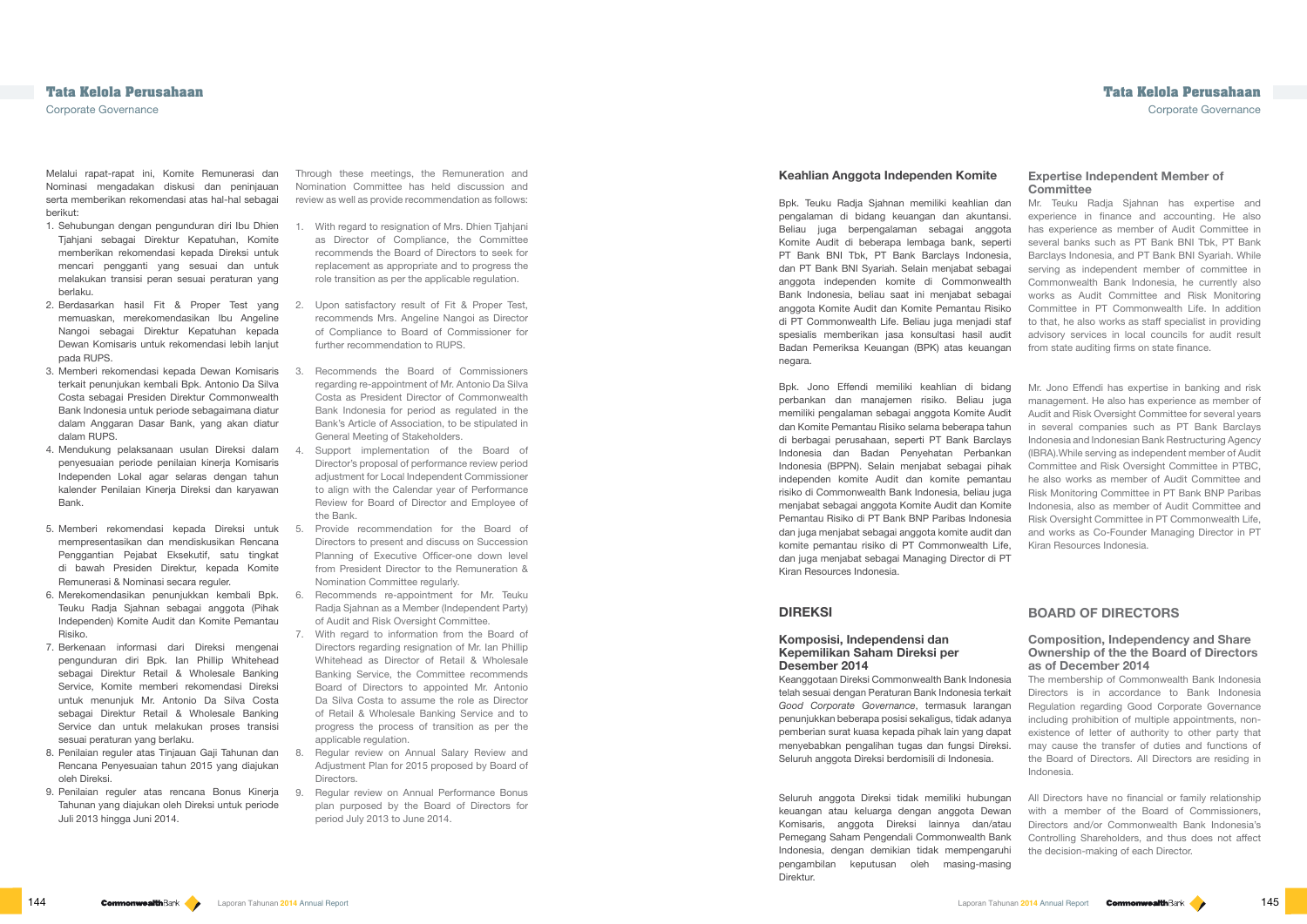None of the Board of Directors members own 5% (five percent) or more of the paid up capital of Commonwealth Bank Indonesia, other Banks, Non-Bank Financial Institutions, and other companies located inside or outside Indonesia.

The number of the Board of Directors as of December 2014 is 5 (five) members with details as follows:

| No. | <b>Nama</b> Name       | Penunjukkan Appointment                                                                             |
|-----|------------------------|-----------------------------------------------------------------------------------------------------|
|     | Antonio Da Silva Costa | Presiden Direktur   President Director                                                              |
| 2   | Mia Patria Bernardhi   | Direktur Sumber Daya Manusia   Director of Human Resources                                          |
| 3   | Paul Setiawan Hasjim   | Direktur Operasional dan Teknologi Informasi   Director of<br>Operations and Information Technology |
| 4   | Adhiputra Tanoyo       | Direktur Manajemen Risiko   Director of Risk Management                                             |
| 5   | Angeline Nangoi        | Direktur Kepatuhan   Director of Compliance                                                         |

#### **Catatan**

#### Note:

- 1. Ms. Angeline Nangoi appointed as Director effective as of 22 July 2014 and has obtained Financial Service Authority approval as stated in its Letter No. SR-114/D.03/2014 dated 7 July 2014.
	- Mr. Ian Phillip Whitehead has been effectively resigned from her position as Director effectively 30 November 2014 and has obtained GMS approval as stipulated in Deed No.79 dated 18 November 2014.

#### **Duties and Responsibilities of The Board of Directors**

- a. The Directors is fully responsible for the operation of Commonwealth Bank Indonesia's management and manage the business in accordance to the authorities and responsibilities according to the Articles of Association and prevailing rules and regulations.
- The Directors are responsible to ensure that the application of Good Corporate Governance principles in all aspects of Commonwealth Bank Indonesia's business and across all levels of Commonwealth Bank Indonesia's hierarchy.
- The Directors consistently addresses the findings and recommendations reported by the Internal Audit, external auditor, and the reviews of FSA and/ or other authorities.
- d. Direksi mengembangkan dan memastikan d. The Directors builds and ensures the implementation of Risk Management across all levels of the Commonwealth Bank Indonesia's hierarchy and ensures that the Risk Management functions have operated independently.

e. The Directors reports its performance in fulfilling its duties and responsibilities to the General Meeting of Shareholders. e. Direksi melaporkan kinerja dalam menjalankan tugas dan tanggung jawabnya kepada Rapat Umum Pemegang Saham.

To improve the effectiveness of daily duties and responsibilities of the Directors, starting in March 2012 the Board of Directors Manual has been established. The manual provides guidelines for Directors activities in a structured, systematic and consistent manner. Guna meningkatkan efektivitas tugas dan tanggung jawab Direksi sehari-hari, sejak Maret 2012 Bank menetapkan Pedoman Direksi. Pedoman Direksi mengarahkan kegiatan Direksi secara terstruktur, sistematis dan konsisten

Tak satu pun dari anggota Direksi memiliki 5% (lima persen) atau lebih modal disetor Commonwealth Bank Indonesia, lembaga bank lain, lembaga keuangan non-bank, dan perusahaan lainnya di dalam atau di luar Indonesia.

> **Meeting of the Board of Directors** As of 31 December 2014, the Board of Directors held a total of 36 meetings, with detail of attendance as follows: Per 31 Desember 2014, Direksi menyelenggarakan total 36 kali rapat, dengan detail sebagai berikut:

Jumlah Direksi per Desember 2014 adalah 5 (lima) anggota, sebagai berikut:

- 1. Ibu Angeline Nangoi diangkat sebagai Direktur efektif per 22 Juli 2014 dan telah memperoleh persetujuan Otoritas Jasa Keuangan sebagaimana tercantum dalam Surat No. SR-114/D.03/2014 tanggal 7 Juli 2014.
- 2. Bpk. Ian Phillip Whitehead telah mengundurkan diri dari jabatannya sebagai Direktur efektif per 30 November 2014 dan telah memperoleh persetujuan RUPS sebagaimana diatur dalam Akta No.79 tanggal 18 November 2014.

### **Tugas dan Tanggung Jawab Direksi**

| No.               | Nama   Name                                                                                                                                                                                                                                                                                                                                                                                                                                                                                                                                                                                                                                                                                                                                                                                                                                                                 | Jumlah Kehadiran Rapat Direksi<br><b>Attendance of BOD Meeting</b>                                                                                                                                                                                                                                                                                                                                                                                                                                                                                                                                                                                                                                                                                                                                                                                                                                                                                                                                                          |
|-------------------|-----------------------------------------------------------------------------------------------------------------------------------------------------------------------------------------------------------------------------------------------------------------------------------------------------------------------------------------------------------------------------------------------------------------------------------------------------------------------------------------------------------------------------------------------------------------------------------------------------------------------------------------------------------------------------------------------------------------------------------------------------------------------------------------------------------------------------------------------------------------------------|-----------------------------------------------------------------------------------------------------------------------------------------------------------------------------------------------------------------------------------------------------------------------------------------------------------------------------------------------------------------------------------------------------------------------------------------------------------------------------------------------------------------------------------------------------------------------------------------------------------------------------------------------------------------------------------------------------------------------------------------------------------------------------------------------------------------------------------------------------------------------------------------------------------------------------------------------------------------------------------------------------------------------------|
| 1                 | Antonio da Silva Costa                                                                                                                                                                                                                                                                                                                                                                                                                                                                                                                                                                                                                                                                                                                                                                                                                                                      | 35                                                                                                                                                                                                                                                                                                                                                                                                                                                                                                                                                                                                                                                                                                                                                                                                                                                                                                                                                                                                                          |
| $\mathbf{2}$      | Ian Phillip Whitehead                                                                                                                                                                                                                                                                                                                                                                                                                                                                                                                                                                                                                                                                                                                                                                                                                                                       | 20                                                                                                                                                                                                                                                                                                                                                                                                                                                                                                                                                                                                                                                                                                                                                                                                                                                                                                                                                                                                                          |
| 3                 | Mia Patria                                                                                                                                                                                                                                                                                                                                                                                                                                                                                                                                                                                                                                                                                                                                                                                                                                                                  | 36                                                                                                                                                                                                                                                                                                                                                                                                                                                                                                                                                                                                                                                                                                                                                                                                                                                                                                                                                                                                                          |
| $\overline{4}$    | Dhien Tjahajani                                                                                                                                                                                                                                                                                                                                                                                                                                                                                                                                                                                                                                                                                                                                                                                                                                                             | 5                                                                                                                                                                                                                                                                                                                                                                                                                                                                                                                                                                                                                                                                                                                                                                                                                                                                                                                                                                                                                           |
| 5                 | Paul Setiawan Hasjim                                                                                                                                                                                                                                                                                                                                                                                                                                                                                                                                                                                                                                                                                                                                                                                                                                                        | 36                                                                                                                                                                                                                                                                                                                                                                                                                                                                                                                                                                                                                                                                                                                                                                                                                                                                                                                                                                                                                          |
| 6                 | Adhiputra Tanoyo                                                                                                                                                                                                                                                                                                                                                                                                                                                                                                                                                                                                                                                                                                                                                                                                                                                            | 27                                                                                                                                                                                                                                                                                                                                                                                                                                                                                                                                                                                                                                                                                                                                                                                                                                                                                                                                                                                                                          |
| 7                 | Angeline Nangoi*                                                                                                                                                                                                                                                                                                                                                                                                                                                                                                                                                                                                                                                                                                                                                                                                                                                            | 25                                                                                                                                                                                                                                                                                                                                                                                                                                                                                                                                                                                                                                                                                                                                                                                                                                                                                                                                                                                                                          |
| Catatan:          |                                                                                                                                                                                                                                                                                                                                                                                                                                                                                                                                                                                                                                                                                                                                                                                                                                                                             | Note:                                                                                                                                                                                                                                                                                                                                                                                                                                                                                                                                                                                                                                                                                                                                                                                                                                                                                                                                                                                                                       |
|                   | Ibu Angeline Nangoi diangkat sebagai Direktur efektif per 22 Juli<br>2014. Beliau menghadiri Rapat Direktur pada Maret-Juli 2014<br>sebagai Kepala Divisi Kepatuhan.                                                                                                                                                                                                                                                                                                                                                                                                                                                                                                                                                                                                                                                                                                        | * Ms. Angeline Nangoi appointed as Director effective as of 22 July<br>2014. He attended Directors Meeting in March - July 2014 as Chief<br>of Compliance.                                                                                                                                                                                                                                                                                                                                                                                                                                                                                                                                                                                                                                                                                                                                                                                                                                                                  |
| membahas:<br>baru | Sepanjang 2014, agenda rapat Direksi di antaranya<br>1. Peraturan Baru dan dampak peraturan tersebut<br>bagi Commonwealth Bank Indonesia<br>2. Revisi Rencana Bisnis Bank 2014-2016 serta<br>Rencana Bisnis 2015-2017<br>3. Laporan Keuangan Audited tahun 2013<br>4. Laporan Keuangan Publikasi 2014<br>5. Peningkatan kualitas GCG dan perbaikan kualitas<br>pemantauan risiko tertentu atas Risiko Kredit,<br>Operasional dan Kepatuhan<br>6. Kinerja Bisnis dan Keuangan pada 2014<br>7. Relokasi cabang dan peningkatan proses<br>8. Keluhan pelanggan terutama yang berpotensi<br>meningkat menjadi kasus hukum<br>9. Aktivitas untuk meningkatkan produktivitas dan<br>efisiensi, antara lain terkait sistem core banking<br>10. Tindak lanjut audit intern, ekstern, dan temuan<br>auditor Otoritas Jasa Keuangan<br>11. Hal-hal yang berkaitan dengan operasional, | During 2014, the Board of Directors meeting agenda,<br>among others covered discussion as follows:<br>New Regulations and the impacts of the<br>1.<br>regulation to Commonwealth Bank Indonesia<br>Bank Business Plan revision 2014-2016 as well<br>2.<br>as Business Plan 2015-2017<br>3.<br>Bank's Audited Financial Statement year 2013<br>Bank's Published Financial Report year 2014<br>4.<br>5.<br>Improvement GCG quality and improvement<br>on the risk monitoring quality specific on Credit<br>Risk, Operational Risk and Compliance Risk<br>Business and Financial Performance year 2014<br>6.<br>7.<br>Branch relocation and upgrading process<br>Customer complaint especially that potentially<br>8.<br>increase become legal case<br>Activities to improve productivity and efficiency<br>9.<br>among others related to new Core banking<br>system<br>10. Follow ups on internal audit, external, and<br>Financial Service Authority's auditor's findings<br>11. Matters related to operational, information |
|                   | teknologi informasi, dan sumber daya manusia<br>12. Laporan kunjungan ekspatriat                                                                                                                                                                                                                                                                                                                                                                                                                                                                                                                                                                                                                                                                                                                                                                                            | technology, and human resources<br>12. Expatriate visit report                                                                                                                                                                                                                                                                                                                                                                                                                                                                                                                                                                                                                                                                                                                                                                                                                                                                                                                                                              |

- a. Direksi bertanggung jawab penuh terhadap operasional manajemen Commonwealth Bank Indonesia dan mengelola bisnis sesuai wewenang dan tanggung jawab dalam Anggaran Dasar serta peraturan dan perundangan yang berlaku.
- b. Direksi bertanggung jawab memastikan penerapan prinsip-prinsip *Good Corporate Governance*  dalam semua aspek bisnis Commonwealth Bank Indonesia dan di seluruh level organisasi Commonwealth Bank Indonesia.
- c. Direksi secara konsisten membahas temuan dan rekomendasi yang dilaporkan oleh Audit Intern, auditor ekstern, dan ulasan OJK dan/atau otoritas lain.
- pelaksanaan Manajemen Risiko di semua tingkat struktur organisasi Commonwealth Bank Indonesia dan memastikan bahwa fungsi Manajemen Risiko telah beroperasi secara independen.

#### **Rapat Direksi**

- 
- 
- 3. Laporan Keuangan Audited tahun 2013
- 
- 
- 
- 
- 
- 
- 
- 
-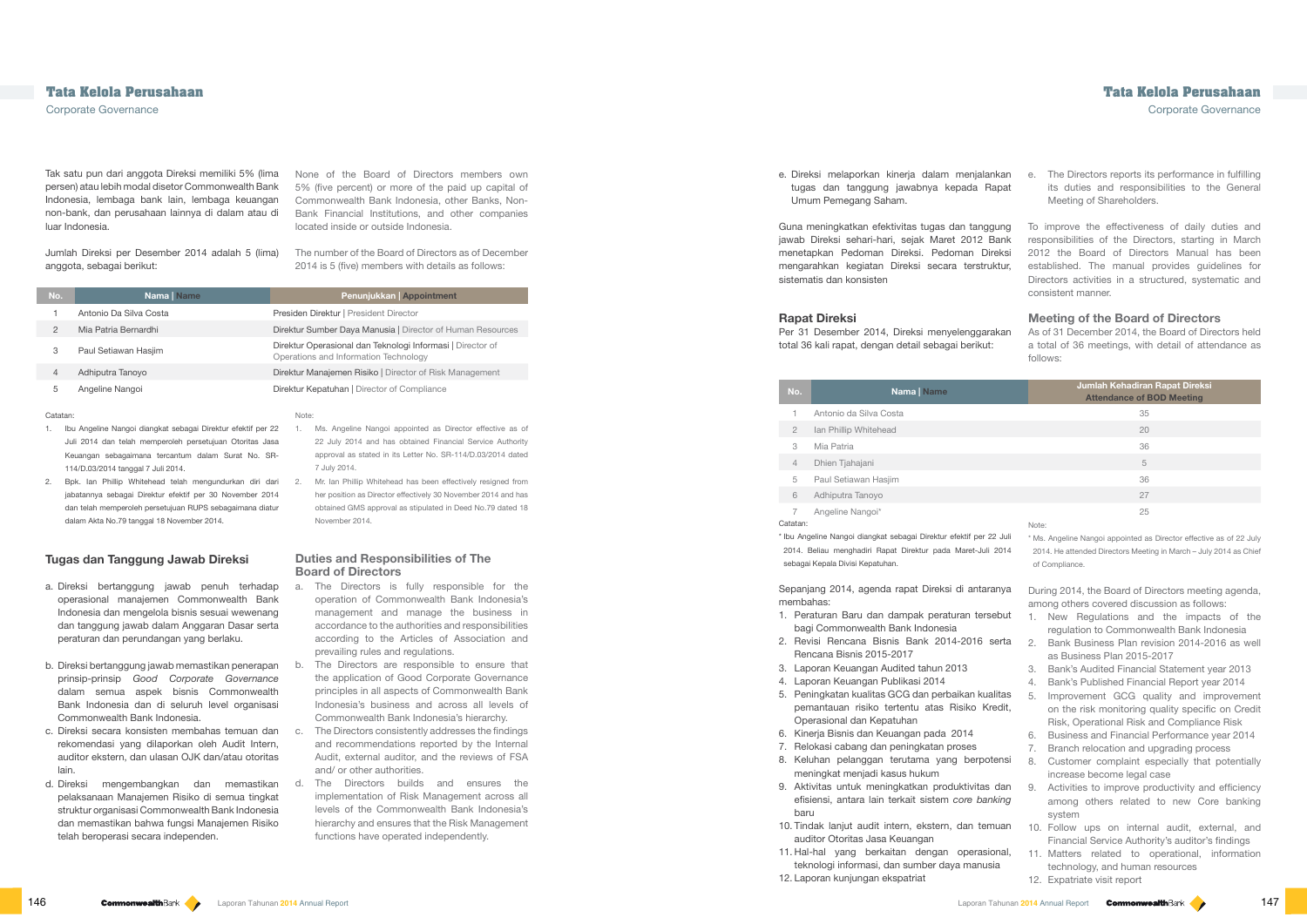## **COMMITTEES**

In the execution of its duties, the Board of Directors is supported by several committees as follows:

- a. Executive Risk Management Committee
- b. Asset and Liability Committee
- c. Credit Committee
- d. IT Steering Committee
- e. Integrity Committee
- f. Product Committee
- g. Operational Risk Committee
- h. People Committee
- i. Retail Network Review Committee (RNR)

## **EXECUTIVE RISK COMMITTEE (ERC)**

Purpose of ERC is to assist the Board of Directors and Management in monitoring and managing Credit Risk, Market Risk, Legal Risk, Liquidity Risk, Reputation Risk, Strategic Risk, Operational and Compliance Risk, to ensure consistency with internal policies and Bank Indonesia requirement.

#### **Composition**

Chairman: Director Risk Management Member:

The Board of Directors or equivalent holder of these senior positions within Commonwealth Bank Indonesia:

- President Director
- Chief of Finance
- Audit (non-voting member)
- Compliance and Legal
- Human Resource
- Operations and Technology
- Global Market

### **Duties and Responsibilities**

- 1. Ensure the effective implementation of the Bank's risk management frameworks by:
- Reviewing and endorsing the Bank's risk management frameworks, which include but are not limited to the Internal Capital Adequacy Assessment Process framework, the Risk Appetite Statement, the Material Risk document, and the Bank's Key Risk Indicators  $(KR)$
- Monitoring the effectiveness of each risk committee's functions, which include but are not limited to reviewing and endorsing their respective charters, periodically reviewing each committee's KRIs, reviewing and endorsing policy and procedure documents, reviewing action plans proposed by committees and

Chairman: Chief of Global Market Memher:

| omite<br>annya                                | ensuring their implementation according to<br>agreed standards.                                                                                                                                                                                                                  |
|-----------------------------------------------|----------------------------------------------------------------------------------------------------------------------------------------------------------------------------------------------------------------------------------------------------------------------------------|
| ıduan                                         | 2. Provide high-level direction and guidance for each<br>risk area by:                                                                                                                                                                                                           |
| risiko                                        | Reviewing and endorsing each risk area's risk<br>profile reports.                                                                                                                                                                                                                |
| jakan                                         | Reviewing and endorsing policy and procedure<br>$\bullet$<br>documents.                                                                                                                                                                                                          |
| batas                                         | Reviewing any breaches in KRI thresholds and<br>audit findings.                                                                                                                                                                                                                  |
| emua<br>yang<br>siden<br>n ad-<br>ıkkan<br>up | Becoming a point of escalation for committees<br>$\bullet$<br>on all matters related to risk management,<br>which include but not limited to significant risk<br>incidents and ad-hoc deviations on policy and<br>procedures (insert exclusion – out of scope –<br>use example). |

rencana tindak yang diusulkan komite-ko tersebut dan memastikan pelaksanaan sesuai standar yang telah disepakati.

> The purpose of ALCO is to oversee the market risk, banking book management, funding and lending strategy, and capital management policies and methodologies used within Commonwealth Bank Indonesia and to ensure consistency between the risk and capital objectives of the Board of Commissioners and the market risk and capital management principles and policies of the Commonwealth Bank Indonesia.

- 2. Memberikan arahan tingkat tinggi dan pan untuk setiap area risiko dengan:
	- Mengkaji dan mendukung laporan profil masing-masing area risiko.
	- Mengkaji dan mendukung dokumen kebi dan prosedur.
	- Mengkaji setiap pelanggaran di ambang KRI dan temuan audit.
- Menjadi titik eskalasi bagi komite atas se hal yang terkait manajemen risiko, meliputi namun tidak terbatas pada in risiko yang signifikan dan penyimpangar hoc dalam kebijakan dan prosedur (masuk pengecualian – yang di luar lingku menggunakan contoh).
- 3. Provide endorsements for documents that need to be tabled for the Risk Oversight Committee, which could include policy and procedure documents and deviations from existing policy and procedure documents. 3. Memberikan dukungan atas dokumen yang perlu diajukan kepada Komite Pemantau Risiko, yang mungkin mencakup dokumen kebijakan dan prosedur dan penyimpangan dari kebijakan dan prosedur yang ada.

### **Composition**

- President Director
- Chief Financial Officer
- Director of Operations & IT
- Director of Retail and Wholesale Banking
- Director of Risk Management
- Two representative from Business Heads under Retail and Wholesale Banking (RBB)

Corporate Governance Corporate Governance

## **KOMITE-KOMITE**

Dalam pelaksanaan tugasnya, Direksi didukung oleh beberapa komite, sebagai berikut:

- *a. Executive Risk Committee*
- *b. Asset and Liability Committee*
- c. Komite Kredit
- d. Komite Pengarah Teknologi Informasi
- e. Komite Integritas
- f. Komite Produk
- g. Komite Risiko Operasional
- *h. People Committee*
- *i. Retail Network Review Committee* (RNR)

## **EXECUTIVE RISK COMMITTEE (ERC)**

Tujuan ERC adalah untuk membantu Direksi dan Manajemen dalam memantau dan mengelola Risiko Kredit, Pasar, Hukum, Likuiditas, Reputasi, Strategis, Operasional dan Kepatuhan, guna memastikan kesesuaian dengan kebijakan internal dan persyaratan Bank Indonesia

#### **Komposisi**

Ketua: Direktur Manajemen Risiko Anggota:

Direksi atau pemegang jabatan senior setara di Commonwealth Bank Indonesia,:

#### **ASSET AND LIABILITY COMMITTEE (ALCO) ASSET AND LIABILITY COMMITTEE (ALCO)**

- Presiden Direktur
- Chief of Finance
- Audit (anggota non-voting)
- Kepatuhan dan Hukum
- Sumber Daya Manusia
- Operasional dan Teknologi
- Global Market

## **Tugas dan Tanggung Jawab**

- 1. Menjamin pelaksanaan kerangka kerja manajemen risiko Bank secara efektif melalui:
	- Mengkaji dan mendukung kerangka kerja manajemen risiko Bank, yang termasuk namun tidak terbatas pada kerangka *Internal Capital Adequacy Assessment Process*, Pernyataan *Risk Appetite*, dokumen Risiko Material, dan *Key Risk Indicators* (KRI) Bank.
	- Memantau efektivitas fungsi masing-masing komite risiko, yang mencakup namun tidak terbatas pada aktivitas meninjau dan mendukung penerapan piagam masingmasing, secara berkala meninjau KRI masingmasing komite, meninjau dan mendukung dokumen kebijakan dan prosedur, meninjau

Tujuan pembentukan ALCO adalah untuk mengawasi risiko pasar, manajemen banking book, strategi pendanaan dan pinjaman, dan kebijakan dan metodologi manajemen modal yang digunakan oleh Commonwealth Bank Indonesia dan untuk memastikan konsistensi antara risiko dan tujuan modal Dewan Komisaris dengan risiko pasar dan prinsip-prinsip manajemen modal dan kebijakan Commonwealth Bank Indonesia.

### **Komposisi**

Ketua: Chief of Global Market Anggota:

- Presiden Direktur
- Chief Financial Officer
- Direktur Operasional & TI
- Direktur Perbankan Ritel dan Bisnis
- Direktur Manajemen Risiko
- Dua orang perwakilan Kepala Unit Bisnis di bawah Perbankan Ritel dan Bisnis

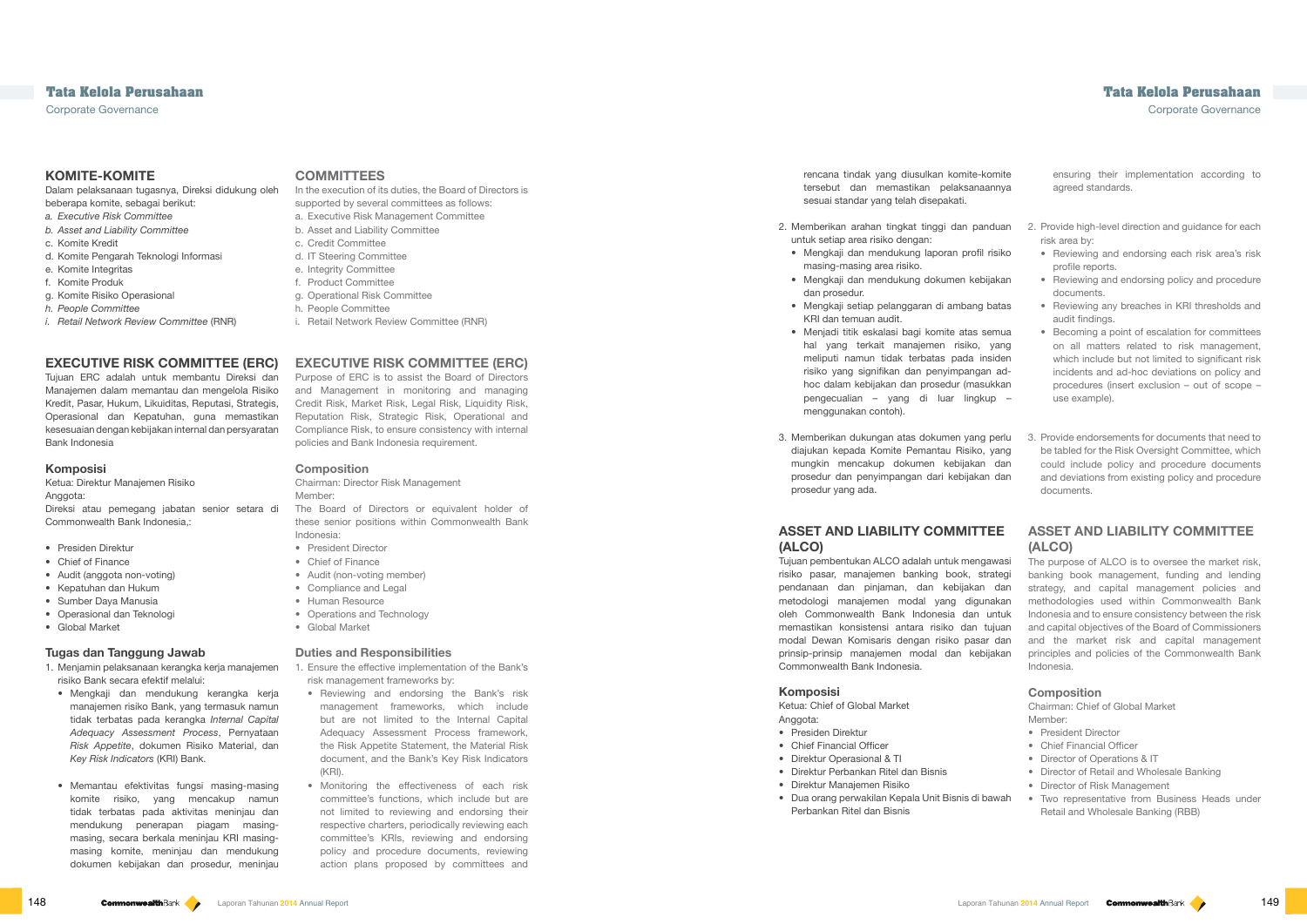ALCO has standing attendee for, namely, Head of Treasury and Head of Market Risk and other attendee from business as necessary. Compliance Director (or nominated alternative) will be invited to ALCO meeting as observer.

#### **Duties and Responsibilities**

- Review proposed policies and methodologies for Risk Committee approval. These include changes in capital mix or target, liquidity management, funding, placement/ investment, transfer pricing, traded and non-traded market risk;
- Approve target and strategy changes for capital management and non-traded market risk subject to the President Director's delegated authority;
- Approve investment of capital and/ dividend requirements by/ for shareholders;
- Oversight and assurance that assets quality remains in good condition at all times;
- Oversight policy compliance, capital position and risk exposures;
- Oversight business performance addressing the direction and explanation of banking net interest margin and the total banking margin; and
- Oversight compliance with relevant regulatory and statutory requirements.

## **CREDIT COMMITTEE (CC)**

The purpose of Credit Committee Charter is to ensure prudent credit decisionmaking and monitoring that in line with Commonwealth Bank Indonesia's risk appetite. CC is an operational committee that assists Directors in evaluating and or decision making of Credit Application for the sums and type of credit approved by Directors.

## **Composition**

## **Voting CC Members:**

- President Director (Chairman)
- Head of Wholesale Banking
- Head of SME Banking

#### **Non-Voting Members**

- Director of Risk Management
- Head of Credit Risk or Delegate (Direct Report)

## **In Attendance**

- Director of Compliance (Observer)
- Attendance by Credit Risk team as non-voting members is necessary to provide a balanced view and recommendation on each proposal submitted to CC meeting,
- The CC may invite other executives to attend for part or whole of the meeting.

## **Duties and Responsibilities**

- Approve or disapprove credit applications in accordance to limits pre-determined by Directors.
- Comply with the adequate level of provision for write off and claim write off regulation, credit to related party. Acknowledgement for these matters must be obtained from Directors.
	- Develop detailed Standard Operating Procedure for its duties and responsibilities.
- Review and support all related credit policy including any deviation to policies
	- At the minimum CC is obliged to:
	- a. Perform its functions in credit approval/ disapproval based on professionalism, honesty, objectivity, and accuracy.
	- b. Refuse any request and or influence from related parties to credit applicant in credit disbursement process.

## **INFORMATION TECHNOLOGY STEERING COMMITTEE (ITSC)**

## **Tata Kelola Perusahaan Tata Kelola Perusahaan**

Corporate Governance Corporate Governance

ALCO memiliki standing attendee, yaitu Kepala Tresuri dan Kepala Risiko Pasar serta attendee lainnya dari unit bisnis yang diperlukan. Direktur Kepatuhan (atau pengganti yang ditunjuk) akan diundang ke rapat ALCO sebagai pengamat.

#### **Tugas dan Tanggung Jawab**

- Meninjau usulan kebijakan dan metodologi untuk persetujuan Komite Risiko. Tinjauan termasuk atas perubahan campuran atau sasaran modal, manajemen likuiditas, pembiayaan, penempatan/ investasi, transfer pricing, risiko pasar *traded* and *non-traded* ;
- Menyetujui sasaran dan strategi perubahan pengelolaan modal dan risiko pasar *non-traded*  yang menjadi otoritas Presiden Direktur;
- Menyetujui investasi modal dan/ persyaratan dividen oleh/untuk pemegang saham;
- Mengawasi dan menjamin bahwa kualitas aset senantiasa baik;
- Mengawasi kepatuhan kebijakan, posisi modal, dan eksposur risiko;
- Mengawasi kinerja bisnis yang terkait arah dan penjelasan *net interest margin bank* dan *total banking margin*; dan
- Mengawasi kepatuhan akan persyaratan peraturan dan perundangan yang berlaku.

## **KOMITE KREDIT (KK)**

Tujuan adanya Piagam Komite Kredit adalah untuk memastikan pengambilan dan pengawasan keputusan kredit yang prudent yang sesuai *risk appetite* Commonwealth Bank Indonesia. KK merupakan komite operasional yang membantu Direksi dalam evaluasi dan/atau pengambilan keputusan Aplikasi Kredit berdasarkan jumlah dan jenis kredit yang disetujui Direksi.

#### **Komposisi**

#### **Anggota KK dengan hak voting:**

- Presiden Direktur (Ketua)
- Kepala Wholesale Banking
- Kepala SME Banking

The purpose of ITSC is to assist the Board of Commissioners and Directors in monitoring IT related activities through an alignment of Information Technology Strategic Plan with Commonwealth Bank Indonesia's business strategy, optimization of resources management, IT value delivery, performance measurement and effective risk management implementation. Tujuan KPTI adalah untuk membantu Dewan Komisaris dan Direksi dalam memantau kegiatan terkait TI melalui penyelarasan Rencana Strategis Teknologi Informasi dengan strategi bisnis Commonwealth Bank Indonesia, pengoptimalan manajemen sumber daya, IT *value delivery*, pengukuran kinerja dan penerapan manajemen risiko yang efektif.

## **Anggota tanpa hak voting**

- Direktur Manajemen Risiko
- Kepala Risiko Kredit atau Delegasinya (Laporan Langsung)

#### **Turut bergabung**

- Direktur Kepatuhan (Observer)
- Kehadiran dari tim Risiko Kredit oleh anggota tanpa hak voting menjadi hal perlu guna memberikan pandangan dan rekomendasi seimbang atas tiap proposal yang diserahkan dalam rapat KK,
- KK dapat mengundang Eksekutif lainnya menghadiri sebagian atau seluruh rapat.
- In an event where President Director is unable to chair the committee, Head of Wholesale Banking will chair the meeting. In this capacity, Head of Wholesale Banking cannot delegate further his authority. • Jika Presiden Direktur tidak dapat memimpin komite, Kepala Wholesale Banking akan menjadi ketua rapat. Dalam kapasitasnya ini, Kepala Wholesale Banking tidak dapat mendelegasikan wewenangnya lebih lanjut.

### **Tugas dan Tanggung Jawab**

- Menyetujui atau menolak aplikasi kredit sesuai dengan batas-batas yang telah ditentukan oleh Direksi.
- CC must define subcommittees to delegate its authorities in credit decision making. • KK harus membentuk sub-komite untuk mendelegasikan wewenang dalam pengambilan keputusan kredit.
- Coordinate with Assets and Liabilities Committee (ALCO) in credit funding. • Berkoordinasi dengan Assets and Liabilities Committee (ALCO) dalam pendanaan kredit.
- Mematuhi tingkat kecukupan ketentuan penghapusbukuan dan aturan klaim penghapusbukuan, kredit kepada pihak terkait. Pernyataan atas hal ini harus berasal dari Direksi.
- Menyusun Standar Operasional Prosedur untuk rincian tugas dan tanggung jawabnya.
- Meninjau dan mendukung semua kebijakan kredit terkait termasuk penyimpangan kebijakan
- Sekurang-kurangnya KK bertugas:
- a. Menjalankan fungsinya dalam memberi persetujuan/penolakan kredit berdasarkan profesionalisme, kejujuran, objektivitas, dan akurasi.
- b. Menolak permintaan dan atau pengaruh dari pihak-pihak terkait kepada pemohon kredit dalam proses pencairan kredit.

## **KOMITE PENGARAH TEKNOLOGI INFORMASI (KPTI)**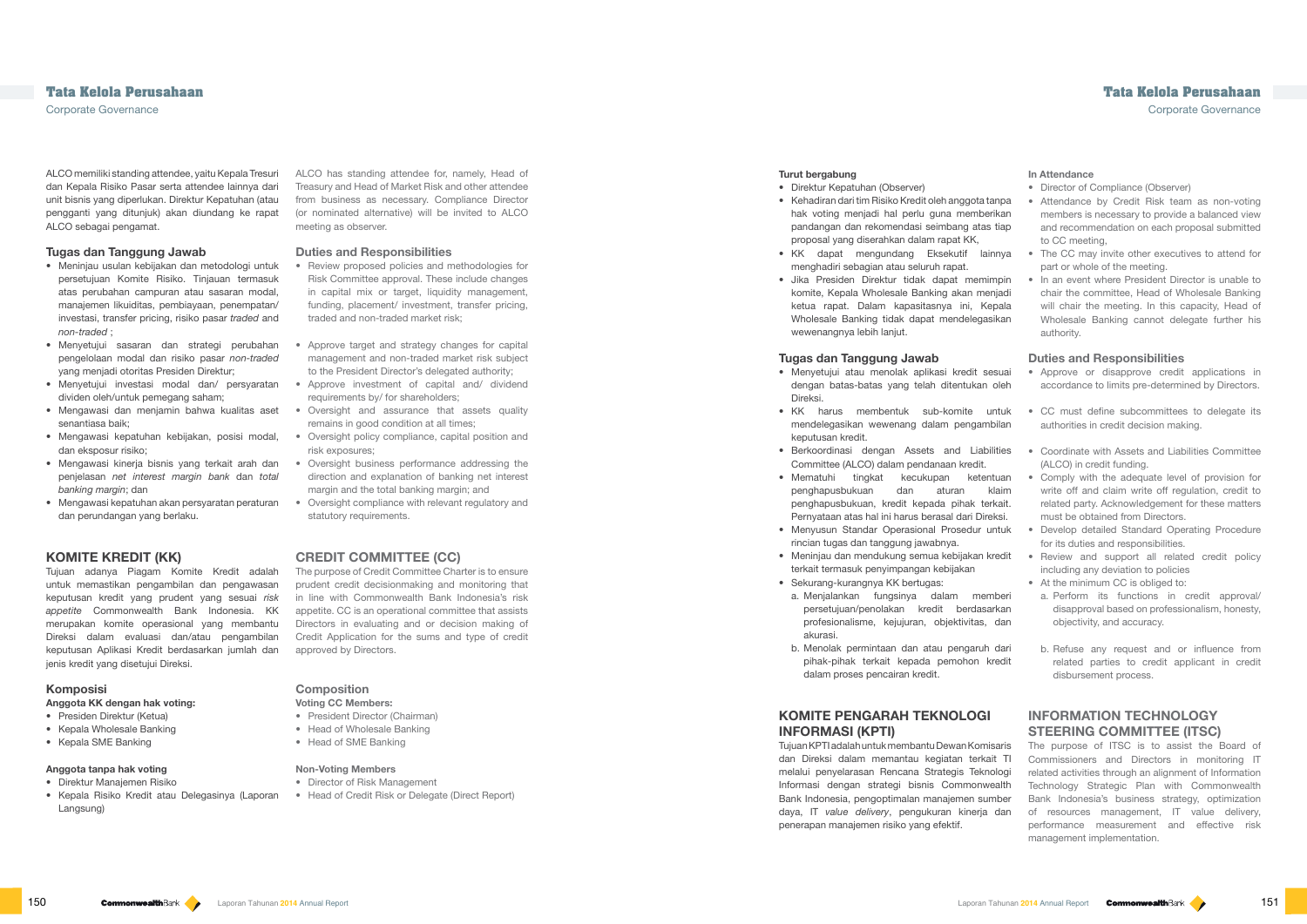## **Composition**

Chairman: Chief Technology Officer

#### Member:

- Director of Operations and IT
- Director of Retail and Wholesale Banking
- Director of Risk Management
- Chief of Finance
- Chief Audit Executive
- Chief of Global Market
- Enterprise Project Management Office (EPMO)
- Heads within Commonwealth Bank Indonesia (as required to present during the meeting)

#### **Duties and Responsibilities**

- Provide recommendation on Information Technology (IT) Plan to be in line with Commonwealth Bank Indonesia's business strategic plan.
- Provide recommendation on the suitability of the approved IT projects and IT strategic plan and determine the critical priority status of the IT project
- Provide recommendation on suitability between the implementation of IT projects and the project charter plan agreed upon in the service level agreement
- Provide recommendation on suitability of the IT with the need of Management Information System and Commonwealth Bank Indonesia's business activities
- Recommended on the monitoring of IT performance and efforts to improve
- Provide recommendation on the effort of various issues settlement related to IT that cannot settle by user and IT unit effectively, efficiently and timely basis
- Provide recommendation on the road map to achieve IT requirements to support Commonwealth Bank Indonesia's business strategy
- Provide recommendation on the formulation of IT policy and procedure and risk management related to IT
- Provide recommendation on the adequacy and allocation of Commonwealth Bank Indonesia's resource

## **INTEGRITY COMMITTEE**

Purpose of Integrity Committee is to manage Commonwealth Bank Indonesia's Anti Fraud Strategy including corruption and misconduct through the Integrity Programmed.

### **Composition**

Chairman: President Director Member:

- Director, Operations and Information Technology
- Director of Risk Management
- Compliance Director
- Director, Human Resource
- Director, Retail and Wholesale Banking
- Head of Operational Risk
- Financial Crime Manager
- Chief Audit Executive (Observer)

#### **Duties and Responsibilities**

- Review report of fraud, corruption or misconduct within the Bank and direct the appropriate course of actions
- Consider the result of any investigation into fraud, corruption or misconduct and determine what disciplinary or other action should be taken and by whom
- Ensure that each department that has policy or procedure related directly or indirectly to the prevention and mitigation of fraud, corruption or misconduct are actively engaged in the execution of those policy and procedure
- 

Ketua: Presiden Direktur Anggota:

•

• Deliberate upon and made decision or recommendation in relation to, any other matters that impact upon the Commonwealth Bank Indonesia's ability to prevent and mitigate fraud, corruption and misconduct

## **PRODUCT COMMITTEE**

The purposes of Product Committee are:

• To review and approve Commonwealth Bank Indonesia's new products or activities prior the launching of new products or activities; or

## **Tata Kelola Perusahaan Tata Kelola Perusahaan**

Corporate Governance Corporate Governance

### **Komposisi**

Ketua: Chief Technology Officer

### Anggota:

- Direktur Operasional dan TI
- Direktur Perbankan Ritel dan Bisnis
- Direktur Manajemen Risiko
- Chief of Finance
- Chief Audit Executive
- Chief of Global Market
- Enterprise Project Management Office (EPMO)
- Kepala Unit dari Commonwealth Bank Indonesia (sesuai kebutuhan hadir dalam rapat)

#### **Tugas dan Tanggung Jawab**

- Manage and oversight of the implementation of Commonwealth Bank Indonesia's Anti Fraud Strategy and all of the associated policies, procedures and practices • Mengelola dan mengawasi pelaksanaan Strategi Anti Fraud Commonwealth Bank Indonesia dan semua kebijakan, prosedur dan praktik-praktik yang terkait
- Mengkaji laporan tindak penyimpangan, korupsi atau pelanggaran dalam tubuh Bank dan mengarahkan tindak lanjut yang sesuai
- Mempertimbangkan hasil penyelidikan tindak penyimpangan, korupsi atau pelanggaran dan menentukan tindakan disipliner atau tindakan lainnya yang harus diambil dan oleh siapa
- Memastikan bahwa setiap departemen yang memiliki kebijakan atau prosedur yang berhubungan langsung atau tidak langsung dengan pencegahan dan mitigasi tindak penyimpangan, korupsi atau pelanggaran telah secara aktif terlibat dalam pelaksanaan kebijakan dan prosedur tersebut
- Dengan sungguh-sungguh membuat keputusan atau rekomendasi sehubungan dengan halhal lain yang berdampak pada kemampuan Commonwealth Bank Indonesia dalam mencegah dan mengurangi tindak penyimpangan, korupsi dan kesalahan
- Memberikan rekomendasi Rencana Teknologi Informasi (TI) agar selaras dengan rencana strategis bisnis Commonwealth Bank Indonesia.
- Memberikan rekomendasi kesesuaian proyek TI yang disetujui dan atas rencana strategis TI dan menentukan status prioritas proyek TI
- Memberikan rekomendasi kesesuaian antara pelaksanaan proyek TI dan rencana proyek yang disepakati dalam perjanjian tingkat layanan
- Memberikan rekomendasi kesesuaian TI dengan kebutuhan Sistem Informasi Manajemen dan kegiatan usaha Commonwealth Bank Indonesia
- Direkomendasikan untuk melakukan pengawasan kinerja TI dan upaya-upaya perbaikan
- Memberikan rekomendasi pada upaya penyelesaian berbagai isu yang berkaitan dengan TI yang tidak dapat diselesaikan pengguna dan Unit TI secara efektif, efisien dan tepat waktu
- Memberikan rekomendasi terkait roadmap pencapaian kebutuhan TI untuk mendukung strategi bisnis Commonwealth Bank Indonesia
- Memberikan rekomendasi pada perumusan kebijakan dan prosedur TI dan manajemen risiko terkait IT
- Memberikan rekomendasi atas kecukupan dan alokasi sumber daya Commonwealth Bank Indonesia

## **KOMITE INTEGRITAS**

Tujuan pembentukan Komite Integritas adalah untuk mengelola Strategi Anti Fraud Commonwealth Bank Indonesia, termasuk korupsi dan pelanggaran, melalui Integrity Programmed.

#### **Komposisi**

- Direktur Operasional dan Teknologi Informasi
- Direktur Manajemen Risiko
- Direktur Kepatuhan
- Direktur Sumber Daya Manusia
- Direktur Perbankan Ritel dan Bisnis
- Kepala Risiko Operasional
- Manajer Kejahatan Keuangan
- Chief Audit Executive (Pemantau)

#### **Tugas dan Tanggung Jawab**

## **KOMITE PRODUK**

Tujuan pembentukan Komite Produk adalah:

- Meninjau dan menyetujui produk baru Commonwealth Bank Indonesia atau kegiatan sebelum peluncuran produk atau aktivitas baru; atau
- To review and re-approve the Commonwealth Bank Indonesia's existing products or activities; or • Meninjau dan menyetujui ulang produk atau kegiatan Commonwealth Bank Indonesia yang ada; atau
- To review and approve termination or temporary cease of the Commonwealth Bank Indonesia's existing products or activities. • Meninjau dan menyetujui penghentian atau pemberhentian sementara produk atau kegiatan Commonwealth Bank Indonesia yang ada.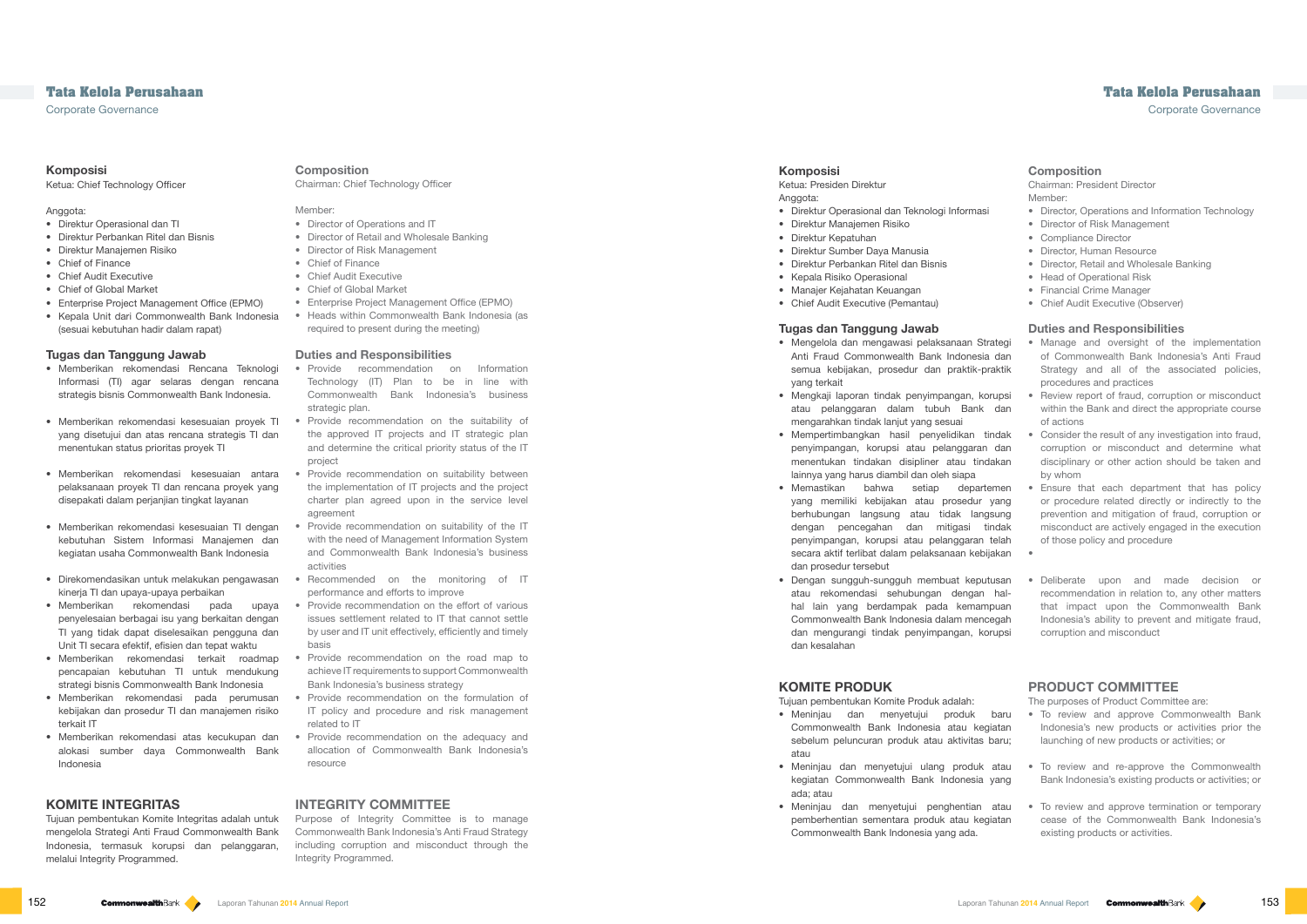#### **Composition**

- President Director
- Director/Chief of Risk Management
- Director/Chief of Operations and IT
- Director/Chief of Finance
- Head of Wealth Management and Business **Strategy**

Chairman: Head of Wealth Management and Business Strategy

## **Voting Members:**

- Director of Compliance
- Chief of Global Market\*
- Chief of Technology Officer \*
- Head of Retail Banking Services\*
- Head of Wholesale Banking\*
- Head of Small Medium Enterprise\*
- Head of Digital Channels\*
- Head of Global Transaction Services\*

### **Non-voting members:**

#### **Guests as contributing members:**

- Head of Regulatory Affairs
- Head of Legal
- Head of Operation
- Head of Finance
- Head of Operational Risk
- Head of Market Risk
- Head of Applications Management (IT)
- Head of Product for Asset / Liabilities / Investment/ Bancassurance / Emerging Channel / Global Transaction Services\*

The Product Committee may invite other executives to attend for part or whole of the meeting. Note: \*) Subject to related products or activities or business that being discussed and proposed

#### **Duties and Responsibilities**

- ProteProtect reputation risk of the Bank.
- Protect the customers' interest.
- Ensure all products and activities are within the PTBC's risk appetite.
- and external regulations and policies.
- Ensure adequate risk identification and mitigation of all product features and process, to ensure that the PTBC is able to properly support the operation of the products or activities including but not limited with IT, Operation, System, Accounting, Tax, Legal, Compliance, and take

particulate of changes in products or activities which may impact any of the items above.

| tivitas                              | Review and approve new products and activities                                                                                                                                                                                                                                                                                                                   |
|--------------------------------------|------------------------------------------------------------------------------------------------------------------------------------------------------------------------------------------------------------------------------------------------------------------------------------------------------------------------------------------------------------------|
| r dan                                | Decide and/or approve on the product features<br>۰<br>and commission.                                                                                                                                                                                                                                                                                            |
| atau:                                | Review and re-approve existing products or<br>activities in:                                                                                                                                                                                                                                                                                                     |
| oleh                                 | 1. Semi-annual meeting conducted by Product<br>Manager, or                                                                                                                                                                                                                                                                                                       |
| giatan<br>besar                      | 2. Ad hoc meeting for products or activities,<br>which have substantial changes and impact<br>to the risk of the Bank.                                                                                                                                                                                                                                           |
| 'roduk<br>jutkan<br>ntikan           | Based on these meeting, Product Committee<br>decides whether the Bank will continue or<br>terminate or temporary cease existing products or<br>activities.                                                                                                                                                                                                       |
| ijakan                               | Provide recommendation to improve the product<br>policy and procedures                                                                                                                                                                                                                                                                                           |
| ukung<br>tivitas<br>sional<br>giatan | <b>OPERATIONAL RISK COMMITTEE</b><br>(ORC)<br>The purpose ORC is to support ERC in evaluating and<br>monitoring effectiveness of the implementation of<br>operational risk management in regards to minimize<br>and mitigate risk in operational activities.                                                                                                     |
| rmasi                                | <b>Composition</b><br>Chairman: Director of Operations and Information<br>Technology<br>Member<br>• Director of Risk Management (1st Vice Chairman)                                                                                                                                                                                                              |
| an)<br>Vice                          | • Director of Retail and Wholesale Banking (2nd Vice<br>Chairman)<br>Chief of Finance<br>۰<br>• Director of Human Resources<br>• Chief of Technology Officer<br><b>Chief of Global Markets</b><br>۰                                                                                                                                                              |
| ting)<br>าg)<br>pnesia               | Chief of Audit Executive (non-voting member)<br>۰<br>Compliance Director (non-voting member)<br>۰<br>Heads within Commonwealth Bank Indonesia<br>who are responsible for:<br><b>Operational Risk (Secretary)</b><br>Information Technology<br>$\overline{\phantom{0}}$<br>Operations<br>-<br><b>Human Resource Operations</b><br><b>Retail Wholesale Banking</b> |

- Mengkaji dan menyetujui produk dan ak baru
- Memutuskan dan/atau menyetujui fitur-fitur komisi produk.
- Mengkaji dan menyetujui kembali produk kegiatan dalam:
- a. Rapat semi tahunan yang dilakukan Product Manager, atau
- b. Rapat adhoc untuk produk atau keg yang memiliki perubahan dan dampak terhadap risiko Bank.
- Berdasarkan rapat-rapat tersebut, Komite Pr mengambil keputusan bila PTBC akan melanj atau menghentikan atau memberhentikan sementara produk atau kegiatan yang ada.
- Memberikan rekomendasi perbaikan kebi dan prosedur produk.

Tujuan pembentukan KRO adalah untuk mendu ERC dalam mengevaluasi dan memantau efek pelaksanaan manajemen risiko operas meminimalkan dan mengurangi risiko dalam keg operasional

# **Tata Kelola Perusahaan Tata Kelola Perusahaan**

Corporate Governance Corporate Governance

- Direktur Manajemen Risiko (1st Vice Chairma • Direktur Perbankan Ritel dan Bisnis (2nd
- Chairman)
- Chief of Finance
- Direktur Sumber Daya Manusia
- Chief Technology Officer
- Chief of Global Markets
- Chief Audit Executive (anggota tanpa hak vot
- Direktur Kepatuhan (anggota tanpa hak votir - Kepala Divisi di Commonwealth Bank Indonesia
- yang bertanggung jawab atas: - Risiko Operasional (Sekretaris)
- Teknologi Informasi
- Operasional
- Operasional Sumber Daya Manusia
- Perbankan Ritel Bisnis

#### **Komposisi**

Ketua: Kepala Divisi *Wealth Management* and Business Strategy

#### **Anggota dengan hak voting:**

- Presiden Direktur
- Direktur/Chief of Risk Management
- Direktur/Chief of Operations and IT
- Direktur /Chief of Finance
- Kepala Wealth Management and Business Strategy

#### **Anggota tanpa hak voting:**

- Direktur Kepatuhan
- Chief of Global Market\*
- Chief Technology Officer\*
- Kepala Divisi Retail Banking Services\*
- Kepala Divisi Wholesale Banking\*
- Kepala Divisi Small Medium Enterprise\*
- Kepala Divisi Digital Channels\*
- Kepala Divisi Global Transaction Services\*

#### **Tamu anggota yang turut berkontribusi:**

## • Kepala Divisi Regulatory Affairs

- Kepala Divisi Legal
- Kepala Divisi Operation
- Kepala Divisi Finance
- Kepala Divisi Operational Risk
- Kepala Divisi Market Risk
- Kepala Divisi Applications Management (IT)
- Kepala Divisi Product for Asset / Liabilities / Investment / Bancassurance / Emerging Channel / Global Transaction Services\*

Komite Produk dapat mengundang eksekutif lainnya untuk menghadiri sebagian atau seluruh pertemuan. Note: \*) Sesuai produk-produk atau kegiatan atau usaha terkait yang sedang dibahas dan diusulkan

### **Tugas dan Tanggung Jawab**

- Melindungi Bank akan risiko reputasi.
- Melindungi kepentingan nasabah.
- Memastikan semua produk dan kegiatan sesuai *risk appetite* PTBC.
- Memastikan seluruh produk dan kegiatan sesuai Ensure all products and activities meet internal peraturan dan kebijakan internal dan eksternal.
- Memastikan identifikasi dan mitigasi risiko yang memadai pada semua fitur produk dan proses, guna memastikan bahwa PTBC mampu mendukung pengoperasian produk atau kegiatan secara benar, yang termasuk namun tidak terbatas pada aspek TI, Operasional, Sistem, Akuntansi,

Pajak, Hukum, Kepatuhan, dan melakukan perubahan produk atau kegiatan yang dapat berdampak pada salah satu aspek tersebut.

## **KOMITE RISIKO OPERASIONAL (KRO)**

#### **Komposisi**

Ketua: Direktur Operasional dan Teknologi Infor

#### Anggota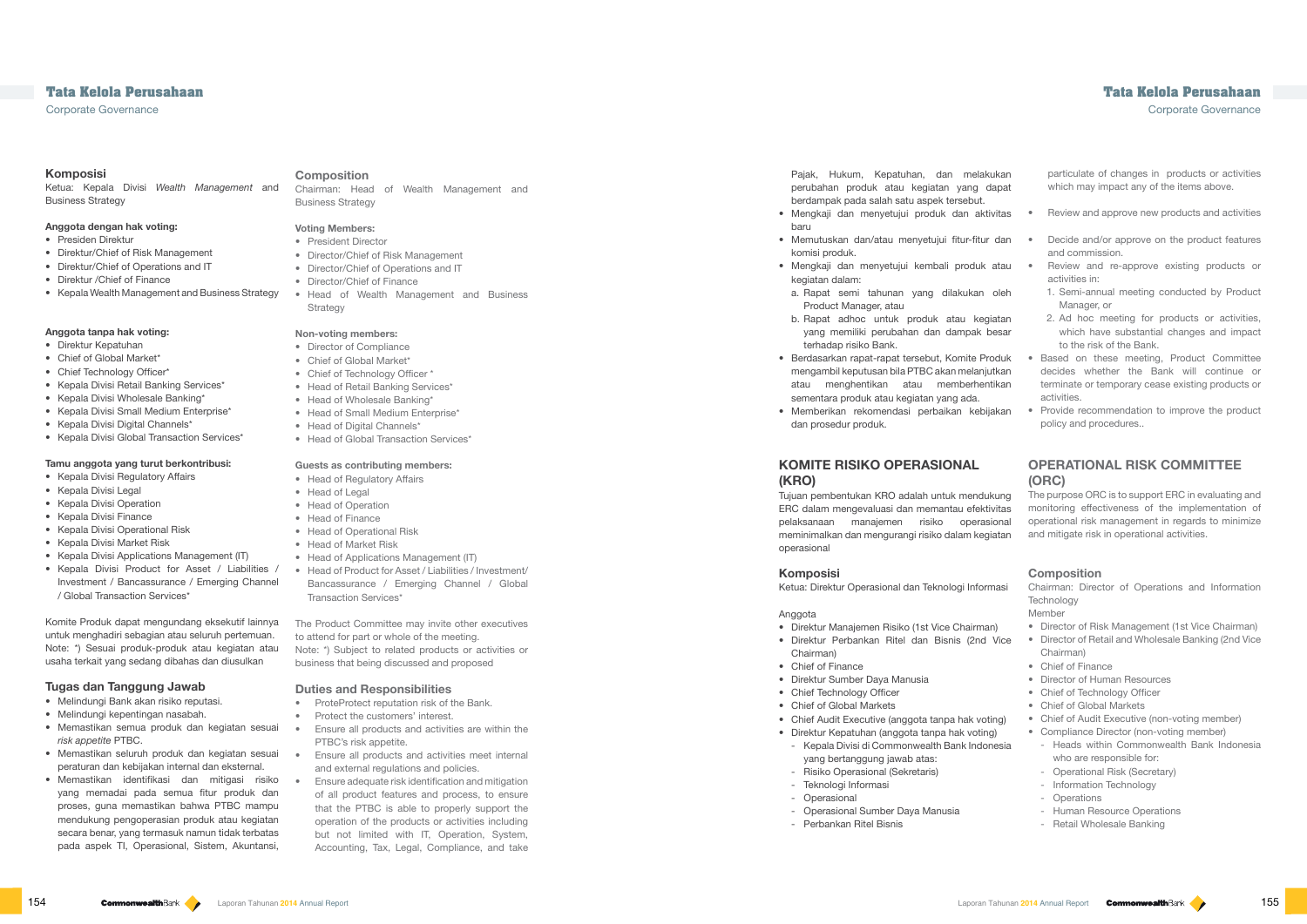#### **Duties and Responsibilities**

- Review and approve of all operational risk related policies and procedures
- Evaluate and approve of operational risk threshold and limit
- To review and update operational risk issues and problems, which includes control weaknesses and root causes on fraud incidents. As part of the update, conduct monitoring of the progress on action.
- Evaluate and review effectiveness of control
- To make policy decisions to address specific situations related to operational risk such that it is in accordance to Risk Appetite Statement.
- To review the Key Risk Indicators; Risk Control Self-Assessment; Control Testing and Loss Event Data report.
- To review key findings reported by internal auditors, external auditors and control unit which have an operational risk impact and ensure that corrective action are taken
- Monitor and report to the Executive Risk Committee (ERC) on significant operational risk
- Report and update to the ERC on effectiveness of operational risk management implementation
- Any other urgent or critical matters that should be decided by ORC
- Develop and maintain the PTBC's risk culture.

## **PEOPLE COMMITTEE**

The Committee is responsible to assist Board of Commissioner / Remuneration & Nomination Committee to fulfill the supervision responsible for Board of Director and Executive Officer such as:

- Appointment (Recruitment, Rotation, Promotion)
- Performance Evaluation
- Talent Management related to Career development, Retention Strategies, and Succession Management planning.

Chairman: HRD Director Member: • President Director

- Director of IT and Operations
- Director of RBB
- Director of Risk Management
- Compliance Director
- Chief of Financial
- HR Senior Officer (acting like secretary)

## **Job Description and Responsible**

- People Committee will continue to supervise the Company Management planning for creating a successor (including reviewing the existing policy) for the positions of President Director / Board of Directors / Executive Officer and successor in disfunction or retirement of President Director / Board of Directors / Executive Officer, and evaluation related to expansion planning successor for President Director / Board of Directors / Executive Officer.
	- People Committee will continue to review the Company common practice due to support the diversity in the workplace.
	- People Committee will review vision / mission / Company values and program to support the employee motivation and satisfaction.

## **RETAIL NETWORK REVIEW COMMITTEE (RNR)**

The Committee is formed to make the strategic decisions of the existing bank office, new bank office, and renovation of the bank office. the decision of Retail Network Review (RNR) Committee will be based on the analysis provided by the function / unit in PTBC as determined later in the roles and responsibilities

### **Composition**

Chairman: Head of Retail banking Services

Voting member:

- President Director
- Director of Operations and IT
- Chief of Finance
- Head of Retail Banking Services

Non-voting member:

- Finance Business Partner
- Head of Security, BCM and PFM
- Head of Wealth Management & Business Strategy
- Head of Business Analytics and Strategy
- Head of Procurement and Vendor Management

Corporate Governance Corporate Governance

### **Tugas dan Tanggung Jawab**

- Meninjau dan menyetujui seluruh kebijakan dan prosedur terkait risiko operasional
- Mengevaluasi dan menyetujui ambang dan batas risiko operasional
- Mengkaji dan mengkinikan isu dan masalah risiko operasional, yang meliputi *control weaknesses*  dan akar masalah insiden penyimpangan. Sebagai bagian dari pengkinian, lakukan pemantauan progress tindakan.
- Mengevaluasi dan mengkaji efektivitas pengendalian
- Membuat kebijakan guna mengatasi situasi khusus yang berhubungan dengan risiko operasional sedemikian rupa agar sesuai dengan Pernyataan *Risk Appetite*.
- Mengkaji Indikator Risiko Utama; *Control Self-Assessment* Risiko; Pengujian Kontrol dan laporan *Loss Event Data.*
- Mengkaji temuan kunci yang dilaporkan oleh auditor intern, auditor ekstern dan unit pengendali yang berdampak pada risiko operasional dan memastikan ada tindakan korektif yang diambil
- Memantau dan melaporkan risiko operasional yang signifikan kepada Executive Risk Committee (ERC)
- Melaporkan dan menginformasikan efektivitas penerapan manajemen risiko operasional kepada **FRC**
- Hal-hal mendesak atau penting lainnya harus diputuskan oleh ORC
- Mengembangkan dan menjaga budaya risiko PTBC

## **PEOPLE COMMITTEE**

Komite ini bertanggung jawab membantu Dewan Komisaris / Komite Remunerasi & Nominasi memenuhi tanggung jawab pengawasan atas Direksi dan Pejabat Eksekutif untuk hal-hal seperti:

- Pengangkatan (Rekrutmen, Rotasi, Promosi)
- Penilaian Kineria
- Talent Management terkait dengan pengembangan karir, Retention Strategies, dan Perencanaan *Succession Management.*

#### Ketua:

Direktur SDM

- Anggota: • Presiden Direktur
- Direktur Operasional dan TI
- Direktur Perbankan Ritel dan Bisnis
- Direktur Manajemen Risiko
- Direktur Kepatuhan
- Chief of Financial
- HR Senior Officer (bertindak sebagai sekretaris)

### **Deskripsi Pekerjaan dan Tanggung Jawab**

- People Committee akan terus mengawasi rencana Manajemen Bank mencetak penerus (termasuk mengkaji kebijakan yang ada) untuk posisi Presiden Direktur / Direksi / Pejabat Eksekutif dan pengganti Presiden Direktur / Direksi / Pejabat Eksekutif dalam disfungsi jabatan atau pensiun, dan melakukan evaluasi terkait dengan perluasan rencana pengganti Presiden Direktur / Direksi / Pejabat Eksekutif.
- People Committee akan terus mengkaji praktikpraktik umum Bank mendukung keragaman di tempat keria.
- People Committee akan mengkaji visi / misi / nilainilai Bank dan program yang mendorong motivasi dan kepuasan karyawan

## **RETAIL NETWORK REVIEW COMMITTEE (RNR)**

Komite ini dibentuk untuk membuat keputusan strategis dari kantor bank yang ada, kantor bank baru, dan renovasi kantor bank. Keputusan dari Retail Network Review Committee (RNR) akan didasarkan pada analisa yang disediakan oleh fungsi / unit terkait di PTBC sebagaimana ditentukan kemudian didalam peran dan tanggung jawab.

### **Komposisi**

Ketua: Kepala Divisi Retail Banking Services

## Anggota dengan hak voting:

- Presiden Direktur
- Direktur / Director of Operations and IT
- Chief of Finance
- Kepala Divisi Retail Banking Services

#### Anggota tanpa hak voting:

- Finance Business Partner
- Kepala Divisi Security, BCM and PFM
- Kepala Wealth Management & Business Strategy
- Kepala Divisi Business Analytics and Strategy
- Kepala Divisi Procurement and Vendor Management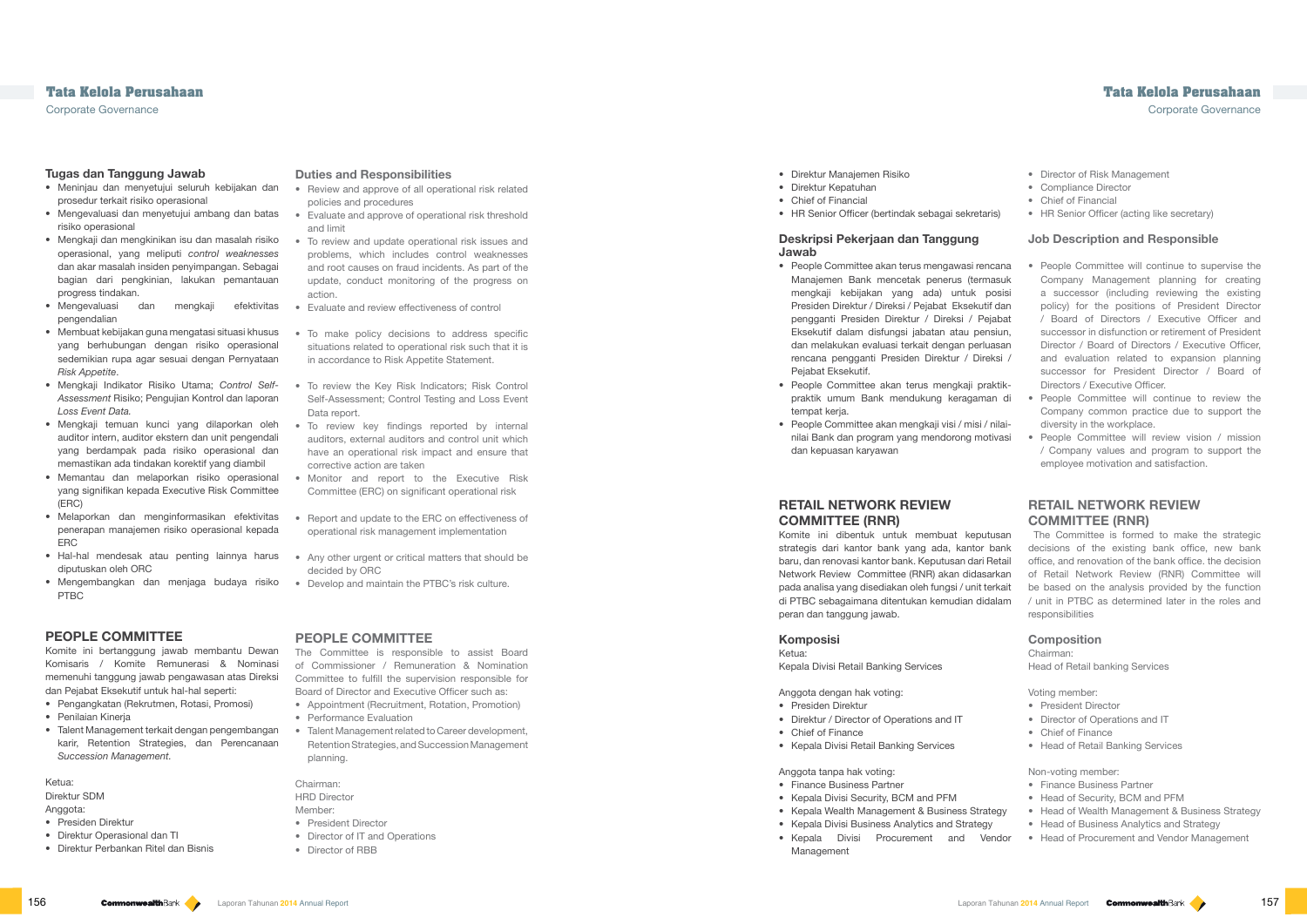### **Visi**

Menjadi mitra bagi seluruh pihak dalam harmoni dan ketaatan berbudaya demi mencapai visi dan misi Bank

#### **Misi**

Bertindak lebih strategis dalam mendukung kinerja bank yang lebih baik dengan menjaga keseimbangan antara kepentingan komersial Bank dan kepatuhan terhadap peraturan

Fungsi organisasi kepatuhan terbagi menjadi tiga unit sebagai berikut:

During year 2014, continue effort has been performed to improve compliance function's effectiveness as well as improving Compliance culture within the **Bank** 

#### **Duties and Responsibilities**

- Act more strategic in supporting better bank performance with keeping harmony between the commercial interest of the Bank and regulatory compliance
- The compliance organization function comprised of three units as follows:

The Roles and Responsibilities by funciton is defined based on office type review : existing office renewal, new office, and office renovation/fit-out. Substance of roles and responsibiltity of individual related function will be visible for Retail Banking Services (RBS) that will carry forward main roles as the Project Owner to oversight the end-to-end process of Retail Network Review based on comprehensive progress, updates, and monitoring by Property and Facility Management (PFM) as the Project Coordinator. The work mechanism is supported by regular update by Project Coordinator to Project Owner. If there are issues that arise outside the scheduled RNR meeting, Project Owner and Project Coordinator are responsible for the timelyescalation and action will be taken immediately.

## **COMPLIANCE** DIRECTOR COMPLIANCE MONITORING & TRAINING AML & SANCTION

#### **FINANCIAL RELATIONSHIP AND / OR FAMILY TIES TO THE SECOND DEGREE WITH A MEMBER OF THE BOARD OF COMMISSIONERS AND / OR THE MEMBERS OF THE BOARD OF DIRECTORS OR OTHER RELATIONSHIP**

- 1. Unit Anti Pencucian Uang / Pencegahan Pendanaan Terorisme (APU/ APU) dan Sanction . Unit ini bertanggung jawab melaksanakan APU / PPT dan Sanctions di Bank dan memastikan bahwa setiap transaksi keuangan internasional dan perdagangan tidak melanggar Sanksi Internasional yang berlaku. 1. Anti Money Laundering / Counter Terrorism Financing (AML/CFT) and Sanctions Unit. This unit is responsible to implement AML/CFT and Sanctions across the Bank and ensures that any international and trade finance transactions do not violate against prevailing International Sanctions.
- 2. Unit Regulatory Affairs. Unit ini memiliki tanggung jawab komunikasi dengan regulator, memberi saran kepatuhan dan mengkaji setiap kebijakan dan prosedur internal Commonwealth Bank Indonesia. 2. Regulatory Affairs Unit. This unit has responsibility to communicates with regulators, provides compliance advisory and review for any Commonwealth Bank Indonesia's internal policy and procedure.
- 3. Unit Pemantauan. Unit ini bertanggung jawab memantau kepatuhan Commonwealth Bank Indonesia terhadap ketentuan yang berlaku; melakukan penilaian pemantauan dan memberikan pelatihan yang diperlukan untuk meningkatkan budaya dan pengetahuan kepatuhan di Bank. 3. Monitoring Unit. This unit responsible for monitoring Commonwealth Bank Indonesia's compliance to prevailing regulations; conducts monitoring assessment and provides necessary training to improve compliance culture and knowledge across the Bank.

In accordance with Bank Indonesia Regulation concerning Implementation of Good Corporate Governance, for Commonwealth Bank Indonesia the members of the Board of Directors, who are serving, have no financial or family relationship with a member of the Board of Commissioners, Board of Directors and / or Commonwealth Bank Indonesia's Controlling Shareholders.

## **IMPLEMENTATION OF THE COMPLIANCE FUNCTIONS, INTERNAL AUDIT, AND EXTERNAL AUDIT**

#### **COMPLIANCE FUNCTION**

- Agar dapat mengelola risiko kepatuhan secara benar, sepanjang 2014 Unit Kepatuhan melakukan beberapa kegiatan, yang meliputi: 1. Melakukan sosialisasi dan diskusi setiap adanya peraturan baru dengan departemen terkait. 2. Mengadakan pelatihan reguler terkait APU / PPT dan Sanctions kepada semua karyawan baru dan pelatihan penyegaran bagi karyawan lama. To properly manage the compliance risk, during year 2014 Compliance unit conduct several activities, which include: 1. Conduct socialization and discussion for any new regulation with related department. 2. Conduct regular training related to AML/CFT and Sanctions to all new staff and training refresher for existing staff.
- 
- 3. Mengadakan pelatihan Kode Etik Kepatuhan bagi 3. Conduct Training on Compliance Code of seluruh karyawan Bank. Conduct for all staffs across the Bank.

#### **Compliance Vision and Mission**

Through the change in the role and function of Compliance that is more forward looking and more sensitive to the dynamic of change, it requires a commitment to a clear direction and purpose of the compliance function through a determination of the vision and mission as follows:

#### **Vision**

Become partners for all components in harmony and obedience cultured in achieving the vision and mission of the Bank

#### **Mission**



## **Tata Kelola Perusahaan Tata Kelola Perusahaan**

Corporate Governance Corporate Governance

#### **Tugas dan Tanggung Jawab**

Peran dan Tanggung Jawab berdasarkan fungsi didefinisikan atas dasar jenis kantor yang direview: pembaharuan kantor yang ada, kantor baru / penutupan, dan renovasi kantor/fit-out. Substansi peran dan fungsi terkait dengan tanggung jawab divisi terkait akan visible bagi team Retail Banking Services untuk menjalankan tugasnya sebagaiProject Owner yang mengawasi, proses end-to-endRetail Network Review berdasarkan proses updatedan monitoring yang komprehensif yang dilakukan oleh PFM sebagai Project Coordinator. Apabila ada isu yang muncul di luar pertemuan RNR yang sudah dijadwalkan, Project Owner dan Project Coordinator bertanggung jawab untuk mengekskalasikan secara tepat waktu.

#### **HUBUNGAN KEUANGAN DAN / ATAU IKATAN KELUARGA HINGGA GENERASI KE-DUA DENGAN ANGGOTA DEWAN KOMISARIS DAN / ATAU ANGGOTA DIREKSI ATAU HUBUNGAN LAINNYA**

Sesuai dengan Peraturan Bank Indonesia tentang Pelaksanaan *Good Corporate Governance*, bagi Commonwealth Bank Indonesia, anggota Direksi, dalam periode, tidak memiliki hubungan keuangan atau keluarga dengan anggota Dewan Komisaris, Direksi dan / atau Pemegang Saham Pengendali Commonwealth Bank Indonesia

## **PELAKSANAAN FUNGSI KEPATUHAN, AUDIT INTERNAL, DAN AUDIT EKSTERNAL**

#### **FUNGSI KEPATUHAN**

Sepanjang tahun 2014, upaya lanjutan telah dilakukan guna meningkatkan efektivitas fungsi kepatuhan serta meningkatkan budaya kepatuhan dalam Bank.

#### **Visi dan Misi Kepatuhan**

Melalui perubahan peran dan fungsi Kepatuhan yang lebih ke depan dan lebih sensitif terhadap dinamika perubahan yang ada, hal ini membutuhkan komitmen arah dan tujuan fungsi kepatuhan yang jelas melalui penentuan visi dan misi, sebagai berikut: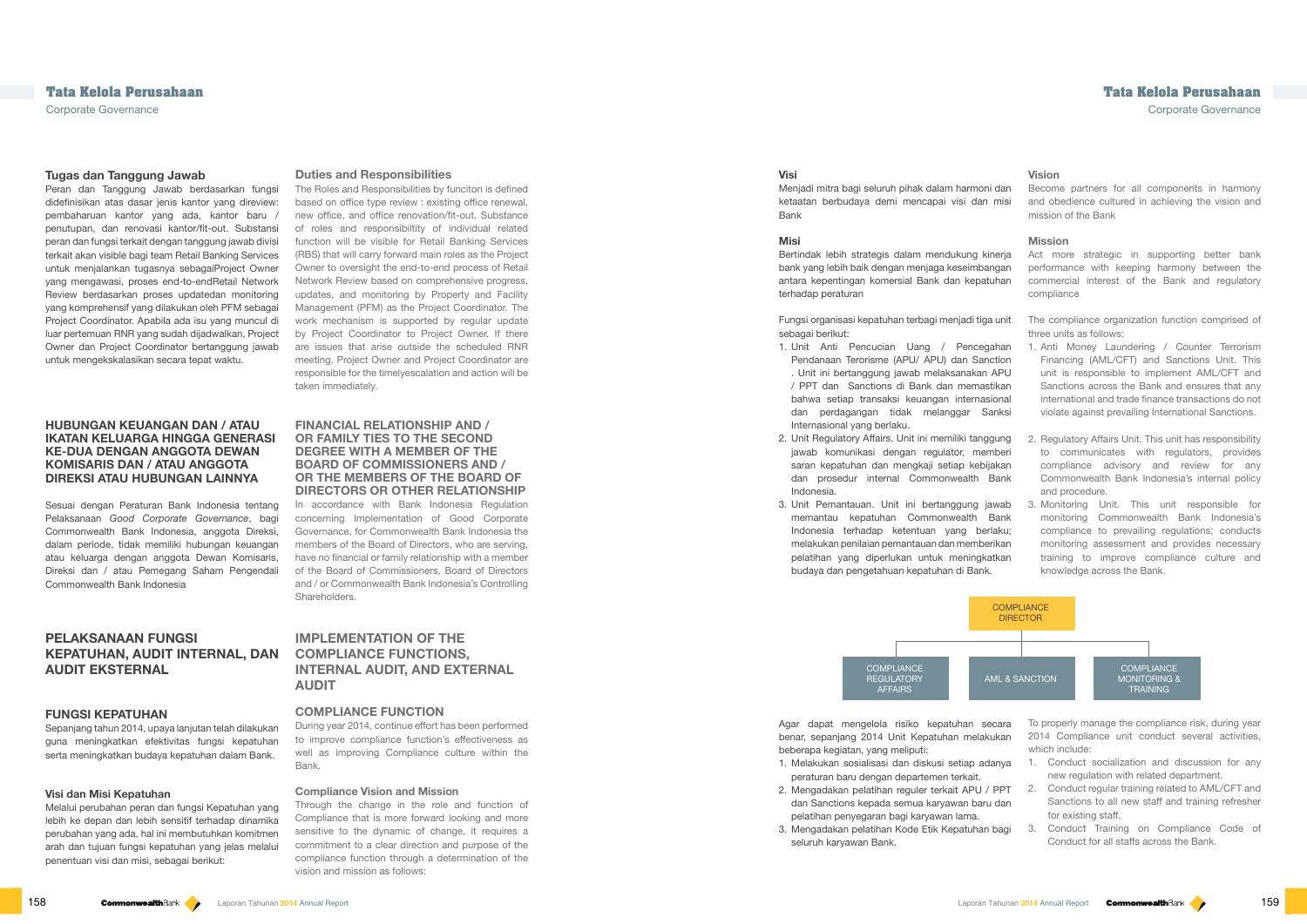- 4. Provide regulatory refresher in relation to critical regulation that give impact to daily operational bank.
- 5. Participate on any project that involved regulatory issued.
- 6. Perform Compliance review through:
- a. Compliance review for any new products and activities
- b. Reviewing for any new and amendment policy
- 7. Monitor any commitment to regulator audit by ensuring the deadline and quality of Commonwealth Bank Indonesia's commitment delivery by providing weekly reminder to respective party including the Director in charge.
- 8. Conduct quarterly assessment on several departments to ensure their compliance with the implementation of such policy and procedure.

## **ANTI MONEY LAUNDERING / COUNTER FINANCING TERRORISM (AML/CFT)**

1. Active Supervision of Board of Directors and Board of Commissioners

Bank has submitted reports to the Board of Directors and Commissioners regularly either monthly or quarterly which contains about the implementation of AML/CFT held in banks and other information related to the latest developments AML/CFT including significant events that are considered to be known by the Board of Directors and Board of Commissioners. This is part of the implementation of active surveillance of Directors and Commissioners.

- 2. Policy and Procedure
- Bank has revised and adjusted Guidelines AML/ CFT Bank in accordance with Bank Indonesia Regulation No.14 / 27 / PBI / 2012 dated December 28, 2012 and SE No. 15/21 / DPNP dated June 14, 2013 on the Implementation of AML/CFT and has obtained the approval of the Board of Directors in November 2014. Furthermore, we will seek approval from the Board of Commissioners at a meeting planned for early 2015.
- Adjustment settings include the following: a. Related Regulations change.
- b. Addition Responsibility Related Units.

Corporate Governance Corporate Governance

- c. A more detailed description Customer Onboarding, Identification and Verification. d. Addition of High Risk Area. e. Addition Process Bank as Sales Agent. f. Delay Transaction and Transaction Temporary Cessation. g. A more detailed description of the Anti-Tipping Off. h. Legal Protection for Reporting and Witnesses. 3. Internal Control In an effort to test the effectiveness of the program AML/CFT for the implementation in accordance with applicable regulations, the Internal Audit as an independent party continues to monitor the implementation AML/CFT both at head office and in the branches. In addition, work units Branch Service Quality Assurance (BSQA) proactively conduct a review of the account opening process, transactions and other activities that support the implementation of the program branch AML/CFT. 4. Management Information System In support of the implementation of the Anti-Money Laundering and Prevention Financing of Terrorism (AML/CFT), the Bank has a support system implementation including: 1. Transaction Monitoring System • The Bank evaluates the performance of each of the parameters contained in the system and make adjustments to the parameters and threshold values to ensure the effectiveness of the output of the system periodically. In October 2014 the results of the evaluation shall be submitted to Management. • Bank is preparing for the UAT process in the framework of implementation of the core banking new system. 2. Application of customer profile with Risk based Approach (RBA) To evaluate the high risk criteria for assessing the effectiveness of the use of risk classification. One of the risk criteria are reviewed from time to time that the level of risk that experienced a change of medium becomes high or vice versa. 3. Negative List Database • Conduct a review and update of the database PEP in the Negative List Tools based on information obtained from credible source (e.g. World Check). c. Deskripsi Onboarding, Identifikasi dan Verifikasi nasabah yang lebih detil. d. Penambahan Area Berisiko Tinggi. e. Penambahan Process Bank sebagai Agen Penjual. f. Penangguhan transaksi dan pemberhentian sementara transaksi. g. Deskripsi Anti-Tipping Off yang lebih detil. h. Perlindungan hukum untuk pelaporan dan pemberian kesaksian. Dalam upaya menguji efektivitas program APU / PPT apakah pelaksanaan telah sesuai dengan peraturan yang berlaku, Audit Intern sebagai pihak independen terus memantau pelaksanaan APU / PPT, baik di kantor pusat maupun kantor cabang. Selain itu, unit keria Branch Service Quality Assurance (BSQA) secara proaktif melakukan peninjauan proses pembukaan rekening, transaksi dan kegiatan lain yang mendukung pelaksanaan program APU / PPT di kantor cabang. Sebagai dukungan atas Anti Pencucian Uang dan Pencegahan Pendanaan Terorisme, Bank memiliki sistem pendukung, termasuk di antaranya: 1. Sistem Pemantauan Transaksi • Bank secara berkala mengevaluasi kinerja tiap parameter dalam sistem dan melakukan penyesuaian atas parameter dan nilai ambang batas guna memastikan efetivitas output sistem. Pada Oktober 2014, hasil evaluasi diserahkan kepada Manajemen. • Bank mempersiapkan proses UAT dalam kerangka kerja implementasi sistem *core banking* yang baru. 2. Penerapan profil nasabah berdasarkan Pendekatan Berbasis Risiko (RBA) Mengevaluasi kriteria risiko tinggi dalam menilai efektivitas penerapan klasifikasi risiko. Salah satu kriteria risiko ditinjau secara berkala bila tingkat risiko mengalami perubahan dari medium menjadi tinggi atau sebaliknya. 3. Negative List Database • Melakukan tinjauan dan pengkinian database PEP dalam Negative List Tools berdasarkan informasi sumber yang dapat dipercaya (misalnya *World Check*).
- 
- 3. Pengendalian Internal 4. Sistem Informasi Manajemen
- 
- 
- 

- 
- 
- 
- 
- 
- 

- 4. Melakukan penyegaran dalam peraturan yang ada sehubungan regulasi penting yang memberikan berdampak terhadap operasional bank sehari-hari.
- 5. Berpartisipasi pada setiap proyek yang disebabkan oleh keluarnya regulasi.
- 6. Melakukan kaji-ulang Kepatuhan melalui:
	- a. Tinjauan kepatuhan untuk setiap produk dan aktivitas baru
- b. Meninjau setiap kebijakan baru dan perubahannya
- 7. Memantau komitmen terhadap audit regulator dengan memastikan batas waktu dan kualitas komitmen Commonwealth Bank Indonesia melalui sarana pengingat mingguan kepada pihak terkait termasuk Direktur yang bertanggung jawab.
- 8. Melakukan kajian kuartalan pada beberapa departemen guna memastikan kepatuhan mereka pada pelaksanaan kebijakan dan prosedur.

## **ANTI PENCUCIAN UANG / PENCEGAHAN PENDANAAN TERORISME (APU/PPT)**

1. Pengawasan Aktif oleh Direksi dan Dewan Komisaris

Bank memberikan laporan kepada Direksi dan Dewan Komisaris secara berkala, baik setiap bulan atau triwulanan, yang berisi pelaksanaan APU / PPT di bank dan informasi lainnya terkait perkembangan terbaru APU / PPT, termasuk peristiwa penting yang dianggap penting untuk diketahui oleh Direksi dan Dewan Komisaris. Hal ini menjadi bagian dari pelaksanaan pengawasan aktif Direksi dan Komisaris.

### 2. Kebijakan dan Prosedur

- Bank telah merevisi dan menyesuaikan Pedoman APU / PPT Bank sesuai Peraturan Bank Indonesia No.14 / 27 / PBI / 2012 tanggal 28 Desember 2012 dan SE No. 15/21 / DPNP tanggal 14 Juni 2013 tentang Pelaksanaan APU / PPT dan telah memperoleh persetujuan dari Direksi pada bulan November 2014. Selain itu, akan dimintakan persetujuan dari Dewan Komisaris pada rapat Dewan Komisaris yang direncanakan pada awal 2015.
- Penyesuaian termasuk pada hal-hal berikut:
- a. Perubahan pada peraturan terkait.
- b. Penambahan tanggung jawab pada unit terkait.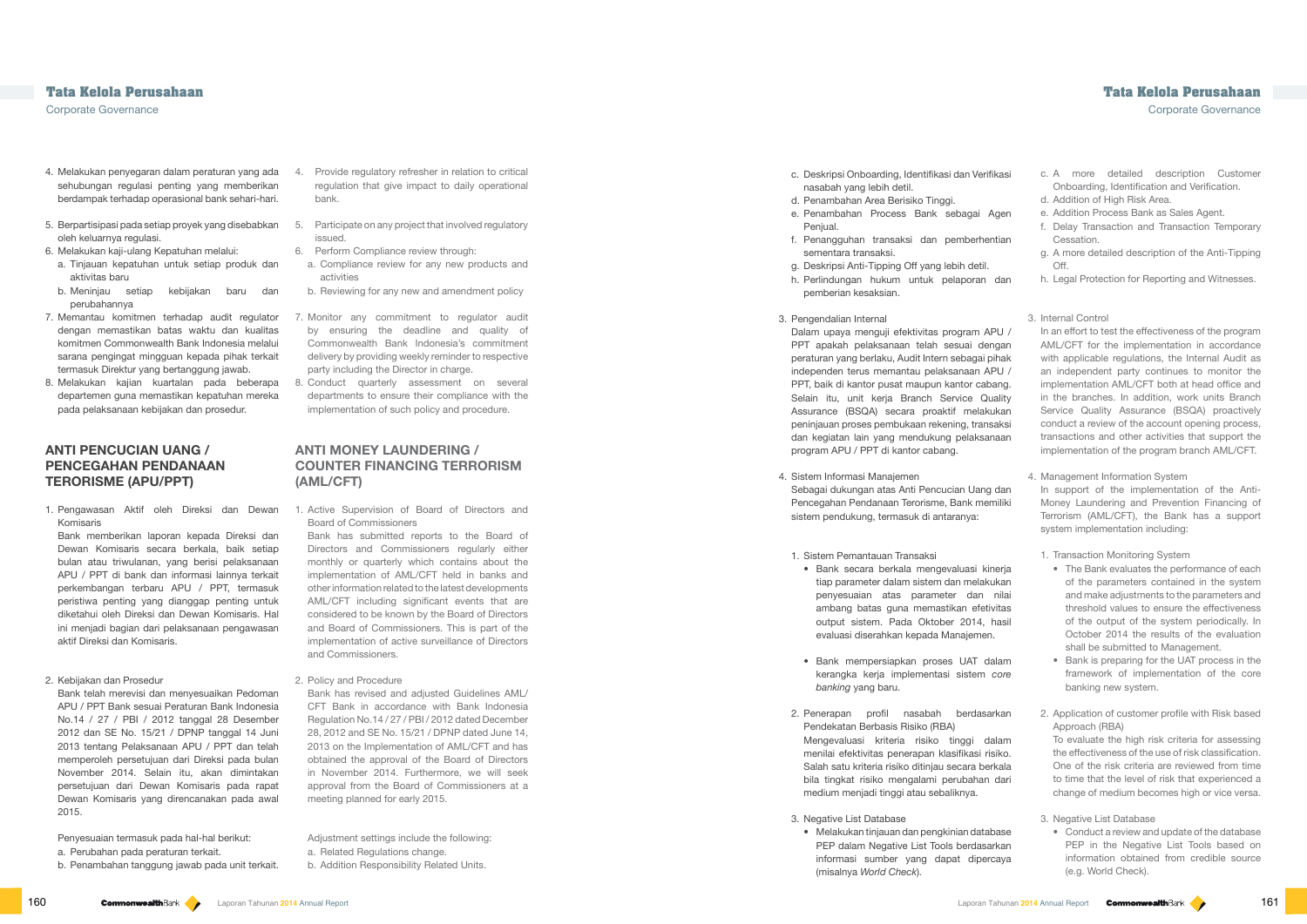- from time to time.
- 4. Customer Data Update in Customer Onboarding System (COS)
- Cooperate and coordinate with the Branch Service Quality Assurance Division (BSQA) for the monitoring of customer data updating and data clean up.
- Banks are making adjustments to the support system as above in connection with the process of change in core banking system (COMPASS) is being conducted by the Bank.
- 5. Human Resources and Training Implementation of human resource development has been going well for the new employees and existing employees on an ongoing basis. Every employee is required to attend a training program AML/CFT at the beginning joined the bank through Induction Training program. This is done in order to provide an understanding of the principles and implementation of AML/CFT in the Bank.

The Bank also organizes special training to employees who deal directly with the front liners customers, with more in-depth material and examples of cases that occur in daily activities.

The scope of training materials which are:

- a. Implementation of legislation related to the AML/ CFT;
- b. Typology of money laundering and financing of terrorism; and
- c. The internal implementation of policies and procedures AML and CFT program as well as the roles and responsibilities of employees in combating money laundering and terrorism financing.
- d. An understanding of Sanctions (Economic & Trade Sanctions) provided by the state or group of states to certain parties.
- e. The process of identification and reporting of suspicious financial transactions and cash transactions in large quantities.
- f. Examples of cases that occur in daily activities.

162 Laporan **2014** Annual Report Laporan Company of the list of terrorists as a set of terrorists and the list of terrorists and the list of terms in the list of terms in the list of terms in the list of terms in the list In an effort to continuously improve the level of Good Corporate Governance, Risk Management and Compliance and commitment to develop a compliance culture in the bank, Compliance Unit continued new initiative that has been implemented in the first semester 2014 to provide easier and faster access to the staff (Business and Support) to all regulatory documents and liabilities of the Bank through a special storage file in Commnet for Regulatory Central ("RC") and Obligations Registers ("OR"). As for today, the RC does not only contain regulations from regulator, but also contains the presentation slides, circulation electronic mail to the respective business units, and guidance on the regulation. Hopefully, by the additional features in the RC, related business units is faster, easier, and can understand the regulation so it can be followed up according to the requirements of the regulations.

## Report in relation to activity of AML/CFT: Reporting to PPATK

| Laporan Transaksi Tunai   Cash Transaction Report              | 1.596 report |
|----------------------------------------------------------------|--------------|
| Laporan Transaksi Mencurigakan   Suspicious Transaction Report | 88 report    |

## Information on regular training in relation to AML/CTF and Sanction for all new staff and existing staff:

| <b>Cash Transaction Report</b> | Semester 1 – 2014 $\overline{ }$ | <b>Semester 2 - 2014</b> |  |
|--------------------------------|----------------------------------|--------------------------|--|
| Pelatihan APU/PPT              |                                  |                          |  |
| raining AMI /CTF_              |                                  |                          |  |

| <b>Cash Transaction Report</b> |  |
|--------------------------------|--|
| Jumlah Pelatihan APU/PPT       |  |
| <b>Total Training AML/CTF</b>  |  |

## **REGULATORY CENTRAL AND BUSINESS OBLIGATION REGISTER**

## **COMPLIANCE CODE OF CONDUCT**

a. Confidentiality

Staffs have responsibility to maintain confidentiality of their personal information and customers. Disclosing of customer information to third party outside Bank is a serious violation against law and regulation.

b. Gift and Entertainment

It's about governance of gift and entertainment received by Commonwealth Bank Indonesia's staff and obligation to report.

c. Conflict of Interest Staffs must avoid any situation that leads to a conflict of interest. In the situation where a conflict of interest cannot be avoided then the staff must

- Memperbaharui daftar teroris secara berkala
- 4. Pengkinian Data Nasabah pada *Customer Onboarding System* (COS)
- Bekerjasama dan berkoordinasi dengan Branch Service Quality Assurance Division (BSQA) untuk pemantauan pengkinian dan perapian data nasabah.
- Banks melakukan penyesuaian terhadap sistem pendukung seperti di atas sehubungan adanya proses perubahan dalam sistem *core banking* (COMPASS) yang Bank sedang jalani.
- 5. Sumber Daya Manusia dan Pelatihan Pelaksanaan pengembangan sumber daya manusia telah berjalan secara berkelanjutan
- dengan baik bagi karyawan baru dan karyawan lama. Setiap karyawan diwajibkan mengikuti program pelatihan APU / PPT saat awal bergabung dengan Bank melalui program Induction. Hal ini dilakukan dalam rangka memberikan pemahaman tentang prinsipprinsip dan pelaksanaan APU / PPT di Bank.

Bank juga menyelenggarakan pelatihan khusus bagi karyawan yang berhubungan langsung dengan nasabah, dengan materi lebih mendalam dan contoh kasus yang terjadi dalam kegiatan sehari-hari.

> The Compliance Code of Conduct (COC) contains the code of conducts for staffs on day to day operations. This COC governs the relationship between Company, Employees, Customers and other Stakeholders. Some of points related to COC among others are as follows: Kode Etik Kepatuhan (COC) berisi pedoman perilaku karyawan dalam operasional sehari-hari. COC mengatur hubungan antara Bank, Karyawan, Nasabah dan Pemangku Kepentingan lainnya. Beberapa poin terkait dengan COC antara lain:

Ruang lingkup materi pelatihan, termasuk:

- a. Penerapan undang-undang yang berkaitan dengan APU / PPT;
- b. Tipologi pencucian uang dan pendanaan terorisme; dan
- c. Pelaksanaan internal kebijakan dan prosedur program APU dan PPT serta peran dan tanggung jawab karyawan dalam memerangi pencucian uang dan pendanaan terorisme.
- d. Pemahaman mengenai Sanction (Sanksi Ekonomi & Perdagangan) yang ditetapkan suatu negara atau kelompok negara kepada pihak tertentu.
- e. Proses identifikasi dan pelaporan transaksi keuangan mencurigakan dan transaksi tunai dalam jumlah besar.
- f. Contoh-contoh kasus yang terjadi sehari-hari.

Laporan terkait kegiatan APU/PPT:

**Laporan kepada PPATK**

**Informasi pelatihan regular kepada APU/PPT dan Sanksi kepada semua staff baru dan lama:**

## **REGULATORY CENTRAL DAN OBLIGATION REGISTER**

Dalam upaya terus meningkatkan tingkat *Good Corporate Governance*, Manajemen Risiko dan Kepatuhan, dan sebagai komitmen mengembangkan budaya kepatuhan di Bank, Unit Kepatuhan melanjutkan sebuah inisiatif baru yang telah dilaksanakan sejak semester pertama 2014 guna menyediakan akses yang lebih mudah dan lebih cepat bagi karyawan (Bisnis dan *Support*) atas seluruh dokumen peraturan dan kewajiban Bank melalui file penyimpanan khusus dalam Commnet for Regulatory Central ("RC") dan Obligations Registers ("OR"). Saat ini, RC tidak hanya mengandung peraturan dari regulator, tetapi juga slide presentasi, sirkulasi surat elektronik kepada tiap unit bisnis, dan petunjuk peraturan tersebut. Diharapkan dengan fitur tambahan di RC, unit bisnis terkait dapat berfungsi dengan lebih cepat, lebih mudah, dan dapat memahami peraturan sehingga dapat melakukan tindak lanjut sesuai dengan persyaratan peraturan.

## **KODE ETIK KEPATUHAN**

- a. Kerahasiaan
- Karyawan bertanggung jawab menjaga kerahasiaan informasi pribadi dan naaabah. Mengungkap informasi nasabah kepada pihak ketiga di luar Bank merupakan pelanggaran serius terhadap hukum dan peraturan
- b. Hadiah dan Hiburan Mengatur hadiah dan hiburan yang diterima oleh karyawan Commonwealth Bank Indonesia dan kewajiban untuk melaporkannya.
- c. Benturan Kepentingan Karyawan harus menghindari situasi yang
	- mengarah pada benturan kepentingan. Dalam situasi bila benturan kepentingan tidak bisa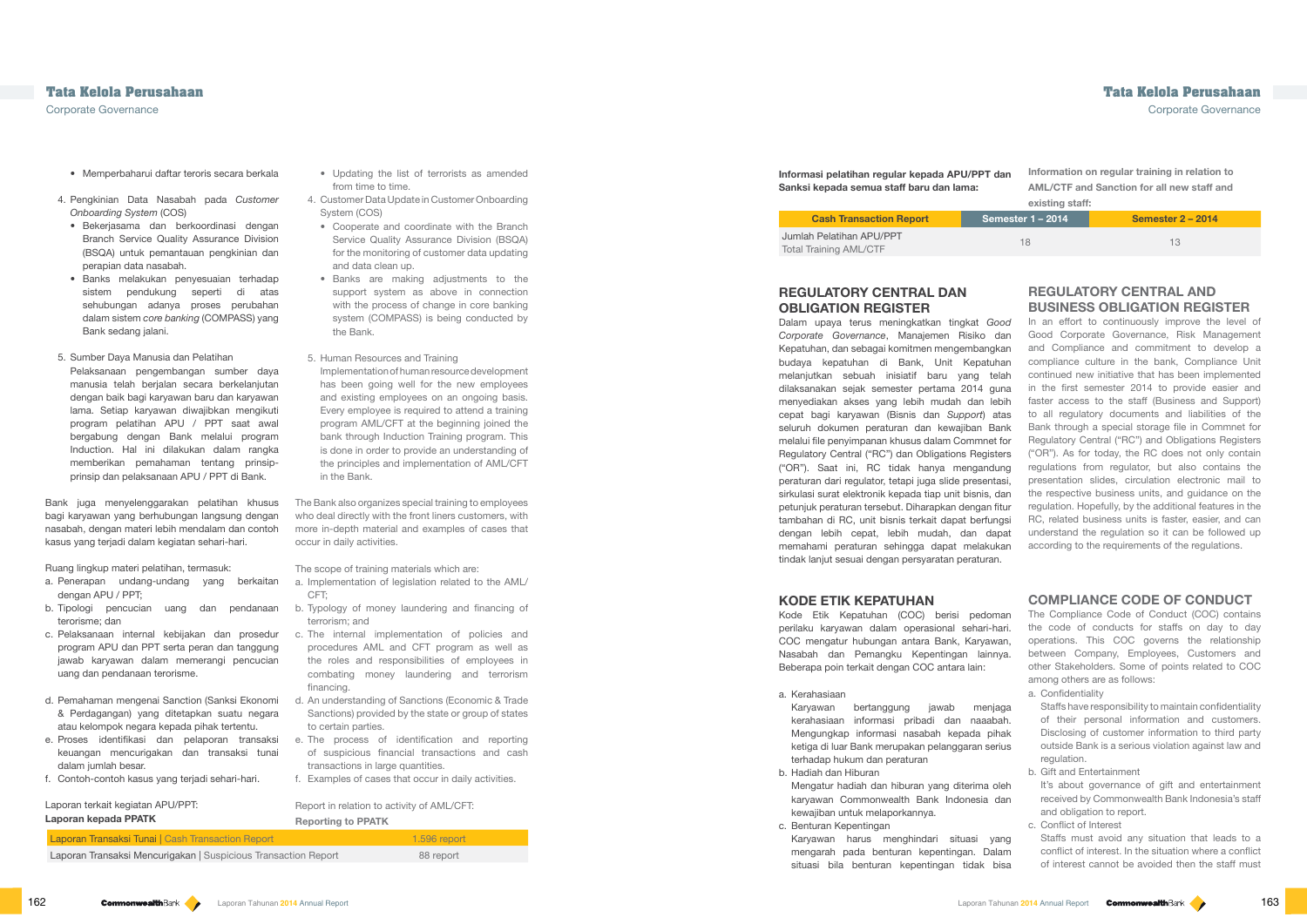report it to HRD or Compliance Dept.

- d. Relationship with Customer
- All staff that had dealing with customer must establish and maintain clarity of relationship with customer in a professional manner.
- e. Anti Money Laundering and Know Your Customer All staff should be vigilant against the abuse of Bank by Money Launderer, Terrorist, Other Criminal and Corrupted Persons.

## **INTERNAL AUDIT FUNCTION**

Internal Audit function performs an independent and objective assessment over the adequacy and effectiveness of Bank's internal control, risk management, and governance operational design. Internal Audit carry out its duties based on the Standard Practices of Bank's Internal Audit Function (SPFAIB) stipulated in Bank Indonesia Regulation No. 1/6/PBI/1999 regarding the Assignment of Director of Compliance and Standards Practices of Bank's Internal Audit Function, Professional Practice Standard by the Institute of Internal Auditors (IIA), and the Internal Audit Charter which outlines the vision, mission, authority, and responsibility of Internal Audit. Internal Audit Charter is reviewed periodically, the last review was done in June 2014 and the Charter has been approved by the President Director and the Board of Commissioners.

#### **Internal Audit's Vision and Mission**

Internal Audit's Vision is: "To be a provider of constructive, professional, high quality assurance and be recognized as a great place to work" and its Mission is: "To provide independent and objective assurance to Board of Directors and the Board of Commissioners through the Audit Committee on the design and operational effectiveness of the Bank's governance, risk management and internal control systems".

Internal Audit is granted full, free, and unrestricted access to any and all of Commonwealth Bank Indonesia records, physical properties, and personnel relevant to any function under review. Moreover, to maintain its independence, Internal Audit will have no operational responsibility or authority over any of the activities reviewed. Internal Audit will also not develop nor install systems or procedures, prepare records, or engage in any other activity, which would normally

be audited; it is the Business Unit's responsibility to

manage the effectiveness and efficiency of its own internal controls.

### **Internal Audit's Organization Structure and Composition**

- Internal Audit schedules a continuous transfer knowledge program for the team members by internally holding sharing sessions by inviting speakers from related departments or business units to share knowledge and latest developments to the Internal Audit team members.
- Internal Audit invites guest auditor from Commonwealth Bank Australia Audit & Assurance to be involved in several audit activities as deemed necessary, to obtain knowledge transfer on methodology and audit technique in order to improve the Internal Audit team's knowledge.

**Tata Kelola Perusahaan Tata Kelola Perusahaan** Corporate Governance Corporate Governance

dihindari, maka karyawan harus melaporkannya kepada HRD atau Departemen Kepatuhan.

- d. Hubungan dengan Nasabah Seluruh karyawan yang menangani nasabah harus membangun dan menjaga kejelasan hubungan
- dengan nasabah secara profesional e. Anti Pencucian Uang dan Prinsip Mengenal Nasabah

To ensure its independence and objectivity, on an annual basis the Internal Audit team members are signing the Certificate of Independence. Guna memastikan independensi dan obyektifitas, anggota tim Internal Audit menandatangani Pernyataan Independensi secara tahunan.

Seluruh karyawan harus waspada terhadap penyalahgunaan Bank oleh para pencuci uang, teroris, kriminal dan koruptor lainnya.

### **FUNGSI AUDIT INTERNAL**

The Chief Audit Executive is reporting directly to the President Director and has a communication line to the Board of Commissioners through Audit Committee. The Internal Audit function is composed with team members coming from different backgrounds such as from accounting firms or other banks with mostly audit experiences, as well as from other Business Units within the Bank with special expertise on certain areas. Selection of Internal Audit team members is done in a prudent manner to select skilled and qualified personnel. Chief Audit Executive bertanggungjawab langsung kepada Presiden Direktur dan memiliki jalur komunikasi kepada Dewan Komisaris melalui Komite Audit. Fungsi Audit Intern terdiri dari anggota tim yang berasal dari latar belakang yang berbeda, seperti kantor akuntan atau bank lain, sebagian besar berpengalaman mengaudit, serta dari Unit Bisnis lain dalam Bank dengan keahlian khusus pada area tertentu. Pemilihan anggota tim Audit Intern dilakukan secara hati-hati agar dapat memilih tenaga terampil dan berkualitas.

Fungsi Audit Internal melakukan penilaian independen dan obyektif atas kecukupan dan efektivitas pengendalian internal, manajemen risiko, dan desain operasional tata kelola Bank. Audit Interl melaksanakan tugasnya berdasarkan Standar Pelaksanaan Fungsi Audit Internal Bank (SPFAIB) yang diatur dalam Peraturan Bank Indonesia Nomor 1/6/PBI/1999 tentang Penugasan Direktur Kepatuhan (Compliance Director) dan Penerapan Standar Pelaksanaan Fungsi Audit Intern Bank Umum, Standar Praktik Profesional dari Institute of Internal Auditors (IIA), dan Piagam Audit Internal yang menjelaskan visi, misi, wewenang, dan tanggung jawab Audit Internal. Piagam Audit Internal ditinjau secara berkala, terakhir dilakukan pada Juni 2014 dan Piagam tersebut telah disetujui oleh Presiden Direktur dan Dewan Komisaris.

On an ongoing basis Internal Audit develops the competency of its team members through several activities below: Audit Intern terus mengembangkan kompetensi anggota tim melalui beberapa kegiatan di bawah ini:

#### **Visi dan Misi Audit Internal**

Visi Audit Internal adalah: "Menjadi penyedia assurance yang konstruktif, profesional, berkualitas tinggi dan diakui sebagai tempat bekerja yang sangat baik" dengan Misi: "Untuk memberikan assurance yang independen dan obyektif kepada Direksi dan Dewan Komisaris melalui Komite Audit atas desain dan efektivitas operasional tata kelola, manajemen risiko dan sistem pengendalian internal Bank".

- Participation of Internal Audit team members in trainings related to special skills such as Treasury, ICAAP, Credit, as well as certification programs such as Certified Internal Auditor (CIA), Certification in Control Self-Assessment (CCSA), Certified Information System Auditor (CISA), and Risk Management Competency for Bankers (LSPP). This year, Internal Audit also participated in the trial run of Internal Audit Competency Certification held by LSPP. • Partisipasi anggota tim Audit Intern pada pelatihan-pelatihan yang terkait keahlian khusus, seperti Tresuri, ICAAP, Kredit, serta program sertifikasi, termasuk *Certified Internal Auditor* (CIA), *Certification in Control Self-Assessment* (CCSA), *Certified Information System Auditor* (CISA), dan *Risk Management Competency for Bankers* (LSPP). Tahun ini, Audit Intern juga berpartisipasi dalam uji coba Sertifikasi Kompetensi Audit Intern yang diselenggarakan oleh LSPP.
- Audit Intern menjadwalkan program transfer pengetahuan terus-menerus bagi anggota tim dengan menyelenggarakan sesi berbagi internal mengundang pembicara dari departemen atau unit bisnis terkait untuk berbagi pengetahuan dan perkembangan terbaru kepada anggota tim Audit Intern.
- Audit Intern mengundang tamu auditor dari tim Audit & Assurance Commonwealth Bank of Australia terlibat dalam beberapa kegiatan audit yang dianggap perlu, guna mendapat transfer pengetahuan mengenai metodologi dan teknik audit dalam rangka meningkatkan pengetahuan tim Audit Intern.

Audit Intern mendapatkan akses penuh, bebas, dan tidak terbatas atas setiap dan seluruh catatan, properti fisik, dan personil yang relevan dengan fungsi yang sedang dikaji dari Commonwealth Bank Indonesia. Selain itu, untuk menjaga independensinya, Audit Intern tidak akan memiliki tanggung jawab atau wewenang operasional apapun pada salah satu kegiatan yang sedang dikaji. Audit Intern juga tidak akan mengembangkan atau menerapkan sistem atau

prosedur, menyusun catatan, atau terlibat dalam aktivitas lain yang biasanya akan diaudit; merupakan tanggung jawab masing-masing Unit Bisnis untuk mengelola efektivitas dan efisiensi pengendalian internal mereka.

#### **Struktur Organisasi dan Komposisi Audit Internal**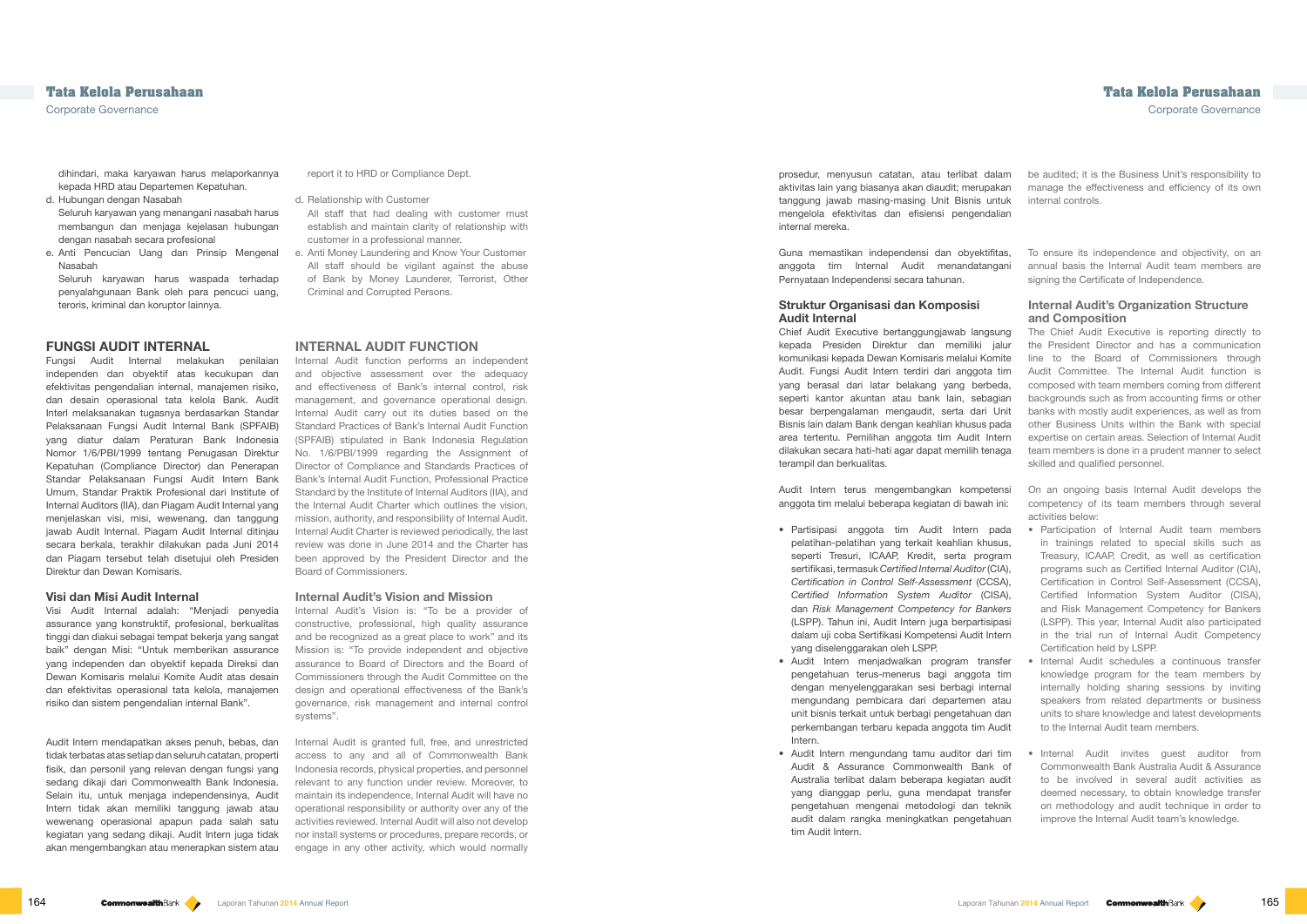Per 31 Desember 2014, struktur organisasi Audit Intern Commonwealth Bank Indonesia adalah sebagai berikut:

Jabatan Chief Audit Executive saat ini dipegang Bpk. Reza HM Soemadipradja. Per 31 Desember 2014, jumlah anggota tim Audit Internal adalah 20 orang. termasuk Chief Audit Executive.

#### **Pendekatan Audit**

Audit Intern mengadopsi pendekatan berbasis risiko dalam melakukan perencanaan audit tahunan kedua dan kegiatan audit individu. Melalui pendekatan berbasis risiko, Bank akan mendapatkan nilai dengan memprioritaskan area-area dengan risiko yang lebih besar terhadap Bank. Perencanaan audit tahunan dengan pendekatan berbasis risiko dilakukan dengan menilai masing-masing potensial entitas audit terhadap beberapa parameter, seperti risiko strategis, risiko kredit, risiko pasar, risiko likuiditas, risiko operasional (termasuk insiden risiko operasional dan kasus penipuan, jika ada), risiko hukum, risiko kepatuhan, risiko reputasi, *Asset Under Management,*  temuan regulator, dan peringkat audit intern terakhir. Rencana Audit juga dikembangkan mengingat jumlah sumber daya yang tersedia di Audit Intern. Rincian langkah-langkah audit diuraikan dalam Pedoman Audit Intern.

Metodologi dan pendekatan Audit Intern dikaji secara berkala agar sesuai dengan perkembangan terbaru dan praktik terbaik. Pada 2014, Audit Intern melaksanakan sebuah proyek untuk meninjau keseluruhan metodologi dan pendekatan dalam rangka meningkatkan produktivitas dan menemukan metode lain melakukan audit secara efisien dan efektif. Hasil proyek telah disampaikan kepada Komite Audit dan Presiden Direktur.

As of 31 December 2014, Commonwealth Bank Indonesia's Internal Audit organization structure is as below:



The current Chief Audit Executive is Reza HM Soemadipradja. As at 31 December 2014, the number of Internal Audit team members is 20 people, including the Chief Audit Executive.

#### **Audit Approach**

Internal Audit adopts a risk-based approach in performing both annual audit planning and the individual audit activity. With the risk-based approach, the Bank will gain value by prioritizing those areas with greater risks to the Bank. The annual audit planning's risk-based approach is performed by assessing each potential audit entities against several parameters such as strategic risk, credit risk, market risk, liquidity risk, operational risk (including operational risk incidents and fraud cases if any), legal risk, compliance risk, reputational risk, Assets Under Management, regulatory findings, and last internal audit rating. The Audit Plan is also developed considering the number of resources available in the Internal Audit. Detailed audit steps are elaborated in the Internal Audit Manual.

Internal Audit's methodology and approach are periodically reviewed to adjust with the latest development and best practices. In 2014, Internal Audit carried out a project to review the overall methodology and approach in order to increase productivity and to find other methods in performing audit efficiently and effectively. The project results have been presented to the Audit Committee and President Director.

Internal Audit continuously monitors the audit plan progress as well as emerging risks. This enables Internal Audit to evaluate the audit plan and to make necessary adjustments within the year, from time to time.

Internal Audit also regularly meets with the Board of Directors and the Audit Committee to discuss audit activities that have been carried out, the audit findings of which should be a concern of the Audit Committee, and the status of corrective action plan implementation over Internal Audit findings.

#### **2014 Audit Realization**

Internal Audit planned to audit 49 areas consisting of 34 branches and 15 head office function / nonbranches. As at 31 December 2014, Internal Audit has carried out 56 audits, which also included some special audits performed in respond to emerging risks. Realization of 2014's audit plan has also been socialized to the Board of Directors and Commissioners through the Audit Committee meetings which are held bi-monthly.

## **EXTERNAL AUDIT FUNCTION**

For fiscal year 2014, Commonwealth Bank Indonesia appointed Public Accounting Firm (KAP) Tanudiredja, WIbisana & Rekan (PriceWaterhouseCoopers Indonesia), which is registered with FSA to audit the Bank's Financial Statement of the year ended 31 December 2014. The appointment of KAP do not exceeding five years' time limit due to change in local partners. Based on Annual General Meeting of Shareholder which come into effect on 01 July 2014, authority has been given to the Directors to appoint an independent auditor to audit the Financial Statements of the Bank for the year ended December 31, 2014 and to give authorization to the Board of Directors to determine the terms and conditions of such appointment by considering the recommendation of the Audit Committee.

Decision of shareholder is as follow:

- a. Bank submits a letter of offer dated August 13, 2014 to KAP Tanudiredja, Wibisana & Rekan to audit the financial statements for the year ended 31 December 2014.
- b. A meeting between the Audit Committee with PwC-Tanudiredja, Wibisana & Rekan on September 16, 2014, to discuss proposals submitted by KAP Tanudiredja, Wibisana & Rekan.

## **Tata Kelola Perusahaan Tata Kelola Perusahaan**

Corporate Governance Corporate Governance

Audit Intern terus memonitor jalannya rencana audit serta risiko yang muncul. Hal ini memungkinkan Audit Intern mengevaluasi rencana audit dan membuat penyesuaian yang diperlukan pada tahun tersebut, secara berkala.

Audit Intern juga secara rutin bertemu dengan Direksi dan Komite Audit untuk membahas kegiatan audit yang telah dilakukan, temuan audit yang harus diperhatikan Komite Audit, dan status pelaksanaan rencana tindakan korektif terhadap hasil temuan Audit Internal.

#### **Realisasi Audit pada 2014**

Audit Intern berencana mengaudit 49 area, terdiri dari 34 kantor cabang dan 15 fungsi kantor pusat / non-cabang. Per 31 Desember 2014, Audit Intern telah melakukan 56 audit, juga termasuk beberapa audit khusus yang dilakukan dalam merespon risiko yang muncul. Realisasi rencana audit 2014 juga telah disosialisasikan kepada Direksi dan Dewan Komisaris melalui rapat Komite Audit yang diselenggarakan setiap dua bulan.

#### **FUNGSI AUDIT EKSTERNAL**

Untuk tahun fiskal 2014, Commonwealth Bank Indonesia menunjuk Kantor Akuntan Publik (KAP) Tanudiredja, Wibisana & Rekan (PriceWaterhouseCoopers Indonesia), yang terdaftar di OJK, untuk mengaudit Laporan Keuangan Bank tahun yang berakhir 31 Desember 2014. Penunjukan KAP tidak melebihi batas waktu lima tahun dikarenakan perubahan mitra lokal. Berdasarkan Rapat Umum Pemegang Saham Tahunan yang mulai berlaku 1 Juli 2014, menjadi wewenang Direksi untuk menunjuk auditor independen untuk mengaudit Laporan Keuangan Bank untuk tahun yang berakhir 31 Desember 2014 dan memberi wewenang kepada Direksi untuk menentukan syarat dan ketentuan penunjukan tersebut dengan memperhatikan rekomendasi dari Komite Audit.

Keputusan pemegang saham adalah sebagai berikut:

- a. Bank menyampaikan surat penawaran tanggal 13 Agustus 2014 kepada KAP Tanudiredja, Wibisana & Rekan untuk mengaudit laporan keuangan untuk tahun yang berakhir 31 Desember 2014.
- b. Pertemuan antara Komite Audit dengan PwC-Tanudiredja, Wibisana & Rekan pada 16 September 2014, untuk membahas proposal yang diajukan oleh KAP Tanudiredja, Wibisana & Rekan.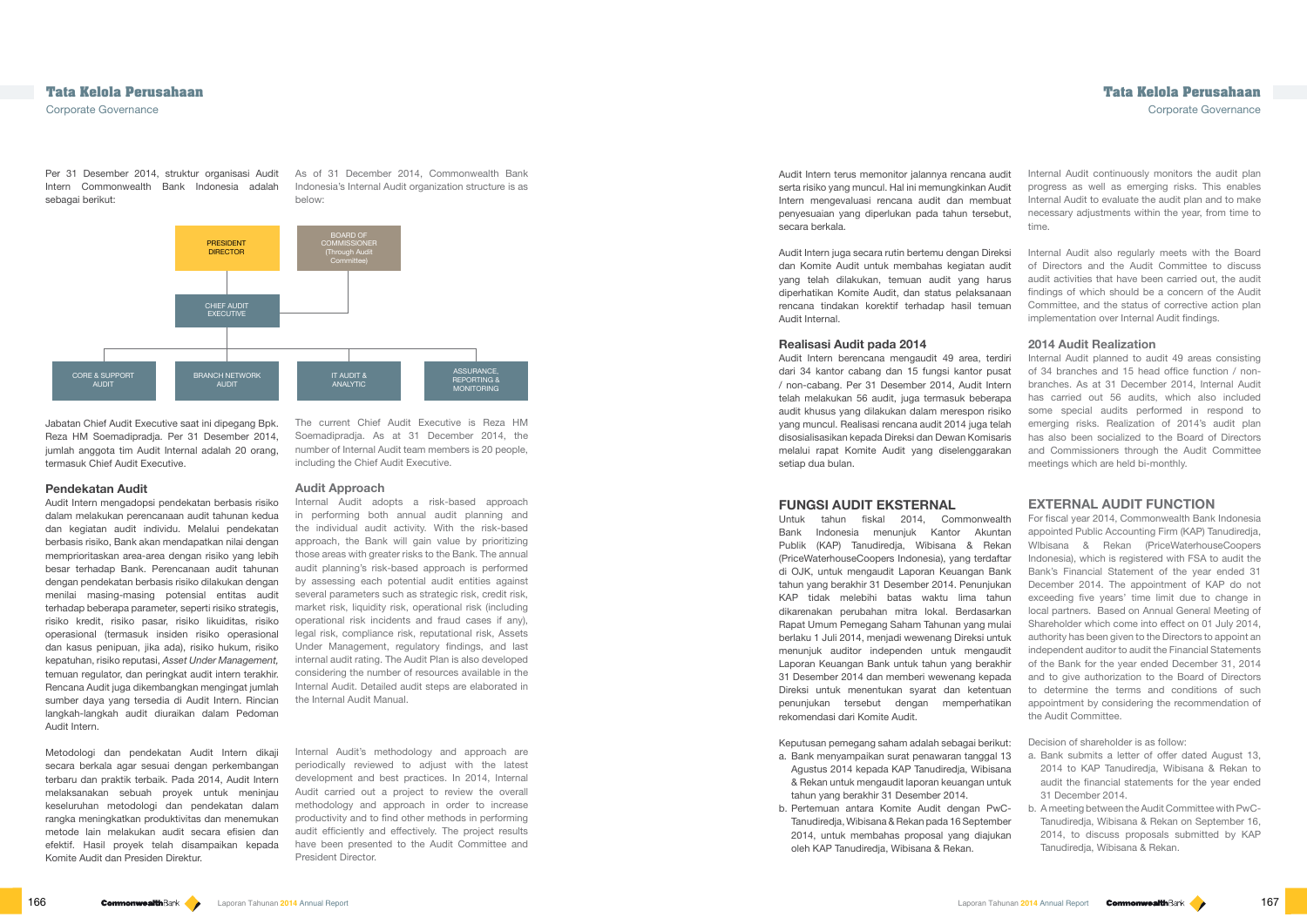c. Submission of a letter from KAP Tanudiredja, Wibisana & Rekan to the bank (the audit engagement letter) with OL.2014091801/LLS/ ANG/FAB/gy dated September 26, 2014.

To be in line with the Bank's general practice to ensure the independence of audit process, KAP has rotated the partner engagement and does not have any potential conflict of interest. KAP appointment to provide non-audit services to the Bank must obtain the approval of the Audit Committee to ensure KAP does not have a potential conflict of interest.

The Public Accountant Firm and the Public Accountant that rendered services for financial audit and the fee of audit services can be viewed in below table:

## **RISK MANAGEMENT IMPLEMENTATION**

Risk management has become an integral part of business, decision making and cultural processes that emphasizes on risk awareness of its employees. The Bank's risk management framework focuses on active monitoring from the Board of Commissioners and Directors, development of policies and procedures, adequate process of risk identification, measurement and supervision. During implementation, overall risk management as a whole comprehensive process becomes the responsibility of all employees at every level of the organization through the "3 Lines of Defense" framework.

Commonwealth Bank Indonesia's risk management policies and procedures set out the identification, assessment, monitoring and control on Bank's environmental risks. Commonwealth Bank Indonesia's risk management policy and risk appetite are prepared in accordance with its mission, business strategy. These policies and procedures are reviewed and approved by appropriate parties as according to the Bank's Good Corporate Governance Principles.

The Board of Commissioners and Directors understand Commonwealth Bank Indonesia's risks and considers this a prerequisite in maintaining a

sustainable business. The Risk Management division monitors Commonwealth Bank Indonesia's risk exposure and produces analytical reports on regular basis. These reports are distributed to management, directors and commissioners and are tabled in the relevant committees, allowing risk to be an element of management's discussions when making decision. Risk management is in fact embedded in all critical management decisions, such as the Commonwealth Bank Indonesia's capital planning, and selection of strategic initiatives.

To ensure that the Commonwealth Bank Indonesia's risk management capabilities are adequate, Commonwealth Bank Indonesia consciously invests in Risk Management's human resources and systems, allowing continuous improvement in its risk management frameworks. This is considered to be a critical business element, as Commonwealth Bank Indonesia expands and increases in complexity.

## **PROVISION OF FUNDS TO RELATED PARTY AND LARGE EXPOSURES**

|    | <b>Jumlah Debitur</b><br><b>Number of Debtor</b> | Jumlah (dalam Juta Rupiah)<br><b>Nominal (in million Rupiah)</b> |
|----|--------------------------------------------------|------------------------------------------------------------------|
|    | 24                                               | 17,783.91                                                        |
| re | 50<br>37<br>13                                   | 5,429,224.01<br>3,876,870.69<br>1,552,353.32                     |

## **Tata Kelola Perusahaan Tata Kelola Perusahaan**

Corporate Governance Corporate Governance

c. Penyampaian surat dari KAP Tanudiredja, Wibisana & Rekan kepada Bank (surat perikatan audit) dengan OL.2014091801/LLS/ANG/FAB/gy tertanggal 26 September 2014.

Agar sejalan dengan praktik umum Bank memastikan independensi proses audit, KAP telah merotasi keterlibatan mitra dan tidak memiliki potensi konflik kepentingan. Penunjukkan KAP untuk menyediakan jasa non-audit kepada Bank harus mendapat persetujuan dari Komite Audit guna memastikan KAP tidak memiliki potensi benturan kepentingan.

Kantor Akuntan Publik dan Akuntan Publik yang memberikan jasa audit keuangan dan biaya jasa audit yang dikeluarkan dapat dilihat dalam tabel di bawah ini:

| <b>Tahun Year</b> | Kantor Akuntan Publik (KAP)  <br><b>Public Accounting Firm</b> | Nama Akuntan (Perorangan)  <br><b>Accountant Name (Individual)</b> | <b>Biaya Audit   Audit Fee</b> |
|-------------------|----------------------------------------------------------------|--------------------------------------------------------------------|--------------------------------|
| 2014              | Tanudiredja, Wibisana & Rekan<br>(anggota PWC Global Network)  | Angelique Dewi Daryanto, S.E.,<br><b>CPA</b>                       | USD 180,000                    |
| 2013              | Tanudiredja, Wibisana & Rekan<br>(anggota PWC Global Network)  | Angelique Dewi Daryanto, S.E.,<br><b>CPA</b>                       | USD 180,000                    |

## **PELAKSANAAN MANAJEMEN RISIKO**

In its conduct, Commonwealth Bank Indonesia consistently upholds the prudential principles in provision of funds by referring to Bank Indonesia Regulation concerning the Legal Lending Limit and other prevailing rules and regulations. Dalam pelaksanaan usaha, Commonwealth Bank Indonesia secara konsisten menjunjung tinggi prinsip kehati-hatian dalam pemberian dana mengacu pada Peraturan Bank Indonesia tentang Batas Maksimum Pemberian Kredit serta peraturan dan perundangan yang berlaku lainnya.

Manajemen risiko telah menjadi bagian integral dari bisnis, pengambilan keputusan dan proses budaya yang menekankan kesadaran risiko karyawan. Kerangka kerja manajemen risiko Bank berfokus pada pengawasan aktif dari Dewan Komisaris dan Direksi, pengembangan kebijakan dan prosedur, proses identifikasi risiko yang memadai, pengukuran dan pengawasan. Selama pelaksanaan, manajemen risiko sebagai suatu proses menyeluruh yang komprehensif menjadi tanggung jawab semua karyawan di setiap tingkatan organisasi melalui kerangka "3 *Lines of Defense*".

For the large exposures, the below are top 50 core debtors and group debtors other than affiliated parties. Data di bawah adalah 50 debitur inti dan debitur grup selain pihak terafiliasi yang merupakan eksposur besar.

Throughout 2014, Commonwealth Bank Indonesia has performed in accordance to the regulations and reported the transactions to Bank Indonesia in timely manner. Sepanjang 2014, Commonwealth Bank Indonesia telah bertindak sesuai dengan peraturan dan melaporkan transaksi kepada Bank Indonesia secara tepat waktu.

The details of provision of funds to related party and large exposures as of December 31, 2014 is as follows: Rincian penyediaan dana kepada pihak terkait dan penyediaan dana besar per 31 Desember 2014 adalah sebagai berikut:

#### Pemberian Dana | Provision of Fund

Kepada Pihak Terkait | To Related Party

Penyediaan Dana Besar | Provision of Large Exposure a. Debitur Individu | Individual Debtor b. Debitur Grup | Group Debtor

Kebijakan dan prosedur manajemen risiko Commonwealth Bank Indonesia menetapkan identifikasi, penilaian, pemantauan dan pengendalian atas risiko lingkungan Bank. Kebijakan manajemen risiko dan *risk appetite* Commonwealth Bank Indonesia disusun sesuai dengan misi, strategi bisnis. Kebijakan dan prosedur ini dikaji dan disetujui oleh pihak-pihak terkait sesuai prinsip-prinsip *Good Corporate Governance* Bank.

Dewan Komisaris dan Direksi memahami risiko-risiko yang dihadapi Commonwealth Bank Indonesia dan menganggap ini sebagai syarat mempertahankan

bisnis yang berkelanjutan. Divisi Manajemen Risiko memantau eksposur risiko Commonwealth Bank Indonesia dan menyusun laporan analisis secara rutin. Laporan-laporan ini disampaikan kepada Manajemen, Direksi dan Dewan Komisaris dan menjadi bagian komite yang relevan, agar risiko menjadi bagian diskusi manajemen saat pembuatan keputusan. Manajemen risiko telah tertanam pada semua pengambilan keputusan penting manajemen, seperti rencana modal Commonwealth Bank Indonesia dan pemilihan inisiatif strategis.

Guna memastikan kemampuan manajemen risiko Commonwealth Bank Indonesia yang memadai, Commonwealth Bank Indonesia secara sadar berinvestasi dalam sumber daya manusia dan sistem yang mendukung Manajemen Risiko, memungkinkan perbaikan terus-menerus sesuai kerangka manajemen risiko. Hal ini dianggap sebagai elemen bisnis penting, seiring kompleksitas Commonwealth Bank Indonesia yang semakin luas dan meningkat.

## **PENYEDIAAN DANA UNTUK PIHAK TERKAIT DAN PENYEDIAAN DANA BESAR**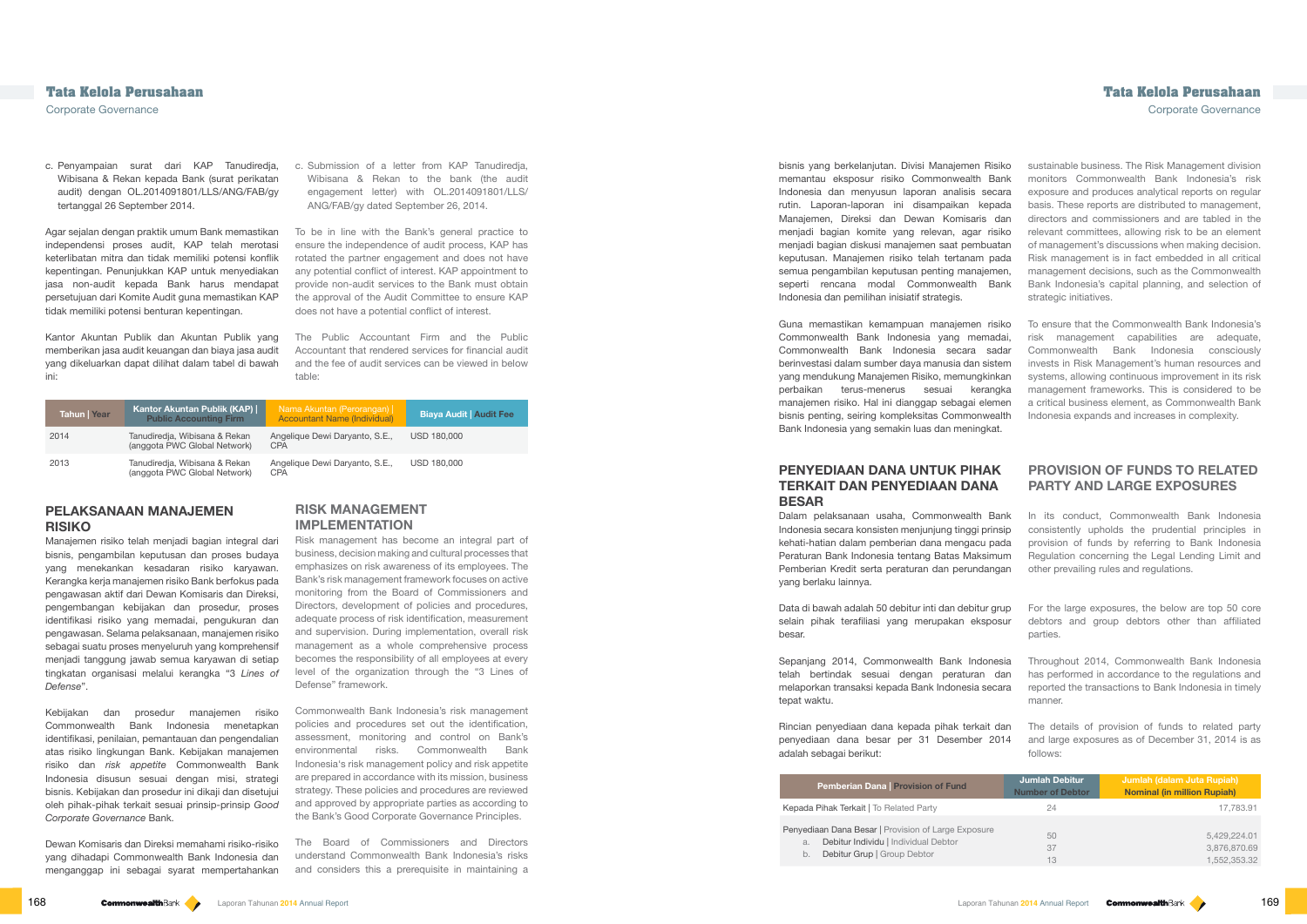In order to apply the prudential principle and risk management, the bank has had a written policy/ guidelines and procedures on the provision of funds to the Related Parties, large exposures, and or provision of funds to other parties who have an interest in the Bank. As mentioned, guidelines are reviewed periodically. In addition, large exposures, and or provision of funds to other parties who have an interest in the Bank implemented appropriately (arm's length basis), adjusted by the capability of bank's capital, and no significant concentrations of the borrower or specific group borrower.

## **BANK'S STRATEGIC PLAN**

To support in achieving the Bank's business target, which is based on the vision "To excel at securing and enhancing the financial wellbeing of people, businesses and communities", Commonwealth Bank Indonesia based its process and operations in Risk Management Framework and implement the GCG principles.

The implementation of risk management and current performance of the Bank as follows:

with the Bank's strategy, project prioritization which will have positive impact to the Risk Based Bank Rating as a whole, implementation of discipline cost management, strengthening the risk culture across the Bank.

- 1. Risk Profiles Operational Risk, Compliance Risk and Credit Risk has been the main focus of risk profile without disregarding the importance of other risk categories. The replacement of core banking system is expected to build a good risk management framework in order to reduce the risks, determine the level of risk will be taken (risk appetite) and risk tolerance, to be consistent and in accordance with the Bank strategy.
- 2. Good Corporate Governance Focus on accountability and responsibility, by providing the understanding of Good Corporate Governance to all employees and by embedding this culture to the Bank.
- 3. Profitability Continue to focus on maximizing Return on Asset by diversifying lending which focus on growing SME, Consumer and Commercial loans.
- 4. Capital Maintaining the capital adequacy above the Bank Indonesia minimum requirement by optimising the capital management.

Commonwealth Bank Indonesia will focus on maintaining and improving the Bank's soundness rating 2 (two) which will be supported by synchronized KPI for management and all employees Overall, the implementation of Good Corporate Governance (GCG) gained a good composite rating ("2") based on some considerations, such as the analysis that has been conducted shown strong commitment to achieve high GCG standard. Commonwealth Bank Indonesia had updated internal policies governing the handling of conflicts of interest that binds the management and employees of the bank, including the procedures for decision-making and administrative record keeping, documentation, and the disclosure of conflicts of interest. Implementation of GCG policy has been completed as a guideline to control the Bank in order to be in line with the stakeholder's interest and in accordance with the regulation and GCG principle, by strengthening governance structure regarding the effectiveness of Board of Commisioner, Board of Director, and other Committees to promote GCG principle.

# **Tata Kelola Perusahaan Tata Kelola Perusahaan**

Corporate Governance Corporate Governance

Dalam rangka menerapkan prinsip kehati-hatian dan manajemen risiko, Bank memiliki kebijakan/ pedoman dan prosedur tertulis tentang penyediaan dana kepada Pihak Terkait, penyediaan dana besar, dan atau penyediaan dana kepada pihak lain yang memiliki kepentingan di Bank. Seperti disebutkan, pedoman ditinjau secara berkala. Selain itu, eksposur besar, dan atau penyediaan dana kepada pihak lain yang memiliki kepentingan di Bank dilakukan berdasarkan kewajaran dan kelaziman usaha, sesuai kemampuan modal bank, dan tanpa konsentrasi signifikan dari peminjam atau peminjam kelompok tertentu.

### **RENCANA STRATEGIS BANK**

Guna mendukung pencapaian target bisnis Bank, yang didasarkan pada visi "menjadi yang terbaik dalam memberikan dukungan finansial bagi perorangan, pelaku usaha, dan masyarakat luas", Commonwealth Bank Indonesia mendasarkan proses dan operasionalnya sesuai Kerangka Kerja Manajemen Risiko dan menerapkan prinsip-prinsip GCG.

Penerapan manajemen risiko serta kinerja Bank saat ini adalah sebagai berikut:

- 1. Profil Risiko Risiko Operasional, Kepatuhan dan Kredit telah menjadi fokus utama profil risiko tanpa mengabaikan pentingnya kategori risiko lainnya. Penggantian sistem *core banking* diharapkan dapat membangun kerangka kerja manajemen risiko yang baik guna mengurangi risiko, menentukan tingkat risiko yang akan diambil (*risk appetite*) dan toleransi risiko, agar konsisten dan sesuai dengan strategi Bank.
- 2. *Good Corporate Governance*  Fokus pada akuntabilitas dan tanggungjawab, dengan memberikan pemahaman *Good Corporate Governance* ke seluruh karyawan dan dengan menanamkan budaya ini dalam Bank.
- 3. Profitabilitas Terus berfokus memaksimalkan Return on Asset dengan melakukan diversifikasi pinjaman yang berfokus pada pertumbuhan pinjaman UKM, Consumer dan Commercial.
- 4. Modal Mempertahankan kecukupan modal di atas ketentuan minimum Bank Indonesia dengan mengoptimalkan pengelolaan modal.

Amidst the slowing economic growth in Indonesia, Commonwealth Bank Indonesia succeed to maintain the net profit after tax (NPAT) at IDR 207.85 billion for the period ended 31 December 2014. High BI rates had negative impact on Commonwealth Bank Indonesia's net interest income, coupled with the market uncertainty which also impacted other banking income, have made lower operational income for Commonwealth Bank Indonesia compared to 2013. To compensate this, Commonwealth Bank Indonesia has implemented stringent control of Di tengah melambatnya pertumbuhan ekonomi di Indonesia, Commonwealth Bank Indonesia berhasil mempertahankan laba bersih setelah pajak (NPAT) sebesar Rp 207,85 miliar untuk periode yang berakhir 31 Desember 2014. Suku bunga BI yang tinggi memberi dampak negatif pada pendapatan bunga bersih Commonwealth Bank Indonesia, ditambah dengan ketidakpastian pasar yang juga mempengaruhi laba perbankan lainnya, telah membuat pendapatan operasional Commonwealth Bank Indonesia menjadi lebih rendah



Commonwealth Bank Indonesia akan berfokus pada upaya mempertahankan dan meningkatkan tingkat kesehatan Bank Peringkat 2 (dua) yang akan didukung melalui sinkronisasi KPI manajemen dan

seluruh karyawan dengan strategi Bank, prioritas proyek yang akan berdampak positif terhadap penilaian Peringkat Bank Berbasis Risiko secara keseluruhan, pelaksanaan manajemen biaya disiplin, memperkuat budaya risiko di Bank.

Secara keseluruhan, pelaksanaan *Good Corporate Governance* (GCG) memperoleh peringkat komposit yang baik ("2") yang didasarkan pada beberapa aspek, misalnya hasil analisis yang dilakukan menunjukkan komitmen kuat dalam mencapai standar GCG tinggi. Commonwealth Bank Indonesia telah memperbaharui kebijakan internal yang mengatur penanganan benturan kepentingan yang mengikat manajemen dan karyawan bank, termasuk prosedur pengambilan keputusan dan pencatatan administrasi, dokumentasi, dan pengungkapan konflik kepentingan. Pelaksanaan kebijakan GCG telah dilakukan sebagai pedoman pengendalian Bank agar sesuai dengan kepentingan pemangku kepentingan dan peraturan dan prinsip GCG, dengan memperkuat struktur tata kelola terkait efektivitas Dewan Komisaris, Dewan Direksi, dan Komite lainnya dalam mensosialisasikan prinsip GCG.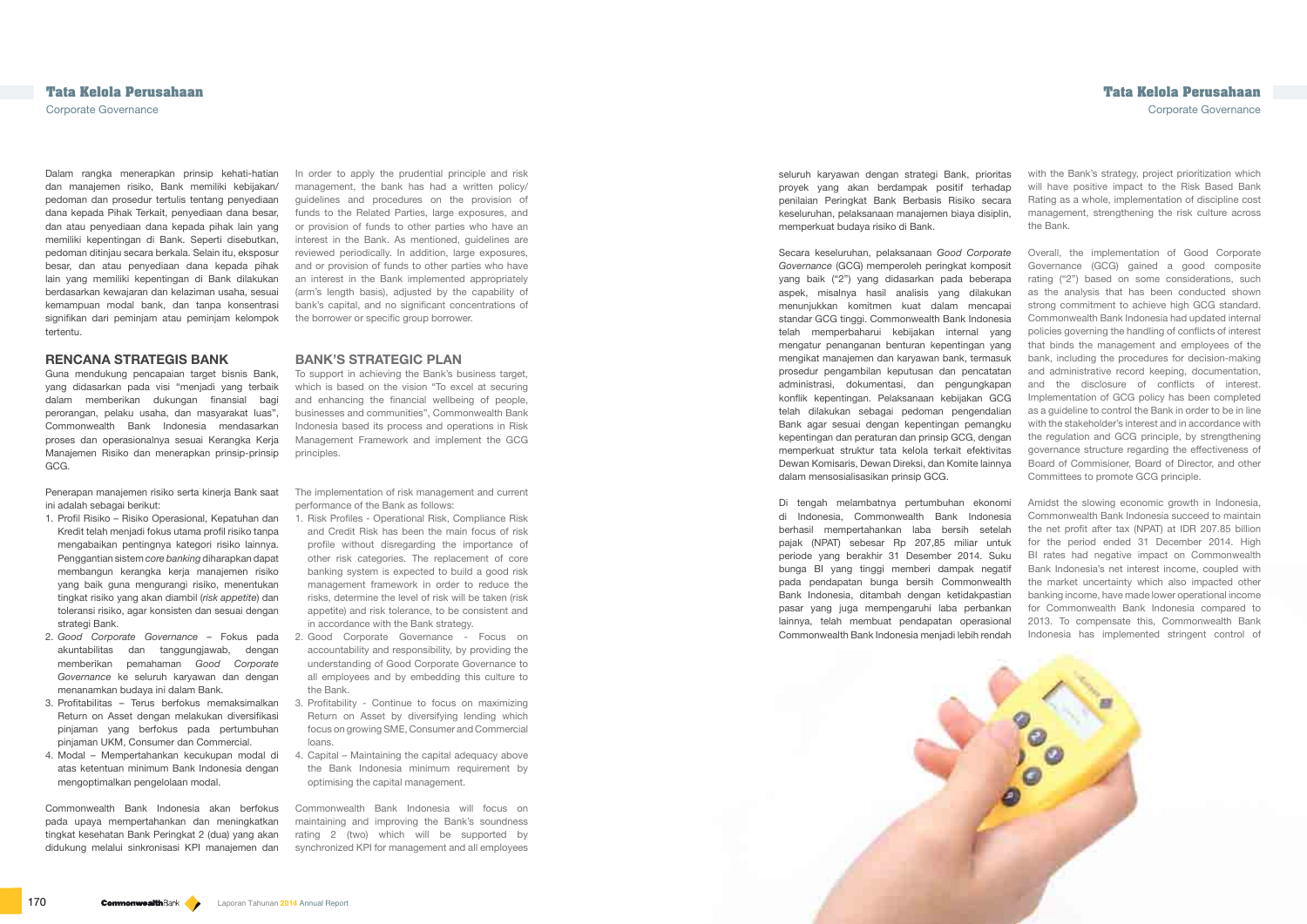operational expenses, by applying some initiatives related to productivity to manage Commonwealth Bank Indonesia's operational expenses. Among those actions included better management control on human resource activities, tighten cost control for its investments and expenses in line with lending and third party fund growth, while continuously looking for cost saving initiatives throughout the Bank's overall spending, postponed physical expansion and focus on the status upgrade of cash offices to sub branch offices to support the increase of productivity and profitability of the Bank, as well as identifying other productivity initiatives to be applied across all units in the Bank.

Commonwealth Bank Indonesia is actively monitoring and driving improvements in its productivity across both frontline and support functions. One of the efforts is through conducting routine reviews of the PTBC's branch and cash office network. By the end of 2014, the number of offices that generated a positive contribution was 90 offices, out of the total of 91 offices. In line with the business plan, Commonwealth Bank Indonesia had realized the status upgrade of 24 cash offices out of 47 cash offices to sub-branch offices, consistent with the status upgrade proposal that has been approved by OJK.

As of December 2014, Commonwealth Bank Indonesia's CAR was 24.05%, higher than industry average of 19.77% as of December 2014, and still higher than the minimum requirement. This shows that Commonwealth Bank Indonesia has healthy capital management, which is align with Bank's characteristic, scale, as well as business complexity.

Moreover, In order to support business growth targets and to strengthen governance and controls, Commonwealth Bank Indonesia had and continuously implements the following strategic measures:

a. Risk Management Framework.

Risk Management Framework will be continuously enhanced and adapted to improve competitiveness in line with the Bank's business model and strategies. Further explanation on Risk Management Implementation can be found in Section F (Risk Management Implementation).

b. Commonwealth Bank Indonesia continuously develops the business through four (4) existing business segments by providing enhanced capability and additional offering.

Commonwealth Bank Indonesia is continuously building the strength and experience in Wealth Management segment, leverage existing partners & explore the opportunity for cooperation with potential partners, as well as cross-sell and product diversification. In 2014, Commonwealth Bank Indonesia realized the activity as sub-selling agent of government securities in the primary market in the retail saving bond issuance.

As of December 2014, Commonwealth Bank Indonesia lending grew by 16% from December 2013, and higher than industry average of 10% as per November 2014. Commonwealth Bank Indonesia successfully grew SME, Commercial, and Consumer lending by 21%, 25%, and 24%, respectively. Meanwhile, Multifinance lending declined by 19% compared to December 2013. SME lending growth was supported by some initiatives such as collaboration with other divisions to hold marketing events (customer gatherings, sales promotion, and marketing campaigns), increase the productivity of Relationship Manager also the efficiency of the Deal Underwriter unit. While Commercial lending growth was driven by new bookings to support the Commercial portfolio growth, higher utilization rates from existing customers, also improvement of turnaround time in the approval process between Wholesale Banking and Credit Risk division as stated in the new SCM (Standard Credit Memo) agreement. Consumer lending growth was supported by a new product (KPR Bebas) and Commonwealth Bank Indonesia's commitment to increase penetration in the secondary market, while lower Multifinance lending compared to December 2013 was in line with Commonwealth Bank Indonesia's commitment to reduce concentration on Multifinance portfolio.

Third Party Fund as of December 2014 has increased by 7% compared to 2013. Third Party Fund growth was adjusted to funding need and the growth was mainly driven by higher Current Accounts which were supported by premium Current Account program such as Giro High Yield. This was in line with Commonwealth Bank

## **Tata Kelola Perusahaan Tata Kelola Perusahaan** Corporate Governance Corporate Governance

dibandingkan 2013. Untuk mengkompensasi hal ini, Commonwealth Bank Indonesia telah menerapkan kendali biaya operasional yang ketat, dengan menerapkan beberapa inisiatif terkait produktivitas guna mengelola biaya operasional Commonwealth Bank Indonesia. Di antara tindakan-tindakan ini, termasuk di antaranya pengendalian manajemen kegiatan sumber daya manusia yang lebih baik, memperketat pengendalian biaya atas investasi dan biaya sesuai pertumbuhan pinjaman dan dana pihak ketiga, sambil terus mencari inisiatif penghematan biaya atas seluruh pengeluaran Bank, menunda ekspansi fisik dan berfokus pada peningkatan status kantor kas menjadi kantor cabang pembantu guna mendukung peningkatan produktivitas dan profitabilitas Bank, serta mengidentifikasi inisiatif produktivitas lainnya yang akan diterapkan di seluruh unit di Bank.

Commonwealth Bank Indonesia secara aktif memantau dan mengarahkan perbaikan dalam peningkatan produktivitas frontline dan fungsi support. Salah satu upaya yang dilakukan adalah tinjauan rutin jaringan kantor cabang dan kantor kas PTBC. Per akhir 2014, jumlah kantor yang memberi kontribusi positif adalah 90, dari total 91 kantor. Sejalan dengan rencana bisnisnya, Commonwealth Bank Indonesia telah merealisasikan peningkatan status 24 kantor kas, dari 47 kantor kas menjadi kantor cabang pembantu, konsisten dengan usulan peningkatan status yang telah disetujui oleh OJK.

Per Desember 2014, rasio CAR Bank Commonwealth Indonesia mencapai 24,05%, lebih tinggi dari ratarata industri sebesar 19,77% per Desember 2014, dan masih lebih tinggi dari persyaratan minimum. Hal ini menunjukkan bahwa Commonwealth Bank Indonesia memiliki pengelolaan modal yang sehat, yang sesuai dengan karakteristik, skala, serta kompleksitas usaha Bank.

Selain itu, dalam rangka mendukung target pertumbuhan bisnis dan guna memperkuat tata kelola dan kontrol, Commonwealth Bank Indonesia telah dan terus menerapkan langkah-langkah strategis sebagai berikut:

a. Kerangka Kerja Manajemen Risiko.

Kerangka Kerja Manajemen Risiko akan terus ditingkatkan dan disesuaikan demi meningkatkan daya saing sesuai dengan model bisnis dan strategi Bank. Penjelasan lebih lanjut tentang Pelaksanaan Manajemen Risiko dapat ditemukan di Bagian F (Pelaksanaan Manajemen Risiko).

b. Commonwealth Bank Indonesia terus mengembangkan bisnis melalui empat (4) segmen usaha yang ada dengan menawarkan peningkatan kemampuan dan tambahan fitur.

Commonwealth Bank Indonesia terus membangun kekuatan dan pengalaman dalam segmen *Wealth Management*, melakukan *leverage* mitra yang ada & mengeksplorasi kesempatan kerjasama dengan mitra potensial, serta melakukan *cross-sell* dan diversifikasi produk. Pada 2014, Commonwealth Bank Indonesia menjadi sub-agen penjualan surat berharga pemerintah di pasar primer dalam penerbitan *retail saving bond*.

Per Desember 2014, jumlah kredit Commonwealth Bank Indonesia tumbuh 16% sejak Desember 2013, dan lebih tinggi dari rata-rata industri sebesar 10% per November 2014. Commonwealth Bank Indonesia berhasil menumbuhkan jumlah kredit UKM, Komersial, dan *Consumer* masingmasing sebesar 21%, 25%, dan 24%. Sementara itu, pinjaman *Multifinance* turun sebesar 19% dibandingkan Desember 2013. Pertumbuhan kredit UKM didukung oleh beberapa inisiatif seperti kerjasama dengan divisi lain untuk mengadakan acara pemasaran (*customer gathering*, promosi penjualan, dan kampanye pemasaran), meningkatkan produktivitas Relationship Manager juga efisiensi unit Deal Underwriter. Sementara pertumbuhan kredit komersial didorong oleh booking baru yang mendukung pertumbuhan portofolio Komersial, utilization rate yang lebih tinggi dari nasabah lama, juga peningkatan perputaran waktu proses persetujuan antara divisi Perbankan Bisnis dan Risiko Kredit sebagaimana tercantum dalam SCM (*Standard Credit Memo*) baru. Pertumbuhan kredit consumer didukung oleh produk baru (KPR Bebas) dan komitmen Commonwealth Bank Indonesia untuk meningkatkan penetrasi di pasar sekunder, sedangkan kredit *Multifinance* yang lebih rendah dibandingkan per Desember 2013 adalah sejalan dengan komitmen Commonwealth Bank Indonesia mengurangi konsentrasi pada portofolio *Multifinance*.

Dana Pihak Ketiga per Desember 2014 meningkat sebesar 7% dibandingkan tahun 2013. Pertumbuhan Dana Pihak Ketiga disesuaikan dengan kebutuhan pendanaan dan pertumbuhan ini terutama didorong oleh peningkatan Giro yang didukung oleh program Giro premium, seperti Giro High Yield. Hal ini sejalan dengan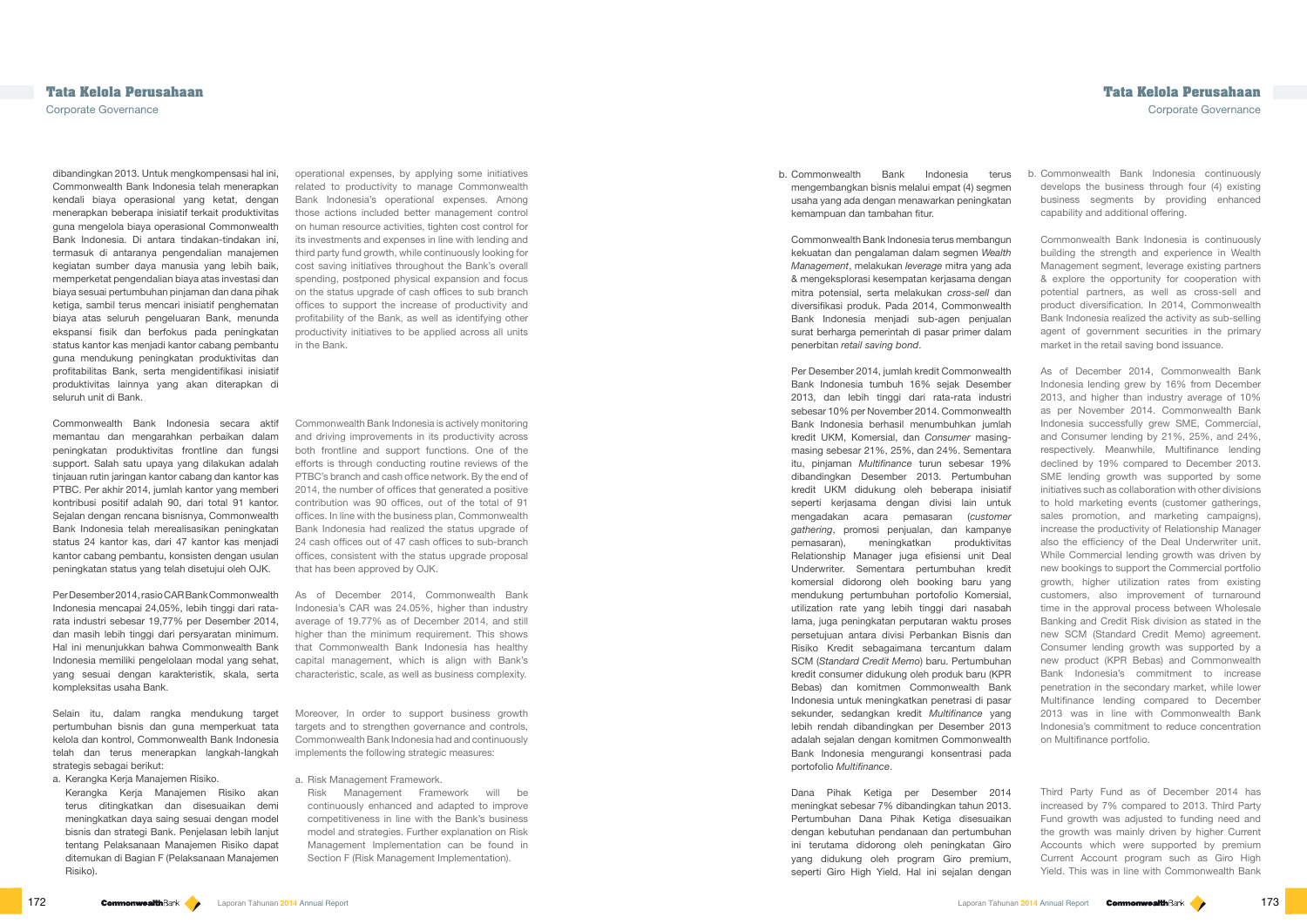Indonesia strategy to strengthen liquidity amidst tight liquidity condition by focus on raising the third party funds that are stable and low cost such as Savings and Current Account products, while also managing Time Deposit growth aligned with the credit growth.

- c. Improvement of Customer Service Satisfaction. In 2014, Commonwealth Bank Indonesia was ranked 7th from 21 banks (including state, commercial and foreign banks) based on MRI (Marketing Research Indonesia) which is the industry standard in Indonesia for Service Quality assessment. Commonwealth Bank Indonesia also ranked 10 on Contact Center Service Excellence (CCSE) Award 2014, from Carre and Service Excellence magazine. The result is consistent with Commonwealth Bank Indonesia's commitment to continuously improve service to customers and increase customers' satisfaction through service excellence.
- d. Continue the Bank's strategy for Core Banking system replacement.

In addition, to promote transparency of the Bank strategic plan, Commonwealth Bank Indonesia has socialized through the "strategic day" which is done in 2 (two) times a year where the management provides information on strategic plans and performance of the bank to all employees. The shareholders of the bank support the strategic plan by not intervening with the banks by reinvesting profits to support further bank's strategy.

> a. Types of remuneration and other facilities received by member of Commonwealth Bank Indonesia 's Board of Commissioners and Board of Directors  $in$  2014 $\cdot$

Based on Bank Indonesia's approval, the Bank continued its Core Banking project (COMPASS) in July 2013 to replace the existing and ageing Core Banking System (Thaler) with Oracle FlexCube. The COMPASS project is a key strategic project that will improve the operational stability of its core banking platform, automate many manual processes, and provide an enhanced ability for our employees to service customers. The Bank's Data Warehouse will also be impacted by the replacement of the Core Banking System, and is being updated together with the Core Banking project. The new Core Banking System is expected to be implemented by the 1st Semester of 2015.

## **TRANSPARENCY OF BANK'S FINANCIAL AND NON-FINANCIAL CONDITIONS**

Information in financial reports has been prepared and presented in such procedures, type and scope as regulated by Bank Indonesia Regulation and Circular Letter concerning Transparency of Bank's Financial Condition and submitted to Bank Indonesia and other related institutions in a timely manner.

The above information also available online at Commonwealth Bank Indonesia homepage (www. commbank.co.id) so that it can be easily access by all Commonwealth Bank Indonesia's stakeholders.

## **REMUNERATION AND OTHER FACILITIES POLICY FOR BOARD OF COMMISSIONERS AND BOARD OF DIRECTORS**

Pursuant to Unanimous Written Resolution of the Shareholder of Commonwealth Bank Indonesia in Lieu of the Extraordinary General Meeting of Shareholder dated 15 May 2012 as amended by Deed No.45 dated 10 April 2013, it resolved to approve the determination of remuneration, salaries, allowances, and emoluments for Local Commissioners of Bank, which refers to Remuneration Policy for Local Commissioners. The local commissioners received compensation in the form of Honorarium, Religious (THRK) Allowance and 14th Honorarium and benefit in the form of Inpatient/Outpatient Medical Benefit and Company Car.

GMS also has approved the delegation of authority General Meeting of Shareholders to the Board of Commissioners in determining the salaries and allowances of members of the Board of Director derived into Bank policy. Based on the policy the members of Board of Director receive compensation in the form of salaries, THRK, Year-End Allowance, performance-based bonuses, and sign-on bonuses (as agreed on both party). Additionally Directors receive benefits in the form

# **Tata Kelola Perusahaan Tata Kelola Perusahaan**

Corporate Governance Corporate Governance

strategi Commonwealth Bank Indonesia untuk memperkuat likuiditas di tengah-tengah kondisi likuiditas ketat, melalui fokus pada peningkatan dana pihak ketiga yang stabil dan berbiaya rendah seperti Tabungan dan Giro, sementara mengelola pertumbuhan Deposito selaras pertumbuhan kredit.

Selain itu, untuk meningkatkan transparansi rencana strategis Bank, Commonwealth Bank Indonesia telah menyosialisasikan, melalui "*strategic day*" 2 (dua) kali setahun, di mana manajemen memberikan informasi tentang rencana strategis dan kinerja bank kepada seluruh karyawan. Para pemegang saham bank mendukung rencana strategis ini dengan tidak melakukan intervensi atas bank dengan menginvestasikan kembali keuntungan untuk mendukung strategi bank yang lebih jauh.

- c. Peningkatan Kepuasan Layanan Nasabah. Pada 2014, Commonwealth Bank Indonesia menduduki peringkat ke-7 dari 21 bank (termasuk BUMN, bank komersial dan bank asing) berdasarkan penilaian MRI (Marketing Research Indonesia) yang menjadi standar industri di Indonesia untuk penilaian kualitas layanan. Commonwealth Bank Indonesia juga menduduki peringkat 10 pada Penghargaan *Contact Center Service Excellence* (CCSE) 2014 dari majalah Carre dan Service Excellence. Hasil ini konsisten dengan komitmen Commonwealth Bank Indonesia untuk terus meningkatkan pelayanan kepada nasabah dan meningkatkan kepuasan nasabah melalui keunggulan layanan.
- d. Melanjutkan strategi Bank untuk penggantian sistem *Core Banking* .

Berdasarkan persetujuan Bank Indonesia, Bank melanjutkan proyek *Core Banking* (COMPASS) pada Juli 2013 untuk menggantikan sistem *Core Banking* yang lama (*Thaler*) dengan Oracle FLEXCUBE. Proyek COMPASS adalah proyek strategis utama yang akan meningkatkan stabilitas operasional *platform core banking*, mengotomatisasi banyak proses manual, dan memberikan peningkatan kemampuan karyawan melayani pelanggan. Data Warehouse Bank juga akan dipengaruhi oleh penggantian *system Core Banking*, dan sedang diperbarui bersamaan proyek *Core Banking*. Sistem *Core Banking* baru diharapkan dapat digunakan pada Semester 1 2015.

## **TRANSPARANSI KONDISI KEUANGAN DAN NON-KEUANGAN BANK**

Informasi dalam laporan keuangan telah disusun dan disajikan menurut prosedur, jenis dan cakupan sebagaimana diatur dalam Peraturan Bank Indonesia dan Surat Edaran tentang Transparansi Kondisi Keuangan Bank dan disampaikan kepada Bank Indonesia dan instansi terkait lainnya secara tepat waktu.

Informasi di atas juga tersedia secara online di situs Commonwealth Bank Indonesia (www.commbank. co.id) sehingga dapat diakses dengan mudah oleh seluruh pemangku kepentingan Commonwealth Bank Indonesia.

## **KEBIJAKAN REMUNERASI DAN FASILITAS LAINNYA UNTUK DEWAN KOMISARIS DAN DIREKSI**

a. Jenis remunerasi dan fasilitas lain yang diterima oleh anggota Dewan Komisaris dan Direksi Commonwealth Bank Indonesia tahun 2014: Berdasarkan keputusan bulat Pemegang Saham Commonwealth Bank Indonesia Pengganti Rapat Umum Pemegang Saham Luar Biasa tanggal 15 Mei 2012 sebagaimana telah diubah dengan Akta No.45 tanggal 10 April 2013, telah diputuskan untuk menyetujui penetapan remunerasi, gaji, tunjangan, dan honorarium untuk Komisaris Lokal Bank yang mengacu pada Kebijakan Remunerasi untuk Komisaris Lokal. Komisaris lokal menerima kompensasi dalam bentuk Honorarium, Tunjangan Hari Raya Keagamaan (THRK) dan Gaji ke-14 dan manfaat dalam bentuk Tunjangan Medis Rawat Inap/Jalan dan Mobil Perusahaan.

RUPS juga telah menyetujui pendelegasian wewenang Rapat Umum Pemegang Saham kepada Dewan Komisaris dalam menentukan gaji dan tunjangan anggota Direksi ke dalam kebijakan Bank. Berdasarkan kebijakan tersebut, anggota Direksi menerima kompensasi dalam bentuk gaji, THRK, Tunjangan Akhir Tahun, bonus kinerja, dan sign-on bonus (sesuai kesepakatan kedua pihak). Selain itu, Direksi menerima manfaat dalam bentuk Dana Pensiun, program jaminan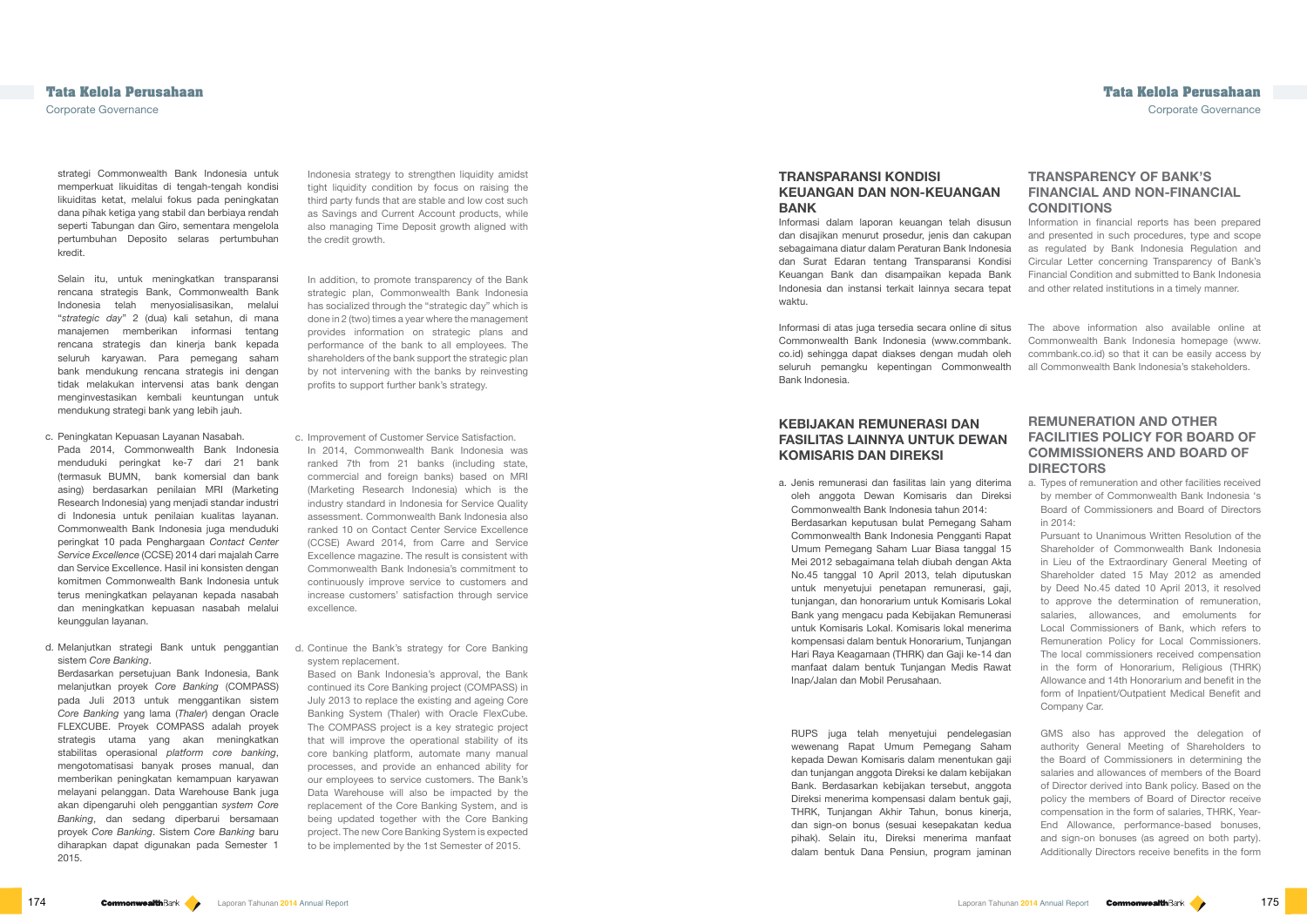of Pension Fund, social security program, Life Insurance, Medical Benefit, annual leave, company car and car running cost. Foreign member of Director receive additional benefits in the form of Host Country Housing Allowance and Household utilities allowance as Bank policy.

|       |                                                                                                                                                                          |                                             | Jumlah Diterima Tahun 2014<br><b>Amount Received in 2014</b> |                                             |                                              |  |
|-------|--------------------------------------------------------------------------------------------------------------------------------------------------------------------------|---------------------------------------------|--------------------------------------------------------------|---------------------------------------------|----------------------------------------------|--|
|       | Jenis Remunerasi dan Fasilitas Lain                                                                                                                                      |                                             | <b>Dewan Komisaris</b><br><b>Board of Commissioners</b>      | <b>Direksi</b><br><b>Board of Directors</b> |                                              |  |
|       | <b>Type of Remuneration and Other Facilities</b>                                                                                                                         | Jumlah<br><b>SDM</b><br>Number of<br>people | Dalam Juta<br>Rupiah<br>In Million Rupiah                    | Jumlah SDM<br>Number of<br>people           | Dalam Juta<br>Rupiah<br>In Million<br>Rupiah |  |
| 1.    | Remunerasi (gaji, bonus, tunjangan rutin, tantiem dan<br>fasilitas lain)<br>Remuneration (salaries, bonus, routine benefits,<br>tantiem and other intangible facilities) | $2^*$                                       | 3.110                                                        | 6                                           | 26,839                                       |  |
| 2.    | Fasilitas-fasilitas lain   Other tangible facilities<br>Dapat dimiliki   Can be owned<br>Tidak dapat dimiliki   Cannot be owned<br>$\bullet$                             | $2^*$                                       | 480                                                          | 6                                           | 4,630                                        |  |
| Total |                                                                                                                                                                          |                                             | 3,590                                                        |                                             | 31,469                                       |  |

b. The detail on the remuneration per person (received in cash before income tax) is the total remuneration data within a year which are THR, TAT, Bonus, DPLK, BPJS-TK, including pro-rate calculation for Directors currently working under one year that is received by PTBC's Board of Commissioners and Board of Directors in 2014 is as follows:

Karyawan dan Direktur dengan gaji tertinggi Highest salary of Directors and employees

| Remunerasi per orang dalam 1 (satu) tahun di 2014<br>Remuneration per person in 1 (one) year in 2014 | <b>Jumlah Direktur</b><br>Number of<br><b>Directors</b> | <b>Jumlah Komisaris</b><br><b>Number of Commissioners</b> |
|------------------------------------------------------------------------------------------------------|---------------------------------------------------------|-----------------------------------------------------------|
| Di atas Rp 3 miliar   Above Rp 3 billion                                                             | 5                                                       |                                                           |
| Di atas Rp 2 miliar dan sampai dengan Rp 3 miliar<br>Above Rp 2 billion and up to Rp 3 billion       |                                                         |                                                           |
| Di atas Rp 1 miliar dan sampai dengan Rp 2 miliar<br>Above Rp 1 billion and up to Rp 2 billion       |                                                         |                                                           |
| Di atas Rp 500 juta dan sampai dengan Rp 1 miliar<br>Above Rp 500 million and up to Rp 1 billion     |                                                         | $2^*$                                                     |
| Below Rp 500 million   Below Rp 500 million                                                          |                                                         |                                                           |

\* All Remuneration and other Facilities received by 2 (two) Non-Local Commissioners were borne by Commonwealth Bank of Australia (CBA)

## **RATIOS OF HIGHEST AND LOWEST SALARIES**

Ratios of highest and lowest salaries (based on basic salary only) received by the member of the Board of Commissioners, Board of Directors and employee per month were as follows:

| <b>on</b> | <b>Rasio</b>   Ratio |
|-----------|----------------------|
|           | 74.9:1               |
|           | 2.3:1                |
|           | 1:1                  |
|           | 1.6:1                |

Karyawan dengan gaji tertinggi dan terendah Highest and lowest salary of employees Direktur dengan gaji tertinggi dan terendah Highest and lowest salary of Directors Komisaris dengan gaji tertinggi dan terendah

Highest and lowest salary of Commissioners

## **SHARES OPTION**

During the year of 2014, Commonwealth Bank Indonesia does not provide any shares option for members of the Board of Commissioners, Board of Directors, Executive Officers, and other Head of Business Units.

## **INTERNAL FRAUD**

The following is detail of frauds committed by the management, permanent employee and temporary employee including workers under probation and/or outsourced workers:

|                                                                                                                               | Jumlah Kasus yang Dilakukan   Number of Cases Committed by |                                             |                                                    |                                          |                                                    |                                             |
|-------------------------------------------------------------------------------------------------------------------------------|------------------------------------------------------------|---------------------------------------------|----------------------------------------------------|------------------------------------------|----------------------------------------------------|---------------------------------------------|
| <b>Penipuan Internal</b><br><b>Internal Fraud</b>                                                                             | <b>Manajemen</b><br><b>Management</b>                      |                                             | <b>Karyawan Tetap</b><br><b>Permanent Employee</b> |                                          | Karyawan Temporari<br><b>Temporary Employee</b>    |                                             |
| 2014                                                                                                                          | <b>Tahun</b><br>sebelumnya<br><b>Previous Year</b>         | <b>Tahun Buku</b><br><b>Current</b><br>Year | <b>Tahun</b><br>sebelumnya<br><b>Previous Year</b> | <b>Tahun Buku</b><br><b>Current Year</b> | <b>Tahun</b><br>sebelumnya<br><b>Previous Year</b> | <b>Tahun Buku</b><br><b>Current</b><br>Year |
| Jumlah Penipuan Internal<br><b>Total Internal Fraud</b>                                                                       | $\Omega$                                                   | 0                                           |                                                    | 0                                        | O                                                  | 0                                           |
| Telah selesai<br>Resolved                                                                                                     | $\Omega$                                                   | $\overline{0}$                              |                                                    | $\Omega$                                 | $\Omega$                                           | $\overline{0}$                              |
| Dalam proses<br>penyelesaian internal<br>Under process of<br>settlement internally                                            | 0                                                          | $\Omega$                                    | 0                                                  | O                                        |                                                    | 0                                           |
| Dalam proses<br>penyelesaian internal dan<br>dengan nasabah<br>Under process of<br>settlement internally and<br>with customer | 0                                                          | $\overline{0}$                              | $\overline{0}$                                     | $\Omega$                                 | $\Omega$                                           | 0                                           |

Corporate Governance Corporate Governance

sosial, Asuransi Jiwa, Tunjangan Medis, cuti tahunan, mobil perusahaan dan biaya perawatan mobil. Anggota Direksi berkewarganegaraan asing menerima tunjangan tambahan berupa Tunjangan Perumahan dan Kebutuhan Rumah bagian dari kebijakan Bank.

b. Rincian remunerasi per individu (diterima secara tunai sebelum pajak penghasilan) adalah data jumlah remunerasi dalam setahun yang meliputi THR, TAT, Bonus, DPLK, BPJS-TK, termasuk perhitungan pro-rata untuk Direktur yang saat ini bekerja kurang dari satu tahun, yang diterima oleh Dewan Komisaris dan Direksi Commonwealth Bank Indonesia pada 2014 adalah sebagai berikut:

\* Seluruh Remunerasi dan Fasilitas lain yang diterima oleh 2 (dua) anggota Komisaris Non-Lokal ditanggung oleh Commonwealth Bank of Australia (CBA)

## **RASIO ANTARA GAJI TERTINGGI DAN TERENDAH**

Rasio gaji tertinggi dan terendah (berdasarkan gaji dasar saja) yang diterima oleh anggota Dewan Komisaris, Direksi dan karyawan per bulan adalah sebagai berikut:

#### Keterangan | Descript

## **OPSI SAHAM**

Selama 2014, Commonwealth Bank Indonesia tidak memberikan opsi saham kepada anggota Dewan Komisaris, Direksi, Pejabat Eksekutif, dan Kepala Unit Bisnis lainnya.

### **PENYIMPANGAN INTERNAL**

Berikut ini adalah rincian dari tindak penyimpangan yang dilakukan oleh manajemen, karyawan tetap dan karyawan sementara, termasuk karyawan dalam masa percobaan dan/atau karyawan alih daya: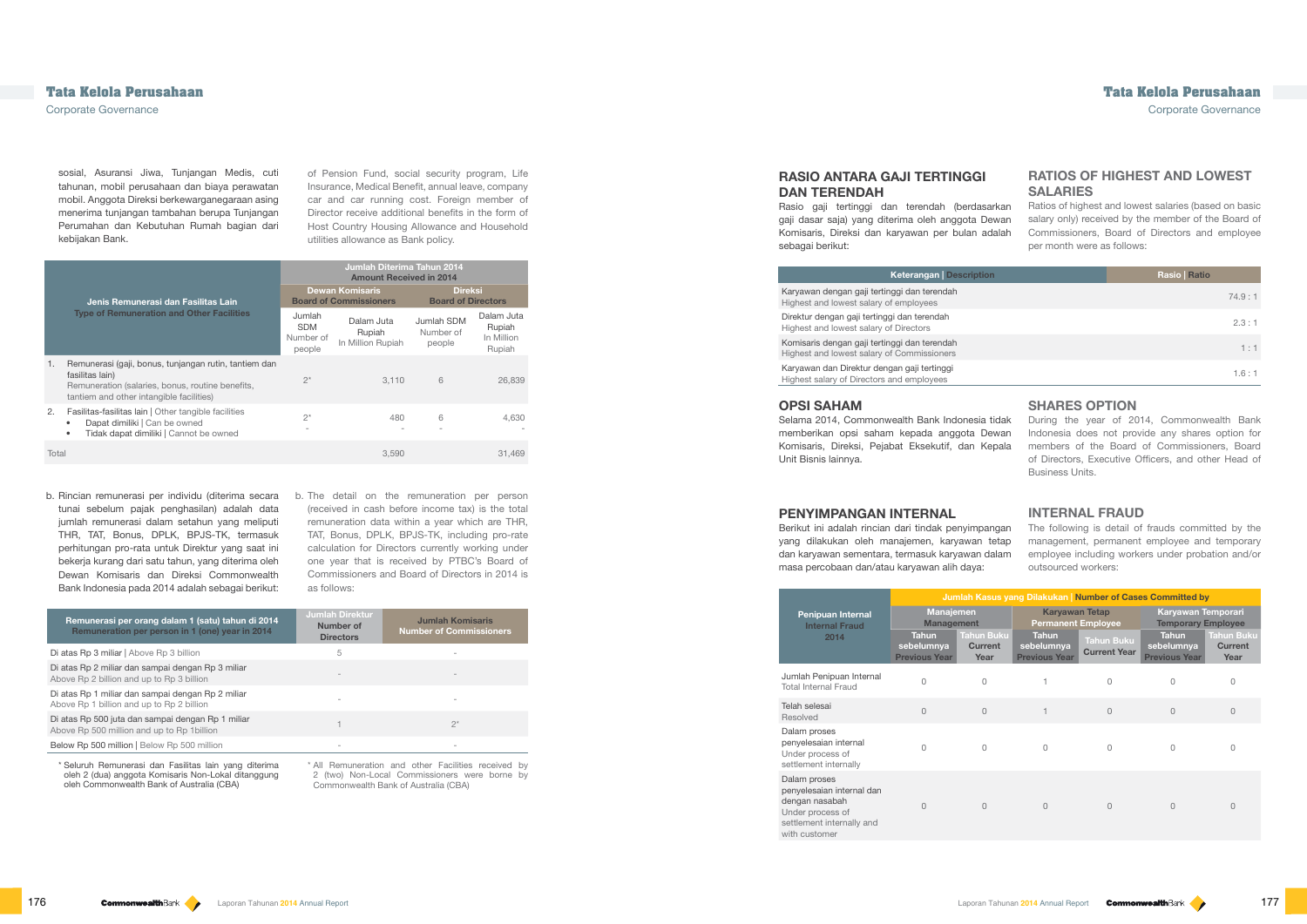|                                                                                     | <b>Jumlah Kasus yang Dilakukan   Number of Cases Committed by</b> |                                      |                                                    |                                          |                                                        |                                             |
|-------------------------------------------------------------------------------------|-------------------------------------------------------------------|--------------------------------------|----------------------------------------------------|------------------------------------------|--------------------------------------------------------|---------------------------------------------|
| <b>Penipuan Internal</b><br><b>Internal Fraud</b>                                   | <b>Manajemen</b><br><b>Management</b>                             |                                      | <b>Karyawan Tetap</b><br><b>Permanent Employee</b> |                                          | <b>Karyawan Temporari</b><br><b>Temporary Employee</b> |                                             |
| 2014                                                                                | <b>Tahun</b><br>sebelumnya<br><b>Previous Year</b>                | <b>Tahun Buku</b><br>Current<br>Year | <b>Tahun</b><br>sebelumnya<br><b>Previous Year</b> | <b>Tahun Buku</b><br><b>Current Year</b> | <b>Tahun</b><br>sebelumnya<br><b>Previous Year</b>     | <b>Tahun Buku</b><br><b>Current</b><br>Year |
| Saat ini tidak terdapat<br>upaya penyelesaian<br>Currently no settlement<br>efforts | 0                                                                 | 0                                    | 0                                                  | 0                                        | $\Omega$                                               | 0                                           |
| Diproses secara legal<br>Followed up through legal<br>process                       | 0                                                                 | 0                                    | 0                                                  | 0                                        | $\Omega$                                               | 0                                           |

## **WHISTLEBLOWER PROTECTION POLICY**

The Bank is committed to maintaining a work environment and organizational culture that does not tolerate any act of fraud, corruption and inappropriate behavior in accordance with company standards as outlined in the Whistleblower Protection Policy. This policy encourages employees to report for an indication of the incidence of fraud, bribery and corruption, illegal activities, unethical, or violations of laws and regulations.

This reporting mechanism to protect the confidentiality of the complainant's identity and ensure reporting anonymously (anonymous).

#### **Whistleblower Protection Program**

In detecting the fraud action or other behavior that is held to be invalid, the Whistleblower Protection Program is a reporting line provided by the Bank to make a report via the communication line can be performed by internal and external parties among others:

Yang ditutup dan tidak ada investigasi lagi | Closed a investigation

- Email: integrity@commbank.co.id
- Whistleblower Hotline: 08071919191
- Extension Internal call: 8800
- Post: Whistleblower, FCU, WTC 6 Lantai 16, Jl. Jend. Sudirman Kav. 29-31, Jakarta 12920.

Reporting can be based with the evidence and rationale in doing the reporting. Bank to protect the identity of the complainant and ensure its confidentiality at the time of the report followed up by the related units.

| Unit                     | All reports received are managed by the Financial                                                                                                                                      |
|--------------------------|----------------------------------------------------------------------------------------------------------------------------------------------------------------------------------------|
| unjuk                    | Crime Unit as a party designated in managing                                                                                                                                           |
| engan                    | incoming reporting in accordance with the standards                                                                                                                                    |
| akan                     | of operation associated with the whistleblower. The                                                                                                                                    |
| nation                   | report be referred will be followed by Whistleblower                                                                                                                                   |
| lapor!                   | Investigation Officer (WIO) who will contact the                                                                                                                                       |
| n jika                   | complainant to request additional evidence or                                                                                                                                          |
| akan                     | information if needed. Whistleblower Protection                                                                                                                                        |
| lower                    | Officer (WPO) will ensure well that protection is given                                                                                                                                |
|                          | to whistleblower.                                                                                                                                                                      |
| tidak<br>lapor!<br>ikan. | If the information provided is not enough, or irrelevant<br>to proceed investigation process, the complainant<br>will be informed to notify that the investigation is<br>discontinued. |
| ınqan<br>atan:           | In improving the effectiveness of the Whistleblower<br>Protection Program Bank do some activities such as:                                                                             |

Seluruh laporan yang diterima dikelola oleh Kejahatan Keuangan sebagai pihak yang diti mengelola pelaporan yang masuk sesuai de standar operasi terkait *whistleblower*. Laporan ditindaklanjuti oleh *Whistleblower Investig Officer* (WIO) yang akan menghubungi pe untuk meminta bukti atau informasi tambahar perlu. Whistleblower Protection Officer (WPO) memastikan dengan baik bahwa whistlebi diberikan perlindungan.

Jika informasi yang diberikan tidak cukup, atau relevan untuk dilanjutkan proses penyidikan, pe akan diinformasikan bahwa penyelidikan dihenti

Demi meningkatkan efektivitas Program Perlindu *Whistleblower*, Bank melakukan beberapa kegiatan:

• Socialization is done through the desktop wallpaper, posters, or training sessions to encourage reporting or as a whistleblower.

#### **Whistleblowing Report for 2014**

| rting          | <b>Jumlah Laporan</b> Number of Report |
|----------------|----------------------------------------|
|                | 6                                      |
|                |                                        |
| ind no further |                                        |
|                |                                        |

## **LEGAL PROCEEDING**

Numbers of civil and criminal cases faced by Commonwealth Bank Indonesia, both resolved with final legal binding power and in the process of settlement, as of December 31, 2014, were as follows:

## **Tata Kelola Perusahaan Tata Kelola Perusahaan**

Corporate Governance Corporate Governance

## **KEBIJAKAN PERLINDUNGAN WHISTLEBLOWER**

Bank berkomitmen menjaga lingkungan kerja dan budaya organisasi yang tidak mentolerir tindak penyimpangan, korupsi dan perilaku yang tidak pantas sesuai dengan standar perusahaan yang dituangkan dalam Kebijakan Perlindungan *Whistleblower*. Kebijakan ini mendorong karyawan untuk melaporkan indikasi tindak penyimpangan, penyuapan dan korupsi, kegiatan ilegal, tidak etis, atau pelanggaran hukum dan peraturan.

Mekanisme pelaporan ini untuk melindungi kerahasiaan identitas pelapor dan memastikan pelaporan anonim.

#### **Program Perlindungan Whistleblower**

Dalam mendeteksi tindak penyimpangan atau perilaku lain yang dianggap tidak benar, Program Perlindungan *Whistleblower* menjadi jalur pelaporan yang disediakan oleh Bank sehingga pelaporan melalui jalur komunikasi dapat dilakukan oleh pihak internal dan eksternal, yaitu antara lain melalui:

- Email: integrity@commbank.co.id
- *Hotline Whistleblower*: 08071919191
- Telepon Internal call: 8800
- Surat: *Whistleblower*, FCU, WTC 6 Lantai 16, Jl. Jend. Sudirman Kav. 29-31, Jakarta 12920.

Pelaporan dapat didasarkan pada bukti dan dasar pemikiran melakukan pelaporan. Bank melindungi identitas pelapor dan menjamin kerahasiaannya pada saat laporan ditindaklanjuti oleh unit terkait.

- Sosialisasi dilakukan melalui desktop wallpaper, poster, atau sesi pelatihan guna mendorong pelaporan atau sebagai *whistleblower*.
- Anti-Fraud Awareness via email blast to employees on a regular basis. • *Anti-Fraud Awareness* melalui surel kepada seluruh karyawan, secara berkala.

#### **Laporan Whistleblowing 2014**

#### Jenis Pelaporan | Type of Report

Jumlah Laporan | Total Number of Report

Yang sudah selesai | Completed

### **PROSES HUKUM**

Jumlah kasus perdata dan pidana yang dihadapi oleh Commonwealth Bank Indonesia, baik diselesaikan dengan kekuatan hukum final maupun dalam proses penyelesaian, per 31 Desember 2014, adalah sebagai berikut: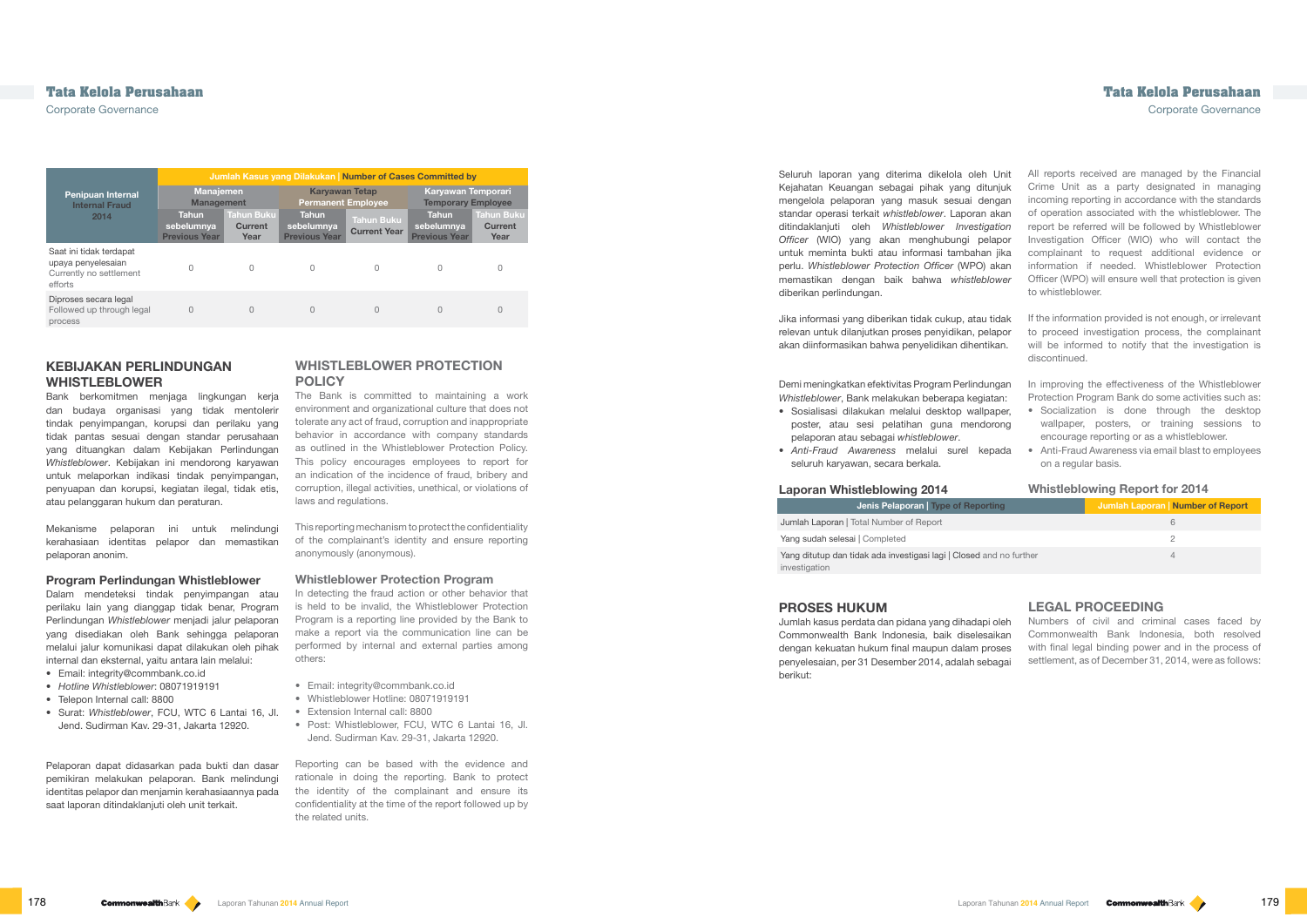Below information's concerning Legal proceeding that still in the process of settlements:

#### **Kebon Jeruk Legal Case**

Total 1 - 5  $1 -$  5  $1 -$  5  $1 -$  5  $1 -$ 

The fraud case involving a former employee of the Bank at Kebun Jeruk Branch named AN, which made transfers from the customer's account to the account of her husband with a total of Rp1.488.000.000 (one billion four hundred eighty eight million Rupiah). The Bank has pay for losses to these customers, otherwise AN also has repaid the amount of such losses to the Bank.

#### **a. Commonwealth Bank Indonesia as Plaintiff: a. Commonwealth Bank Indonesia sebagai Penggugat:**

On 9 September 2014, it has been read out the verdict by the judges in West Jakarta District Court.

|                                                                                                       |                                                                                                               |                |                        | Jumlah Proses Hukum   Number of Legal Proceedings |      |
|-------------------------------------------------------------------------------------------------------|---------------------------------------------------------------------------------------------------------------|----------------|------------------------|---------------------------------------------------|------|
| <b>Proses Hukum   Legal Proceedings</b>                                                               |                                                                                                               |                | <b>Pidana Criminal</b> | Perdata   Civil                                   |      |
|                                                                                                       |                                                                                                               | 2013           | 2014                   | 2013                                              | 2014 |
|                                                                                                       | Sudah selesai (dengan finalisasi hukum dan kekuatan<br>mengikat)<br>Resolved (with final legal binding power) |                |                        |                                                   |      |
|                                                                                                       | Rp 101 juta s/d Rp 500 juta<br>Rp 101 million to Rp 500 million                                               |                |                        |                                                   |      |
| ٠                                                                                                     | Di atas Rp 500 juta   Above Rp 500 million                                                                    |                | 1                      |                                                   |      |
| Dalam proses penyelesaian I In the process of settlement                                              |                                                                                                               |                |                        |                                                   |      |
|                                                                                                       | Rp 101 juta s/d Rp 500 juta<br>Rp 101 million to Rp 500 million                                               | $\overline{2}$ | 3                      |                                                   |      |
|                                                                                                       | Di atas Rp 500 juta   Above Rp 500 million                                                                    | 6              |                        | $\mathfrak{D}$                                    |      |
|                                                                                                       | Total                                                                                                         | 8              | 5                      | $\overline{2}$                                    |      |
| b. Commonwealth Bank Indonesia as Defendant<br>b. Commonwealth<br><b>Bank</b><br>Indonesia<br>sebagai |                                                                                                               |                |                        |                                                   |      |

Decision of the judges:

1. AN sentenced to imprisonment for 5 (five) years;

and

|                                                                                                               | b. Commonwealth<br>Bank<br><b>Indonesia</b><br>sebagai          |      |                                                   |      |                 |
|---------------------------------------------------------------------------------------------------------------|-----------------------------------------------------------------|------|---------------------------------------------------|------|-----------------|
|                                                                                                               | <b>Tergugat</b><br><b>Proses Hukum   Legal Proceedings</b>      |      | Jumlah Proses Hukum   Number of Legal Proceedings |      |                 |
|                                                                                                               |                                                                 |      | <b>Pidana Criminal</b>                            |      | Perdata   Civil |
|                                                                                                               |                                                                 | 2013 | 2014                                              | 2013 | 2014            |
| Sudah selesai (dengan finalisasi hukum dan kekuatan<br>mengikat)<br>Resolved (with final legal binding power) |                                                                 |      |                                                   |      |                 |
|                                                                                                               | Rp 101 juta s/d Rp 500 juta<br>Rp 101 million to Rp 500 million |      |                                                   |      |                 |
|                                                                                                               | Di atas Rp 500 juta   Above Rp 500 million                      |      | ٠                                                 |      |                 |
| Dalam proses penyelesaian   In the process of settlement                                                      |                                                                 |      |                                                   |      |                 |
|                                                                                                               | Rp 101 juta s/d Rp 500 juta<br>Rp 101 million to Rp 500 million |      |                                                   |      |                 |
|                                                                                                               | Di atas Rp 500 juta   Above Rp 500 million                      |      |                                                   | 4    |                 |

Posisi Bank hanya sebagai saksi, sehingga telah dinyatakan selesai.

Penggugat (VA – Nasabah, SR dan FA – M Karyawan Bank) sampai batas waktu ditentukan oleh hukum yang berlaku mengajukan Kasasi ke Mahkamah Agung ini didasarkan pada surat Pengadilan M Palembang No. W6.U1/102/Pdt.02/I/2015 ta 9 Januari 2015, sehingga keputusan hakim mengikat secara hukum.

- Bank terbukti tidak melanggar hukum dan terikat untuk bertanggung jawab mem kerugian kepada VA;
- VA dinyatakan bersalah dan dihukum mem kerugian nasabah sebesar Rp5,000,00 (lima milyar rupiah)

Berdasarkan Keputusan Majelis Hakim 317/Pid.B/2014/PN Plg tanggal 24 April keputusan ini diterima dan tidak ada tin hukum lebih lanjut diajukan, yaitu Banding.

- FA dijatuhi hukuman penjara selama 3 tahun.
- $\bullet$  Putusan atas kasus ini telah memiliki kek hukum tetap, karena itu kasus perdata pidana telah dinyatakan selesai.

|                                                                  | subsidiary of 3 (three) months in prison.                                                                                                                                                                                                                                                                                                                                                                       |
|------------------------------------------------------------------|-----------------------------------------------------------------------------------------------------------------------------------------------------------------------------------------------------------------------------------------------------------------------------------------------------------------------------------------------------------------------------------------------------------------|
| kasus                                                            | The position of the Bank only as a witness, so that we<br>have stated this case is complete.                                                                                                                                                                                                                                                                                                                    |
| lantan<br>yang<br>tidak<br>g; hal<br>Vegeri<br>anggal<br>ı telah | <b>Palembang Legal Case</b><br>1. Civil Case<br>The Plaintiff (VA - Customer, SR and FA - Former<br>Employees of Bank) until the time limit specified<br>by the applicable law did not file an Appeal to<br>the Supreme Court; it is based on a letter from<br>the District Court Palembang No. W6.U1/102/<br>Pdt.02/I/2015 dated January 9, 2015, so that the<br>decisions of the judges have legally binding. |
| າ tidak<br>ıbayar                                                | Decision of the judges:<br>• The Bank is proven not violating any law and<br>not bound to responsible to repay VA's losses;                                                                                                                                                                                                                                                                                     |
| ıbayar<br>0,000                                                  | • VA found guilty and sentenced to pay a customer<br>losses of Rp5,000,000,000 (five billion rupiah)                                                                                                                                                                                                                                                                                                            |
| No.<br>2014.<br>dakan                                            | 2. Criminal case<br>Based on the Panel of Judges Decision No. 317/<br>Pid.B/2014/PN Plg dated April 24, 2014, this<br>decision is accepted by and no further legal action<br>is filed, that is Appeal.                                                                                                                                                                                                          |
| (tiga)<br>cuatan<br>a dan                                        | Decision of the judges:<br>FA sentenced to imprisonment for 3 (three)<br>$\bullet$<br>years.<br>• Court decision on this case has had a<br>permanent legal force, therefore the civil and<br>criminal cases have been declared completed.                                                                                                                                                                       |
| esaian<br>adalah<br>erlaku<br>emiliki                            | Banks will always ensure that the settlement of other<br>legal cases faced by the Bank is in accordance with<br>the laws and regulations in force in Indonesia, though<br>these cases do not have a material impact on the                                                                                                                                                                                      |

Bank akan selalu memastikan bahwa penyele kasus hukum lain yang dihadapi oleh Bank a sesuai dengan hukum dan peraturan yang berlaku di Indonesia, meskipun kasus ini tidak me dampak material terhadap risiko Bank.

Bank's risk.

Corporate Governance Corporate Governance

Informasi di bawah ini terkait persidangan hukum yang masih dalam proses:

#### **Kasus Hukum Kebon Jeruk**

Kasus penipuan yang melibatkan mantan karyawan Bank di Cabang Kebun Jeruk bernama AN, yang membuat transfer dari rekening nasabah ke rekening suaminya dengan total Rp1.488.000.000 (satu miliar empat ratus delapan puluh delapan juta Rupiah). Bank telah membayar kerugian kepada para nasabah tersebut, AN juga telah melunasi jumlah kerugian tersebut kepada Bank.

Pada 9 September 2014, telah dibacakan putusan oleh hakim di Pengadilan Negeri Jakarta Barat. Keputusan hakim:

- 1. AN dihukum penjara selama 5 (lima) tahun; dan
- 2. AN dihukum membayar denda Rp 3 miliar, 2. AN sentenced to pay a fine of Rp 3 billion, a dikurangi 3 (tiga) bulan penjara.

#### **Kasus Hukum Palembang**

#### **1. Kasus Perdata**

#### **Keputusan hakim:**

### **2. Kasus pidana**

#### **Keputusan hakim:**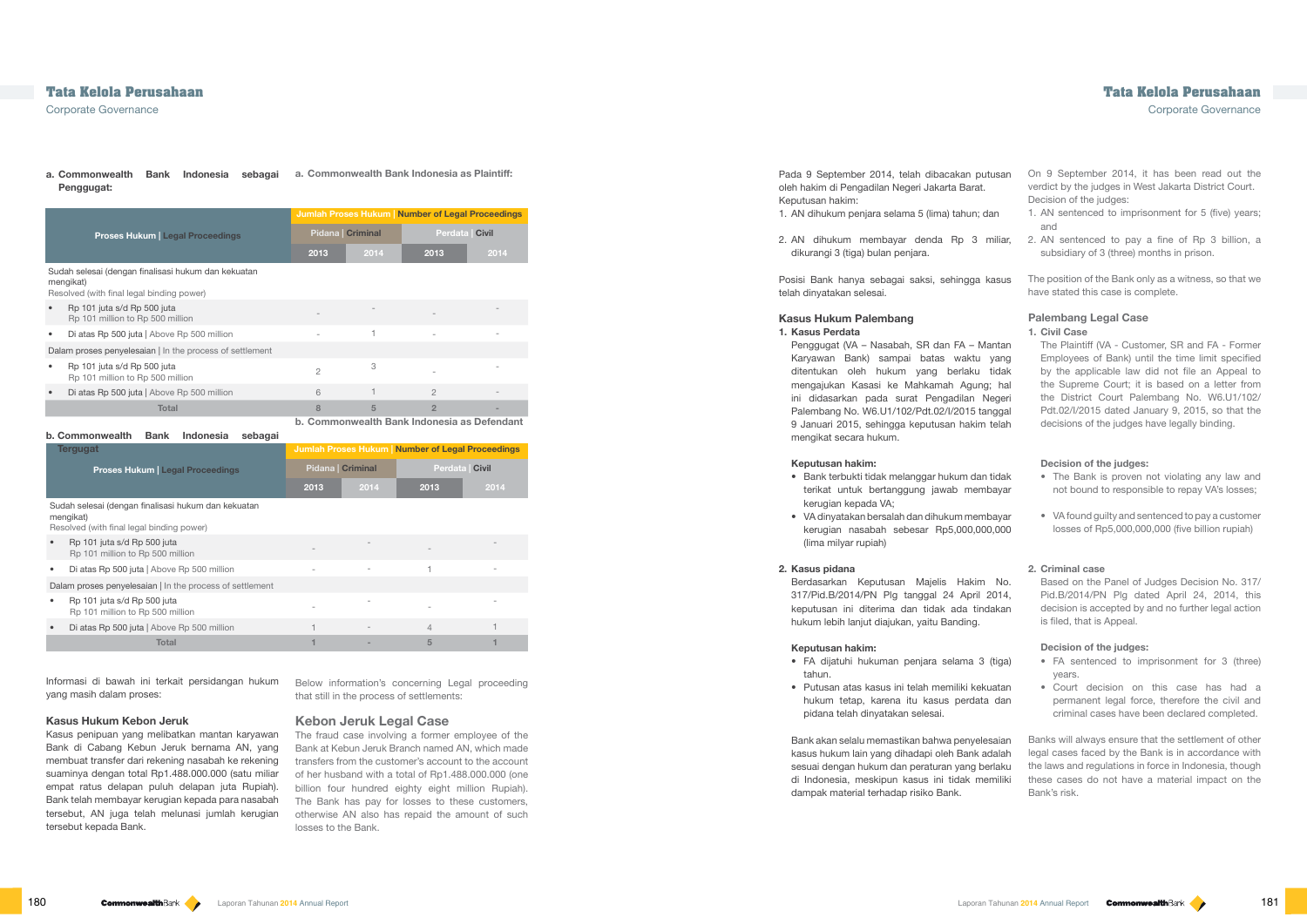## **TRANSACTIONS CONTAINING CONFLICT OF INTEREST**

To support the risk awareness and knowledge regarding Conflict of Interest, along with the renewal of Commonwealth Bank Indonesia Company Regulation period 2014-2016, it is regulated in section 63 in Company Regulation that the Employees shall be obliged to read, understand, comply with and implement the Company Regulation and its Implementing Regulation. Also new and existing employees are obliged to sign a Statement of Professional Practice and to participate in mandatory Code of Conduct Training, which one of its modules is about Conflict of Interest.

In 2014, there were no bonds buy back or shares buy back transaction.

Additionally, Commonwealth Bank Indonesia has done yearly survey for all Commissioners, Directors, and Executive Officers regarding updated information of their related parties to be checked.

## **BUY BACK SHARES AND BUY BACK BONDS**

- 3 Blood Drive Day – Regular blood drive program collaboration with Indonesian Red Cross (PMI) times
- Donasi dan kunjungan ke Yayasan Kasih Anak Ka Indonesia (YKAKI) / yayasan anak kanker
- 4 Donation and visit to Yayasan Kasih Anak Ka Indonesia (YKAKI) /children with cancer foundation

## **FUNDS FOR SOCIAL AND POLITICAL ACTIVITIES**

#### **a. Social Activities**

Hari Donor Darah – Program donor darah regular bekerja sama dengan Palang Merah Indonesia –2 kali

In performing the Bank's corporate social responsibility, Commonwealth Bank Indonesia actively participated in improving public welfare, focusing on education and sport. Commonwealth Bank Indonesia performed the following social activities in 2014:

#### Sunat Masal – program sunat masal gratis anak-anak

#### Geber Yatimers 2014 – Buka Puasa Bersama de anak-anak yatim piatu di bulan Ramadhan

| <b>No</b>     | Jenis dan Tujuan Program<br><b>Type of Program and Its Purpose</b>                                                                                                                                                                                      | <b>Penerima</b><br><b>Beneficiary</b>                                  | <b>Total</b>   |
|---------------|---------------------------------------------------------------------------------------------------------------------------------------------------------------------------------------------------------------------------------------------------------|------------------------------------------------------------------------|----------------|
|               | CommCare untuk Karyawan – Program penggalangan<br>dana untuk korban bencana banjir<br>CommCare for Staff - Fundraising program for flood<br>disaster victims                                                                                            | Karyawan Commowealth Bank<br>Support staff Commonwealth<br><b>Bank</b> | IDR 42.420,000 |
| $\mathcal{P}$ | Proyek Konstruksi Rumah di Gunung Sari –<br>Tangerang, Desa Babakan Madang-Sentul, Bogor - Habitat Bagi Kemanusiaan<br>2 kali<br>Build Home Project at Gunung Sari-Tangerang, Desa www.habitatindonesia.org/<br>Babakan Madang-Sentul, Bogor) – 2 times | <b>Habitat For Humanity</b>                                            | IDR 79,786,250 |
|               |                                                                                                                                                                                                                                                         |                                                                        |                |

#### Jenis dan Tujuan Program **Type of Program and Its Purpose**

Charity Bazaar – fundraising event for Rain Reading Gardens

14 masyarakat Program Charity dengan Australian & New Zealand Association (ANZA) untuk memberday

- Charity program with Australian & New Zeal Association (ANZA) to empower communities
- 15 Gathering Acara charity anak-anak di Jakarta Highland
- Kids charity event in Jakarta Highland Gathering

- 5 Mass Circumcision  $-$  free circumcision program children
- <sup>6</sup> Donasi dan kunjungan ke Rumah Rawat Lansia Donation and visit to Elderly Nursing Home

7 Geber Yatimers 2014 – Fasting Break with orpha kids in conjunction with Ramadhan Season

### Donasi dan kunjungan ke Yayasan Anyo Indo

|                            | Penerima<br><b>Beneficiary</b>                                            | <b>Total</b>          |
|----------------------------|---------------------------------------------------------------------------|-----------------------|
| gular<br>(PMI)<br>$1) - 2$ | Palang Merah Indonesa (PMI)<br>am in Indonesian Red Cross (PMI)           | $+/- 200$ blood packs |
| anker<br>tion              | Yayasan Kasih Anak Kanker<br>anker Indonesia                              | IDR 29,066,000        |
| untuk<br>m for             | Karyawan Commowealth Bank<br>Support Staff Commonwealth<br><b>Bank</b>    | IDR 7,309,000         |
|                            | Panti Wreda Waluyo Sejati<br>Abadi - Jalan Kramat V No. 1<br>C, Jakarta   | IDR 9,702,011         |
| ngan!<br>anage             | Berkah Community & Market<br>Plus Magazine                                | IDR 25.000.000        |
| nesia                      | nesia Yayasan Anyo Indonesia                                              | IDR 90,000,000        |
|                            | Sekolah Bisa - Bintaro, Jakarta                                           | IDR 5,473,200         |
| gram<br>ikung<br>aising    | CommCare Club                                                             | IDR 10.000.000        |
| rarkat<br>ple in           | Yayasan Karya Insan Teladan<br>(Setiabudi) dan Masjid Graha<br>Inti Fauzi | IDR 55,132,000        |
| ın St.                     | St. Antonius Padua Shelter<br>helter home                                 | IDR 12,740,600        |
| untuk                      | Rainbow Reading Gardens -<br>nbow facebook.com/pelangibook                | IDR 33,268,180        |
| aland<br>/akan<br>aland    | <b>ANZA (Australian &amp; New</b><br>Zealand Association)                 | IDR 80,000,000        |
|                            | Jakarta Highland Gatering                                                 | IDR10,000,000         |

- 8 Donation and visit to Yayasan Anyo Indonesia (children with cancer foundation)
- <sup>9</sup> Buka Puasa dengan anak-anak Sekolah Bisa Fasting break with children at Sekolah Bisa
- 10 CommCare Club Bromo Marathon Charity Drive – progr penggalangan dana internal untuk mendu
- Bromo Marathon Charity Drive internal fund raise program to support CommCare Club
- Kurban Idul Adha sapi kurban untuk masy kurang mampu
- 11 Qurban for Eid Adha Qurban cows for people in need
- Donasi dan kunjungan ke rumah penampunga Antonius Padua
- $12<sup>12</sup>$ Donation and visit to St. Antonius Padua sh home

## Rainbow Reading Gardens Charity Bazaar – acara penggalangan dana

Corporate Governance Corporate Governance

## **TRANSAKSI YANG MENGANDUNG BENTURAN KEPENTINGAN**

Guna mendukung *risk awareness* dan pengetahuan akan Benturan Kepentingan, seiring pembaruan Peraturan Commonwealth Bank Indonesia periode 2014-2016, telah diatur dalam pasal 63 dalam Peraturan Perusahaan bahwa Karyawan wajib membaca, memahami, mematuhi dan menerapkan Peraturan Perusahaan dan Peraturan Pelaksana. Karyawan baru dan lama juga diwajibkan untuk menandatangani Pernyataan *Professional Practice*  dan berpartisipasi dalam Pelatihan wajib Kode Etik, yang salah satu modulnya adalah tentang Benturan Kepentingan.

Selain itu, Commonwealth Bank Indonesia telah melakukan survei tahunan atas seluruh Komisaris, Direksi, dan Pejabat Eksekutif mengenai informasi terkini pengecekan pihak-pihak terkait.

## **PEMBELIAN KEMBALI SAHAM DAN OBLIGASI BANK**

Pada 2014, tidak ada transaksi pembelian kembali obligasi atau saham.

## **DANA UNTUK KEGIATAN SOSIAL DAN POLITIK**

**a. Kegiatan Sosial**

Dalam melaksanakan tanggung jawab sosial perusahaan, Commonwealth Bank Indonesia secara aktif berpartisipasi dalam meningkatkan kesejahteraan masyarakat, dengan fokus pada pendidikan dan olahraga. Pada 2014, Commonwealth Bank Indonesia melakukan kegiatan sosial sebagai berikut: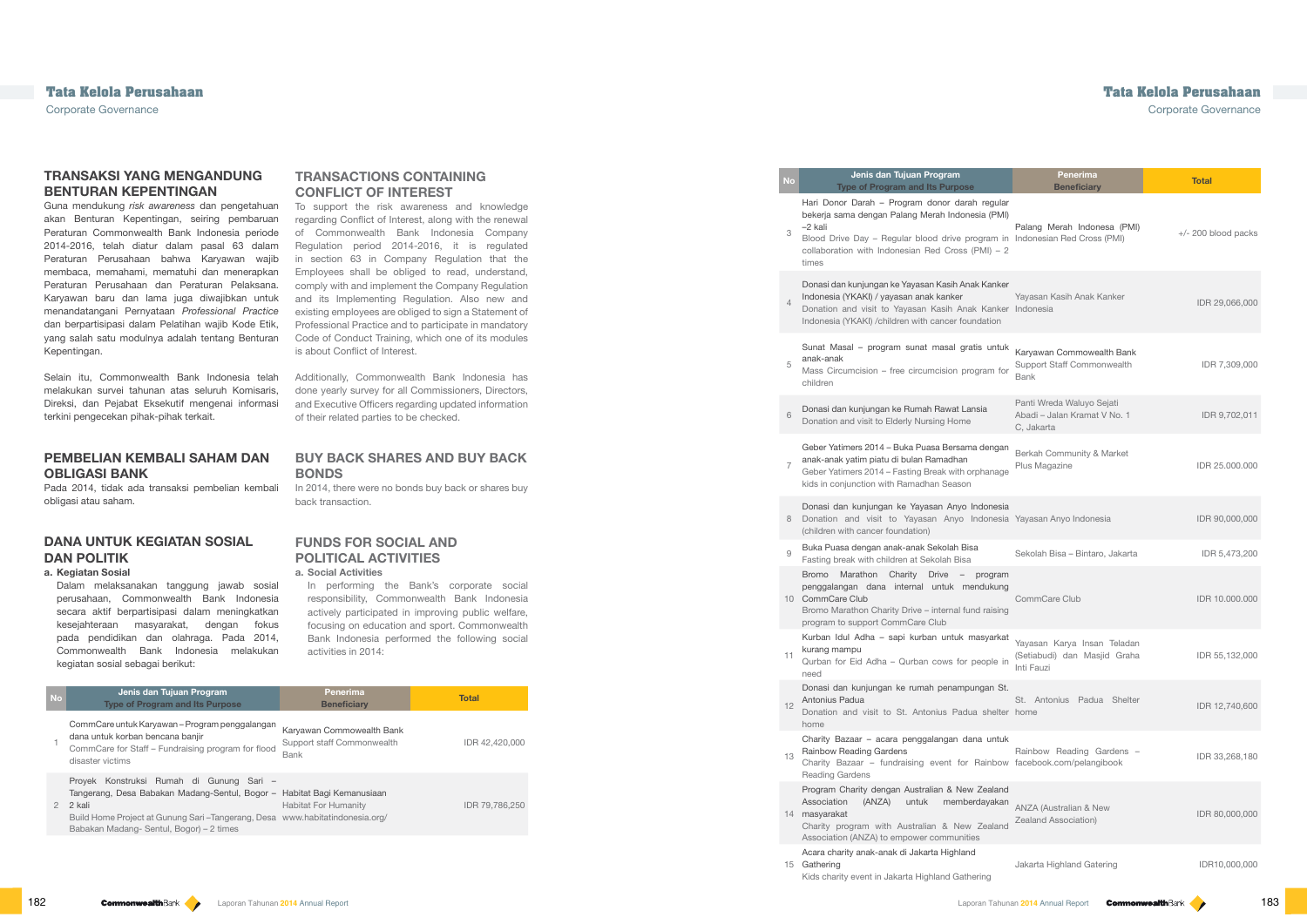| <b>No</b> | Jenis dan Tujuan Program<br><b>Type of Program and Its Purpose</b>                                                                                                                                                                                                                                                                                                              | <b>Penerima</b><br><b>Beneficiary</b>                                                       | <b>Total</b>    |
|-----------|---------------------------------------------------------------------------------------------------------------------------------------------------------------------------------------------------------------------------------------------------------------------------------------------------------------------------------------------------------------------------------|---------------------------------------------------------------------------------------------|-----------------|
|           | Acara charity turnamen golf dengan Kedutaan<br>16 Australia<br>Charity golf tournament with Australian Embassy                                                                                                                                                                                                                                                                  | Platypus Club, Australian<br>Embassy Social Club, Jakarta                                   | IDR35,000,000   |
| 17        | Bowling Fun Games dengan PIISEI - Acara<br>penggalangan dana melalui kompetisi bowling, yang<br>hasilnya akan disumbangkan ke rumah yatim piatu<br>Bowling Fun Games with PIISEI -Fundraising<br>event through bowling competition to be given to<br>orphanage house                                                                                                            | PIISEI (Persatuan Istri Ikatan<br>Sarjana Ekonomi Indonesia)                                | IDR 10,000,000  |
|           | Program Literasi Keuangan - Program edukasi<br>dengan topik Perencanaan dan Pengelolaan<br>18 Keuangan<br>Financial Literacy Program - Educational program<br>with topic about Financial Planning and Management                                                                                                                                                                | Publik (program partisipasi) -<br>24 sesi<br>Public (program participants) –<br>24 sessions | IDR 95,580,001  |
| 19        | Program WISE (Women Investment Series) – program<br>edukasi keuangan untuk wanita, yang terdiri dari:<br>Riset, pengembangan infrastruktur, pembangunan<br>masyarakt, dll.<br>WISE Program (Women Investment Series) – Public<br>financial education program targeted to women,<br>consists of some elements: Research, Infrastructure<br>development, Community building, etc. | <b>Publik</b>                                                                               | IDR 554,695,800 |

In the vision of improving the Bank's performance, protecting the interests of the stakeholders, and improving compliance to prevailing regulations and ethics, in 2014 Commonwealth Bank Indonesia had conducted GCG Self-assessment in complying to the Bank Indonesia requirements on the Implementation of Good Corporate Governance (GCG) for Commercial Banks as regulated under PBI No. 8/4/PBI/2006, PBI No. 8/14/PBI/2006 and SEBI No.15/15/DPNP.

#### **b. Political Activities**

In 2014, the Bank did not fund any political activity.

## **SELF ASSESSMENT REVIEW ON THE IMPLEMENTATION OF GOOD CORPORATE GOVERNANCE**

The competence, integrity and composition of the members of the Board of Directors were in line with the capacity and complexity of the business oday although Bank noted on the composition between local and foreign nationality. Members of the Board of Directors were able to take action and make decisions internally. In performing their duties, the Board of Directors meets the principle of compliance and GCG. Meetings were conducted effectively and efficiently.

The assessment towards the performance of Good Corporate Governance principles by Commonwealth Bank Indonesia was performed periodically and realized and focused in 11 (eleven) Assessment Factors in the Implementation of Good Corporate Governance and other information related to the Bank's GCG implementation, which consisted of:

The composite score in the Self Assessment of Good Corporate Governance was calculated as of December 31, 2014, and provided in the following table:

**Catatan Notes**

Jumlah orang dan komposisi anggota Dewan sesuai ketentuan PBI. Dewan mampu membuat keputusan yang independen dan melakukan tugasnya sesuai dengan prinsip-prinsip GCG. Rapat diselenggarakan secara efektif dan efisien.

The number of people and composition of Board members and composition were in adherence to PBI provisions. The Board was capable of making ndependent decisions and performed their duties in accordance to GCG principles. Meetings were conducted effectively and efficiently.

Dalam visi untuk meningkatkan kineria Bank, melindungi kepentingan para *stakeholder*, dan meningkatkan kepatuhan terhadap peraturan serta etika yang berlaku, Commonwealth Bank Indonesia telah melaksanakan Self-assessment GCG pada tahun 2014, yang dilaksanakan dalam kepatuhan terhadap persyaratan Bank Indonesia tentang Implementasi *Good Corporate Governance* (GCG) bagi Bank Umum sesuai PBI No. 8/4/PBI/2006, PBI No. 8/14/PBI/2006 and SEBI No.15/15/DPNP.

Kompetensi, integritas dan susunan anggota Direksi telah sesuai dengan kapasitas dan kompleksitas usaha saat ini. Anggota Direksi mampu bertindak dan mengambil keputusan secara internal. Dalam melaksanakan tugasnya, Direksi memenuhi prinsip kepatuhan dan GCG. Rapat diselenggarakan secara efektif dan efisien.

|  | No             | <b>Aspek Penilaian</b><br><b>Aspects for Assessment</b>                                                                                                     |                                                                                  |
|--|----------------|-------------------------------------------------------------------------------------------------------------------------------------------------------------|----------------------------------------------------------------------------------|
|  | 1              | Kinerja Dewan Komisaris dalam<br>Melaksanakan Tugas dan Tanggung<br>Jawab<br>Performance of Duties and<br>Responsibilities by the Board of<br>Commissioners | Jur<br>ma<br>ses<br>dar<br>The<br>wer<br>ind<br>prir                             |
|  | $\overline{2}$ | Kinerja Direksi dalam Melaksanakan<br>Tugas dan Tanggung Jawab<br>Performance of Duties and<br>Responsibilities by the<br><b>Board of Directors</b>         | Kor<br>kap<br>ber<br>tug<br>dis<br>The<br>of [<br>tod<br>nat<br>ma<br>me<br>effe |
|  | 3              | Kecukupan dan Kinerja Komite dalam<br>Melaksanakan Tugas<br>Adequacy and Performance of Duties<br>by the Committees                                         | Kor<br>PB<br>The<br>in a<br>atte                                                 |
|  | 4              | Mengelola Konflik Kepentingan<br>Managing Conflict of Interest                                                                                              | Seg<br>keb<br>Bar<br>Any<br>pol<br>par                                           |
|  | 5              | Pelaksanaan Fungsi Kepatuhan Bank<br>Implementation of Bank Compliance<br>Function                                                                          | De۱<br>me<br>PTI<br>dis<br>ini.<br>The<br>upł<br>PTI<br>Tes<br>dur               |
|  | 6              | Pelaksanaan Fungsi Audit Internal<br>Implementation of Internal Audit<br>Function                                                                           | Pel<br>Mir<br>The<br>acc                                                         |
|  | 7              | Pelaksanaan Fungsi Audit Eksternal<br>Implementation of External Audit<br>Function                                                                          | Pel<br>Puł<br>The<br>qua                                                         |

Komposisi dan kompetensi anggota Komite telah sesuai dengan ketentuan PBI. Rapat komite telah diselenggarakan dan dihadiri oleh para anggota.

The composition and competence of the members of the Committees were in adherence to PBI provisions. Committee meetings have been run and attended by members.

Segala potensi benturan kepentingan dimitigasi dengan pelaksanaan kebijakan Bank yang tegas, mengikat seluruh karyawan Commonwealth Bank Indonesia dan pihak lainnya yang bekerja sama dengan Bank.

Any potential conflict of interest was mitigated by enforcing strict company policies, binding all Commonwealth Bank Indonesia employees and other parties that cooperate with the Bank.

Dewan Komisaris dan Direksi berkomitmen untuk meningkatkan dan menjaga kepatuhan Bank pada peraturan dan perundangan yang berlaku. PTBC menunjuk Direktur Kepatuhan yang lulus Tes Fit and Proper yang diselenggarakan OJK. Fungsi kepatuhan telah ditingkatkan selama tahun

The Board of Commissioners and Directors committed to improve and uphold company's compliance to the prevailing rules and regulations. PTBC appointed the Compliance Director who passed the Fit and Proper Test held by Bank Indonesia. Compliance functions has been improved during the year

Pelaksanaan Fungsi Audit Intern dilaksanakan dengan baik sesuai Standar Minimum yang ditegakkan SPFAIB.

The implementation of Internal Audit Function was well-conducted in accordance to Standard Minimum established by SPFAIB.

Pelaksanaan Fungsi Audit Ekstern dilaksanakan dengan baik oleh Akuntan Publik independen yang memenuhi syarat.

The implementation of External Audit Function was well-conducted by qualified independent Public Accountant.

## **Tata Kelola Perusahaan Tata Kelola Perusahaan**

Corporate Governance Corporate Governance

**b. Kegiatan Politik**

Pada 2014, Bank tidak mendanai kegiatan politik.

## **TINJAUAN SELF ASSESSMENT AKAN PELAKSANAAN GOOD CORPORATE GOVERNANCE**

Penilaian tentang kinerja dari prinsip-prinsip *Good Corporate Governance* dilaksanakan secara berkala oleh Commonwealth Bank Indonesia dan fokus pada 11 (sebelas) Faktor Penilaian dalam Implementasi *Good Corporate Governance* serta informasi lain yang berhubungan dengan implementasi GCG Bak, yang terdiri dari:

Nilai komposit *Self Assessment* atas *Good Corporate Governance* dihitung per 31 Desember 2014, tersaji dalam tabel berikut: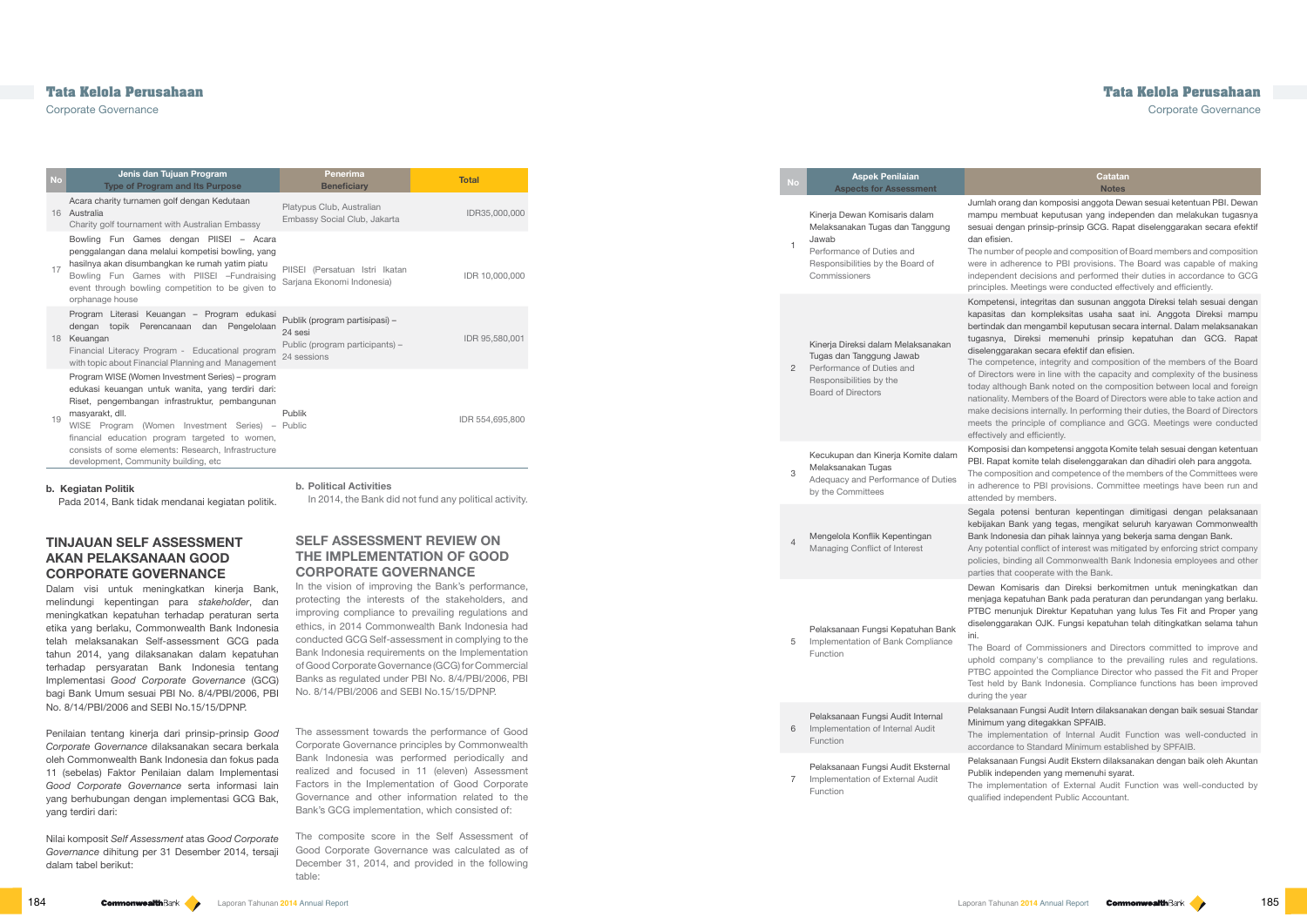## **Tata Kelola Perusahaan Tata Kelola Perusahaan** Corporate Governance Corporate Governance

## Manajemen Risiko akan terus dan tetap mengidentifikasi dan mengelola risiko Bank. Manajemen secara aktif memonitor dan mengendalikan risiko Bank dan mengawasi kebijakan dan prosedur demi menjaga kesehatan

Risk Management will still and identify continuously and control Bank's risk. The management actively monitors and controls Bank's risks and management actively supervises policy, procedure to keep Bank's internal

Pelaksanaan penyediaan dana kepada pihak terkait dan penyediaan dana besar, termasuk di antaranya proses pengambilan keputusan, dilakukan sesuai kepatuhan terhadap Peraturan Bank Indonesia tentang Batas

The implementation of provision of funds to related party and large exposures, including the decision making process, were conducted in

Laporan keuangan dan non-keuangan Bank disampaikan kepada publik secara transparan dan dapat diakses dengan mudah oleh para pemangku

Laporan pelaksanaan Good Corporate Governance dilaporkan secara tepat waktu dan sesuai dengan ketentuan PBI. Sistem Manajemen Informasi terkait Laporan internal dilaksanakan terus-menerus dan diperbaiki secara bertahap guna memberikan informasi yang tepat waktu,

The Bank's financial and non-financial reports were informed to the public with transparency and easily accessed by stakeholders through various Internal Audit Function in compliance with applicable regulations, including the preparation of the charter and the work plan of the internal audit.

The Good Corporate Governance implementation report was reported in a timely and in accordance to PBI provisions. The Information Management System regarding Internal Report was continually in process and gradually

- The Bank's business plan is based on the vision and mission and supported by the controlling shareholder of the Bank.
- Negative factors aspects of governance structure of the bank is:

Rencana strategis Bank telah disusun dan disetujui oleh Dewan Komisaris dan disampaikan kepada OJK. Rencana ini menjadi pedoman dalam

Bank's strategic plan has been prepared and approved by BOC and submitted to Bank Indonesia. The plan is as a guidance in carrying out

| No              | <b>Aspek Penilaian</b><br><b>Aspects for Assessment</b>                                                                                                                                                                                                                            | <b>Catatan</b><br><b>Notes</b>                                                                                                                                                                                                                                                                                                                                                                                                                                                                                                                                                                                                                                                                                                                                                                                                                                                                                                                    |
|-----------------|------------------------------------------------------------------------------------------------------------------------------------------------------------------------------------------------------------------------------------------------------------------------------------|---------------------------------------------------------------------------------------------------------------------------------------------------------------------------------------------------------------------------------------------------------------------------------------------------------------------------------------------------------------------------------------------------------------------------------------------------------------------------------------------------------------------------------------------------------------------------------------------------------------------------------------------------------------------------------------------------------------------------------------------------------------------------------------------------------------------------------------------------------------------------------------------------------------------------------------------------|
| 8               | Pelaksanaan Fungsi Manajemen<br>Risiko dan Pengendalian Internal<br>Implementation of Risk Management<br>and Internal<br><b>Control Functions</b>                                                                                                                                  | Manajemen Risiko akan terus dan tetap mengidentifikasi dan men<br>risiko Bank. Manajemen secara aktif memonitor dan mengendalikan<br>Bank dan mengawasi kebijakan dan prosedur demi menjaga kese<br>kondisi internal Bank.<br>Risk Management will still and identify continuously and control E<br>risk. The management actively monitors and controls Bank's risk<br>management actively supervises policy, procedure to keep Bank's in<br>condition sound.                                                                                                                                                                                                                                                                                                                                                                                                                                                                                     |
| 9               | Penyediaan Dana pada Pihak Terkait<br>dan Eksposur Besar<br>Provision of Funds to Related Party<br>and Large Exposures                                                                                                                                                             | Pelaksanaan penyediaan dana kepada pihak terkait dan penyediaan<br>besar, termasuk di antaranya proses pengambilan keputusan, dila<br>sesuai kepatuhan terhadap Peraturan Bank Indonesia tentang<br>Maksimum Pemberian Kredit.<br>The implementation of provision of funds to related party and<br>exposures, including the decision making process, were conduct<br>adherence to Bank Indonesia Regulation on Legal Limit Lending                                                                                                                                                                                                                                                                                                                                                                                                                                                                                                                |
| 10 <sup>1</sup> | Transparansi Kondisi Keuangan<br>dan Non-Keuangan Bank, Laporan<br>Pelaksanaan Good Corporate<br>Governance dan Laporan Internal<br>Transparency of Bank's Financial<br>and Non-Financial Conditions.<br>Good Corporate Governance<br>Implementation Report and Internal<br>Report | Laporan keuangan dan non-keuangan Bank disampaikan kepada<br>secara transparan dan dapat diakses dengan mudah oleh para pema<br>kepentingan melalui berbagai media dan situs Bank.<br>Laporan pelaksanaan Good Corporate Governance dilaporkan s<br>tepat waktu dan sesuai dengan ketentuan PBI. Sistem Manaj<br>Informasi terkait Laporan internal dilaksanakan terus-menerus<br>diperbaiki secara bertahap guna memberikan informasi yang tepat v<br>akurat dan lengkap.<br>The Bank's financial and non-financial reports were informed to the<br>with transparency and easily accessed by stakeholders through va<br>media outlets and the Bank's homepage.<br>The Good Corporate Governance implementation report was reporte<br>timely and in accordance to PBI provisions. The Information Manage<br>System regarding Internal Report was continually in process and gra<br>improved to provide timely, accurate and complete information. |
| 11              | Rencana Strategis Bank<br>Bank Strategic Plan                                                                                                                                                                                                                                      | Rencana strategis Bank telah disusun dan disetujui oleh Dewan Kon<br>dan disampaikan kepada OJK. Rencana ini menjadi pedoman o<br>melaksanakan bisnis perbankan.<br>Bank's strategic plan has been prepared and approved by BOC<br>submitted to Bank Indonesia. The plan is as a guidance in carryin<br>banking business                                                                                                                                                                                                                                                                                                                                                                                                                                                                                                                                                                                                                          |
|                 | Nilai Komposit   Composite Score                                                                                                                                                                                                                                                   | 2 (BAIK   GOOD)                                                                                                                                                                                                                                                                                                                                                                                                                                                                                                                                                                                                                                                                                                                                                                                                                                                                                                                                   |
| Ringkasan       | Umum<br>Hasil<br>Self                                                                                                                                                                                                                                                              | Assessment<br>The General Conclusion on the Self-Assess                                                                                                                                                                                                                                                                                                                                                                                                                                                                                                                                                                                                                                                                                                                                                                                                                                                                                           |

The General Conclusion on the Self-Assessment Results on the Implementation of Good Corporate Governance of Commonwealth Bank Indonesia in general in Good. This is reflected in an adequate fulfillment of the GCG principles, comprising 11 (eleven) comprehensive. The self-assessment was carried out comprehensively and structured, integrated into 3 (three) aspects of governance which are governance structure, governance process and governance outcome, as a continuous process.

#### **A. Governance Structure**

Positive factors aspects of governance structure of the bank is as follows:

- To the Board of Commissioners, the composition of the Bank has complied with the applicable requirements. • Mengenai Dewan Komisaris, komposisi Bank telah mematuhi persyaratan yang berlaku.
- For the composition of the Board of Directors has met the applicable requirements and by December 2014 the composition of the local director is more than 50% compared to the director of foreign nationals. • Mengenai komposisi Direksi telah memenuhi persyaratan yang berlaku dan per Desember 2014, tercatat komposisi direktur lokal lebih dari 50% dibandingkan direktur warga negara asing.
- To the Committee under the Board of Commissioners, with the appointment of two (2) members of the committee of independent parties who have knowledge and experience in accounting, banking and risk management to further strengthen the functions of the committee itself. • Mengenai Komite di bawah Dewan Komisaris, dengan penunjukkan dua (2) anggota komite dari pihak independen, yang memiliki pengetahuan dan pengalaman di bidang akunting, perbankan dan manajemen risiko guna memperkuat fungsi komite.
- There is a Conflict of Interest policy that applies to all employees in order to prevent potential conflicts of interest and this time the policy has been reviewed by July 2014. • Terdapat kebijakan Benturan Kepentingan bagi semua karyawan guna melindungi potensi benturan kepentingan, dan kebijakan ini telah dikaji pada bulan Juli 2014.
- There are independent Compliance Function from operational functions under the leadership of the Director of Compliance. • Terdapat Fungsi Kepatuhan yang independen dari fungsi-fungsi operasional dibawah kepemimpinan Direktur Kepatuhan.
- Fungsi Audit Intern sesuai peraturan yang berlaku, termasuk penyusunan piagam dan rencana kerja audit intern.
- Adequate organizational structure to support the implementation of risk management and internal control. The policies, procedures and risk limits are adequate and updated regularly, including policies and procedures related to the provision of funds to related parties and large exposures. • Kecukupan struktur organisasi guna mendukung implementasi manajemen risiko dan pengawasan internal. Kebijakan-kebijakan, prosedur-prosedur dan batas-batas risiko telah terpenuhi dan dikaji secara berkala, termasuk kebijakan-kebijakan dan prosedur-prosedur yang berhubungan dengan penyediaan dana untuk pihak yang berhubungan serta dana besar.
- Rencana bisnis Bank disusun berdasarkan visi dan misi, serta didukung oleh pemegang saham utama Bank.

Related with a reliable information system, such as the Bank is in the process of core banking replacement which has been approved by Bank Indonesia in May 2013, and the kick-off was started since the month of July 2013 in which the new system is expected to produce a more reliable reporting, complete and accurate and support the future development of the Bank's business. However, the project suffered a setback to become effective in early May 2015 and this has been communicated to OJK.

Implementasi *Good Corporate Governance*  Commonwealth Bank Indonesia pada umumnya adalah Baik. Hal ini mencerminkan pemenuhan yang cukup atas prinsip-prinsip GCG, yang terdiri dari 11 (sebelas) prinsip yang komprehensif. *Self assessment*  ini dilaksanakan secara komprehensif dan terstruktur, yang terintegrasi dalam 3 (tiga) aspek tata kelola, yaitu struktur tata kelola, proses tata kelola, dan hasil tata kelola, yang kesemuanya menjadi proses berkelanjutan.

#### **A. Struktur Tata Kelola**

Berikut adalah faktor positif dari aspek struktur tata kelola:

Faktor-faktor negatif dari struktur tata kelola Bank meliputi:

Hal yang berhubungan dengan sistem informasi yang handal, diantaranya proses pembaharuan *core banking* yang telah disetujui oleh Bank Indonesia pada bulan Mei 2013, yang telah dimulai sejak bulan Juli 2013. Sistem baru ini diharapkan akan menghasilkan pelaporan yang handal, lengkap dan akurat, serta dapat mendukung pengembangan usaha Bank di masa depan. Namun, proyek ini mundur, dan akan efektif pada awal Mei 2015. Hal ini telah dikomunikasikan kepada OJK.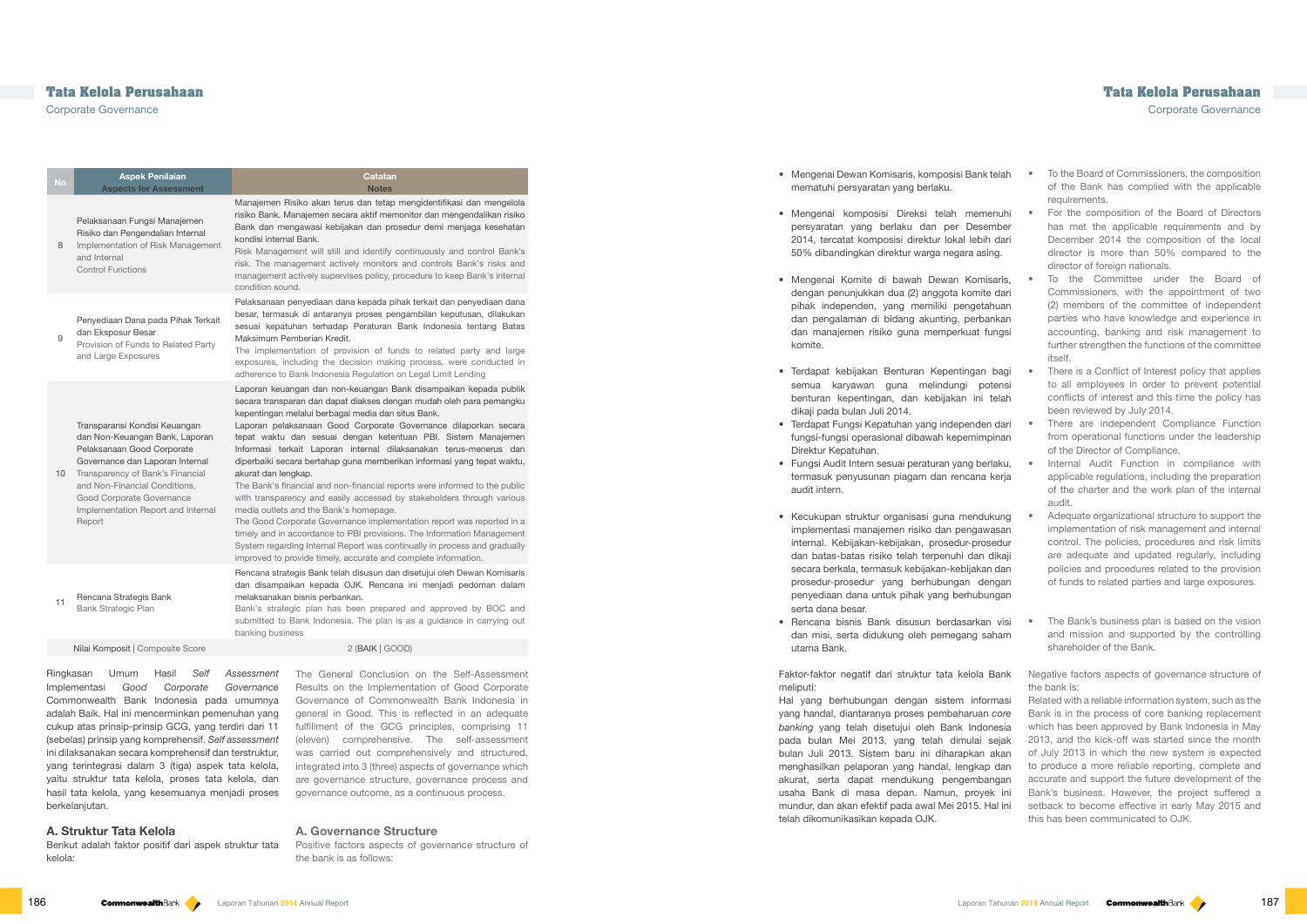**B. Governance Process**

#### Positives factors aspects of governance process of the bank is

- Increased frequency from Board of Commissioners meetings from 3 (three) months into 2 (two) months to further strengthen the supervisory function and the presence of an Independent Commissioner of Bank office at least once a week as part from the oversight function by providing guidance to the Board of Directors.
- Supervision of audit results by the Board of Commissioners through the Audit Committee and by the Board of Directors through the Board of Directors and Management Team meetings to ensure follow-up and commitment of the Bank in accordance with the findings. Compliance and Internal Audit functions using the mechanism of e-mails every week to remind the maturity from the findings of internal audit, external and Bank Indonesia to the related divisions, including directors. During the period of 2014 there were no audit from the OJK which require the extension of the grace period.
- The compliance function has been doing duties and responsibilities in order to support a culture of compliance through active participation in the process of new products and activities and conduct a review of the policies and procedures from other departments to ensure that policies and procedures are in compliance with applicable regulations.
- Internal Audit function has conducted oversight function effectively and independently with the scope of the task made using a riskbased approach. Realization of the audit work in accordance with the Audit Work Plan and reported regularly to the Board of Directors and Board of Commissioners through the Audit Committee.
- The process of appointment of the external audit has been considering the existing regulations as well as getting a recommendation from the Audit Committee and approved by the General Meeting of Shareholders.
- Board of Commissioners has run its duties and responsibilities adequately and actively and has a good understanding of the Bank's Risk Management. The Board of Directors has been carrying out its duties adequately and have a good grasp on Risk Management, among

others, policies, strategies and risk management framework formulated in writing, including the overall risk limits and per type of risk in line with the level of risk taken and risk tolerance of the capital adequacy.

- Implementation of a comprehensive internal control system has been implemented and effectively in supporting the implementation of risk management and organized in accordance with business objectives. Bank risk control is managed by the Model Three Lines of Defense. This model provides a structure in which risk management framework can be implemented simultaneously and in terms of helping to build confidence that the liability risk management has been defined and carried out effectively by all business units, including for control.
- The Bank has made a new complaint management system (called CHS-Complaint Handling System) to replace the system that has been used previously (called CommVoice) in order to make the process of recording and administration of customer complaints become

### **B. Proses Tata Kelola**

Berikut adalah faktor positif dari proses tata kelola:

- Peningkatan frekuensi rapat Dewan Komisaris dari 3 (tiga) bulan menjadi 2 (dua) bulan guna memperkuat fungsi pengawasan dan kehadiran Komisaris Independen Bank sedikitnya sekali seminggu, sebagai bagian dari fungsi pengawasan dan pemberian saran kepada Direksi.
- Pengawasan atas temuan audit oleh Dewan Komisaris melalui Komite Audit dan Direksi melalui rapat Direksi dan Tim Manajemen guna memastikan tindak lanjut dan komitmen Bank sesuai dengan temuan tersebut. Fungsi-fungsi Kepatuhan dan Audit Internal yang menggunakan mekanisme email setiap minggu kepada divisi terkait, termasuk direktur guna memberikan peringatan atas jatuh temponya temuan audit internal, eksternal dan Bank Indonesia. Selama tahun 2014 tidak terdapat audit dari OJK yang memerlukan *grace period.*
- Fungsi kepatuhan telah menjalankan tugas dan tanggung jawab guna mendukung budaya kepatuhan melalui partisipasi aktif dalam proses produk dan aktivitas baru, serta melaksanakan pengkajian atas kebijakan-kebijakan dan prosedurprosedur dari departemen lain telah sesuai dengan peraturan yang berlaku.
- Fungsi Audit Internal telah secara efektif dan independen memberikan fungsi pengawasan dengan menggunakan pendekatan berbasis risiko. Realisasi audit telah dilakukan sesuai dengan Rencana Kerja Audit dan telah dilaporkan secara berkala kepada Direksi dan Dewan Komisaris melalui Komite Audit.
- Proses penunjukkan audit ekstern telah mempertimbangkan peraturan yang berlaku serta rekomendasi dari Komite Audit dan telah disetujui oleh Rapat Umum Pemegang Saham.
- Dewan Komisaris telah memenuhi tugas dan tanggung jawab secara aktif dan telah memiliki pengertian yang baik mengenai manajemen risiko Bank. Direksi telah memenuhi tugas dan memiliki pengetahuan yang baik atas manajemen risiko, antara lain kebijakan-kebijakan, strategi-strategi

Negative factors aspects of governance process of the Bank is: There is still a manual process in the preparation of the financial statements due to the current system is not yet fully able to accommodate the preparation of the financial statements, but the Bank has committed to submit a plan for corrective action associated with Faktor-faktor negatif dari aspek proses tata kelola, meliputi: Adanya proses manual dalam penyusunan laporan keuangan dikarenakan sistem yang digunakan saat ini belum dapat mengakomodasi penyusunan laporan keuangan, namun Bank berkomitmen untuk menyampaikan rencana yang berhubungan dengan

this system. sistem.

dan kerangka kerja manajemen risiko yang disiapkan tertulis, termasuk batas-batas risiko dan jenis-jenis risiko secara keseluruhan yang selaras dengan tingkat risiko dan toleransi risiko dari kecukupan modal.

- Implementasi komprehensif sistem pengawasan internal secara efektif dalam mendukung penerapan manajemen risiko dan telah disusun berdasarkan tujuan usaha. Pengawasan risiko Bank dikelola melalui model *ThreeLines of Defense*. Model ini memiliki struktur dimana kerangkan kerja manajemen risiko dapat dilaksanakan secara bersamaan, termasuk meningkatkan pengelolaan kewajiban risiko yang telah didefinisikan dan dilaksanakan secara efektif oleh semua unit bisnis, termasuk pengawasan.
- Bank telah menciptakan sistem pengelolaan keluhan yang baru (dinamai CHS-*Complaint Handling System*) menggantikan sistem sebelumnya yaitu CommVoice, guna melaksanakan proses pencatatan dan administrasi atas keluhan nasabah secara efisien dan terintegrasi.
- more efficient and integrated. • Business Plan preparation process consider several factors such as Bank Indonesia Regulation, external conditions, internal conditions of the company, as well as input from OJK Supervisory Team. In addition, the preparation process is a collaboration from business units and support units such as risk management that provides risk parameters in which business units can work in accordance with the targets set so PTBC structured business plan realistically, comprehensively, taking into account the precautionary principle. Business plan and its revision prepared by the Board of Directors and obtain approval from the Board of Commissioners. • Proses penyusunan Rencana Bisnis telah mempertimbangkan beberapa faktor seperti Peraturan Bank Indonesia, kondisi-kondisi eksternal, serta kondisi-kondisi internal perusahaan, termasuk input dari Tim Pengawas OJK. Selain itu, proses penyusunan adalah kolaborasi antara unit bisnis dan unit pendukung termasuk manajemen risiko yang memberikan parameter-parameter risiko, dimana unit bisnis dapat bekerja sesuai dengan target-target yang telah ditetapkan, sehingga rencana bisnis Bank disusun secara realistis, komprehensif, mempertimbangkan semua prinsip kehati-hatian. Rencana Bisnis dan revisinya telah disusun oleh Direksi dan disetujui oleh Dewan Komisaris.

# **Tata Kelola Perusahaan Tata Kelola Perusahaan**

Corporate Governance Corporate Governance

- 
- 
-